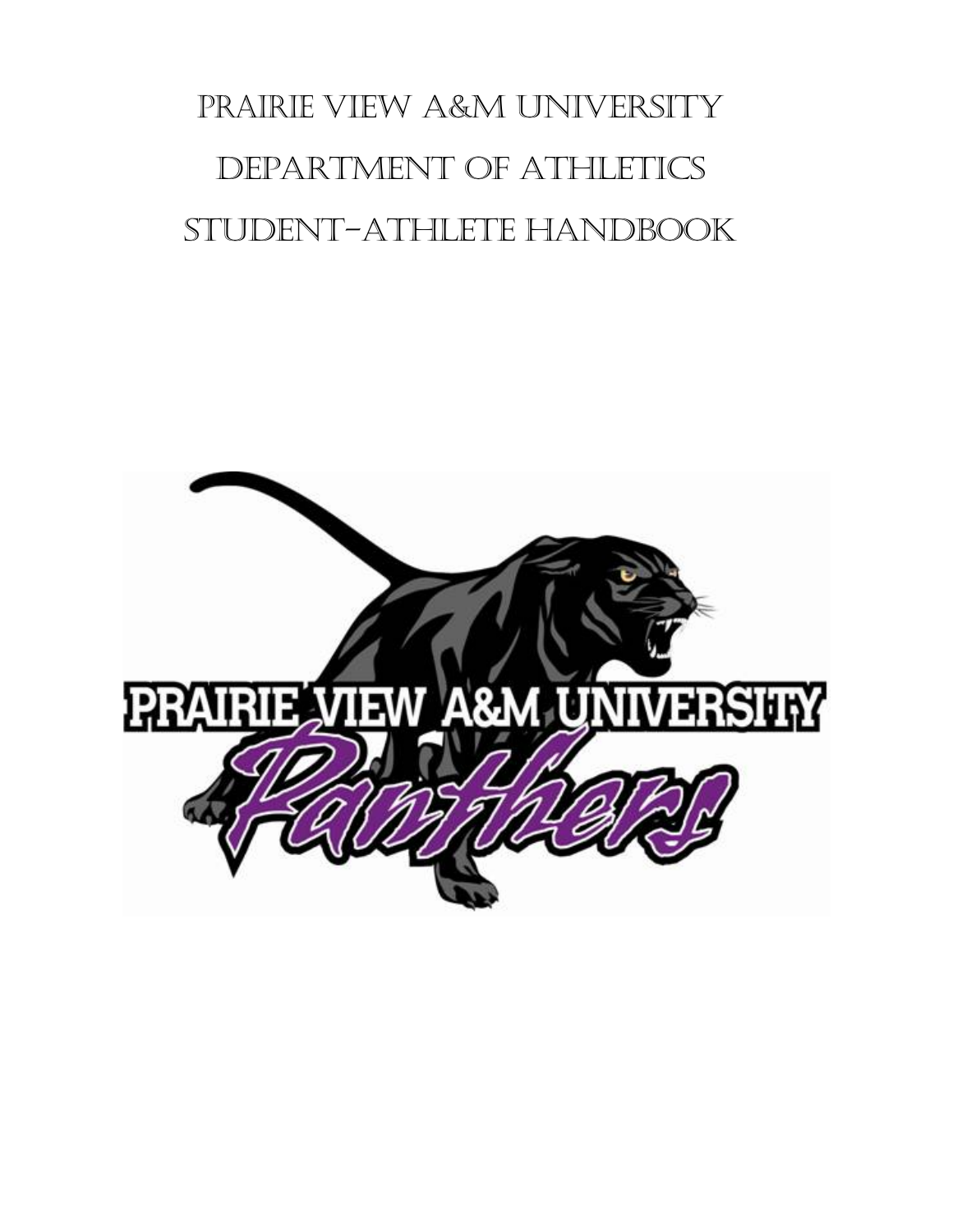

**PRAIRIE VIEW A&M UNIVERSITY** 

*A Member of The Texas A&M University System*  **DEPARTMENT OF ATHLETICS**  P.O. Box 519; MS 1500 Prairie View, TX 77446



*Fax: (936) 261-1959* 

*Phone: (936) 261-9100* 

*Student Athletes:* 

*We are pleased that you have selected Prairie View A&M University, a school with established traditions of excellence in academics and athletics. The entire staff of the university is prepared to assist you in both your academic and athletic endeavors. Our wish is that your experience will be one of personal growth, academic achievement, and athletic success.* 

*In order to meet your goals, you will have to set priorities consistent with the purposes of the university. This will require discipline and diligence. We are here to support you, but ultimately, you are responsible for your personal conduct, academic progress, and athletic success.* 

*You are subject to university policies and regulations which apply to all students. As an athlete, you must comply with and meet standards set by the NCAA and Southwestern Athletic Conference which are usually more stringent than those of non-student athletes. As an athlete, you are subject to commitments, physical demands, and public visibility which other students will not experience, and accordingly, not only your rewards, but also your obligations exceed those of other students.* 

*This handbook is intended to c l a m issues of* particular importance to *student-athletes. It is designed to help you understand obligations as a student and become familiar with the policies and procedures that affect student athletes. The athletic and academic staff members will discuss the contents of this handbook with you. If you have any questions, please come by and see me.* 

*Yours in Sports,* 

*Fred Washington Athletics Director*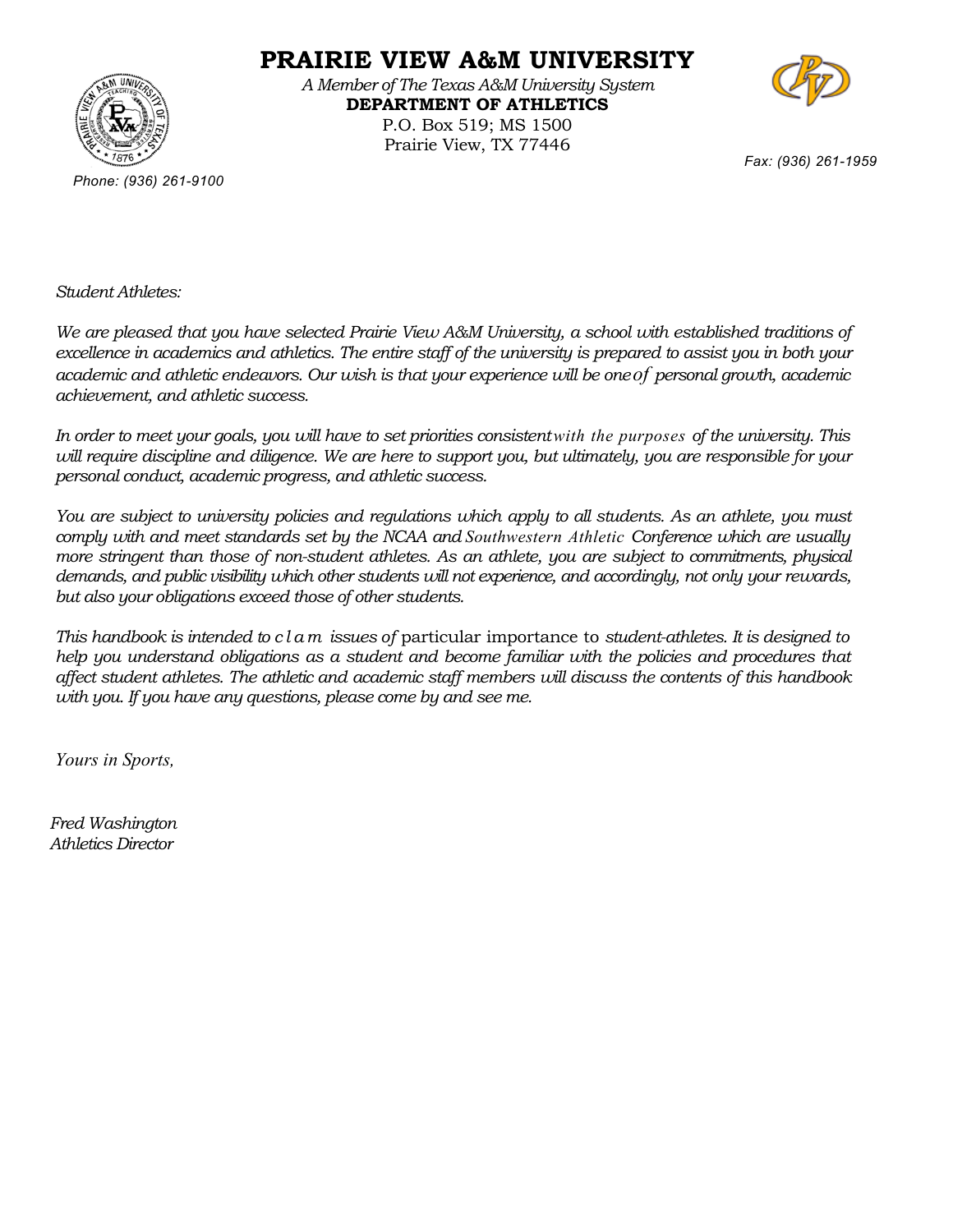# PRAIRIE VIEW A&M UNIVERSITY MISSION AND PURPOSE

Prairie View A&M University has an uncommon and intriguing .political and cultural history. It is a study in survival under difficult and changing circumstances chronicling the struggle of blacks in Texas for opportunities in higher education. We have included this extended treatment of that history so that our young people can more fully appreciate the changes brought about by those years of struggle.

Prairie View A&M University is the second oldest institution of higher education in the state of Texas. It had its beginnings in 1876, the first year of the Texas Constitution, of the common free school system and at the dawn of public higher education in Texas Corresponding with its establishment under theprovisions of the *Morrill Land Grant College Act,* the Texas Constitution, in separate articles, established an "agricultural and mechanical college" and pledged that "separate schools shall be provided for the white and colored children, and impartial provisions shall be made for both." As a consequence of these constitutional provisions, - the Fifteenth Legislature, an August l4, 1876, passed a n Act "to establish an Agricultural and Mechanical College of Texas for the benefit, of Colored Youth, and make appropriations therefore." The responsibility of management was charged to the Board of Directors of the Agricultural and Mechanical College at Bryan, TX.

Prairie View A&M University is dedicated to excellence in teaching, research and service. It is committed to achieving relevance in each component of its mission, by addressing issues and proposing solutions through programs and services designed to respond to the needs and aspirations of the individuals, families, organizations, agencies, schools, and communities - - both rural and urban. Prairie View A&M University is a state-assisted institution by legislative designation, serving a diverse ethnic and socioeconomic population. Having been designated by the Texas constitution as one of the three "institution of the first class" (1984), the University is committed to preparing undergraduates in a range of careers including but not limited to engineering, compute science, natural sciences, nursing, mathematics, and social sciences. It is committed to advanced education through the master's degree in education, engineering, natural sciences, nursing, selected social sciences, agriculture, business, and human sciences. It is committed to expanding its advanced educational offerings to include multiple doctoral programs.

Though the University's service area has generally extended throughout Texas and the world, the University's target service area for offering undergraduate and graduate programs of study includes the Texas Gulf Coast Region; the rapidly growing residential and commercial area known as the Northwest Houston Corridor; and urban Texas centers likely to benefit from Prairie View A&M University's specialized programs and initiatives in nursing, juvenile justice, architecture, education, and social work. The University's public service programs offered primarily through the Cooperative Extension Program targets the State of Texas, both rural and urban counties. The University's research foci include extending knowledge in all disciplines offered and incorporating research-based experiences in both undergraduate and graduate students' academic development.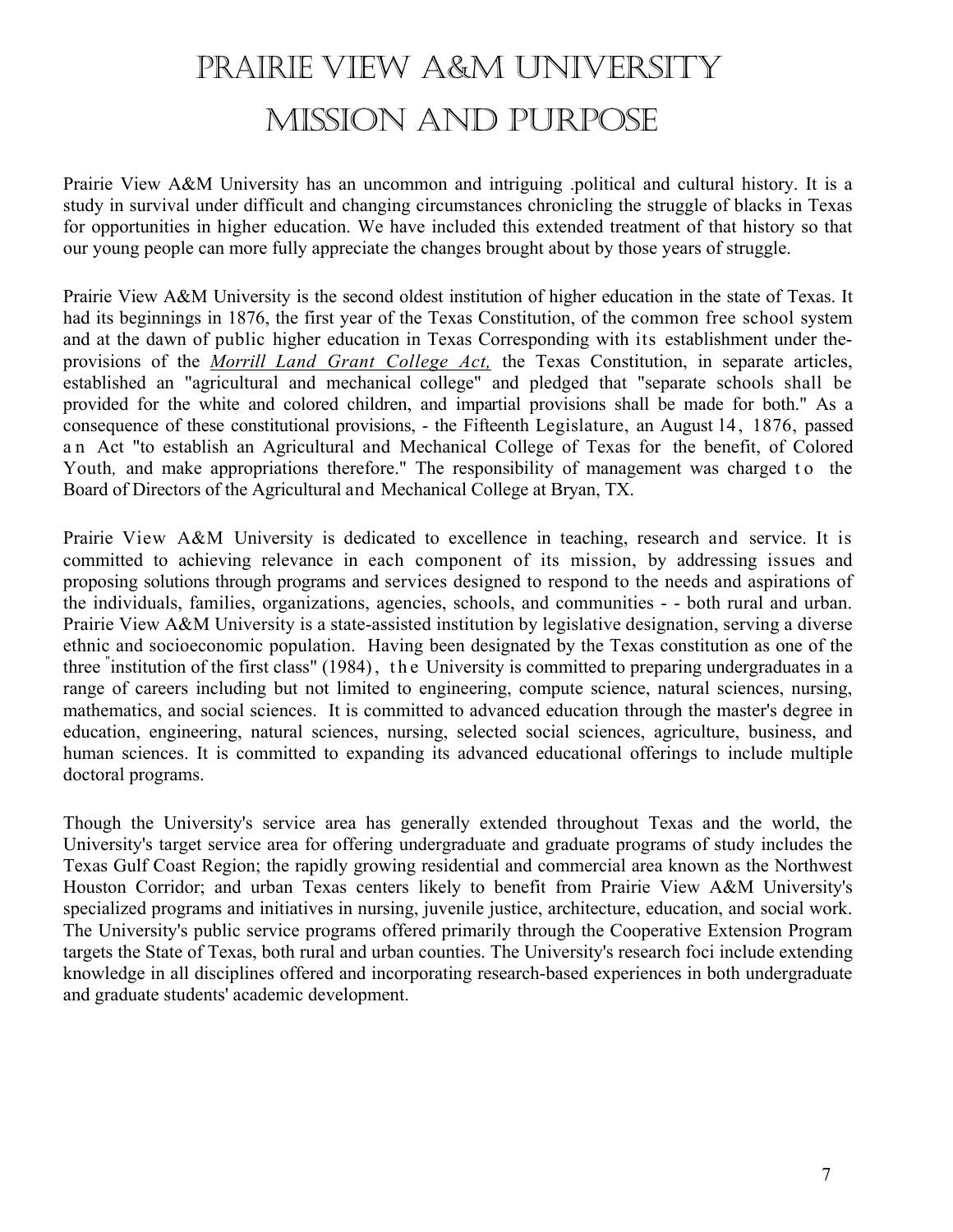## OUR HERITAGE AND TRADITIONS

*A college is more than its students, its faculty, its alumni or its campus. A college may be appropriately described as a spirit. Truly the spirit of Prairie View A&M University makes this college a great institution. The Spirit of Prairie View is made up of those who carry the torch as well as those who have left their College their legacy. The heritage and traditions of the college are found in every facet of college life. We commend these to all students old and new.* 

#### *Panthers*

*Prairie View's athletic teams are known as the Panthers. The name is descriptive for the fierce, blood thirsty manner in which the Panthers enter into athletic competition.* 

#### *Spirit Colors*

*Royal Purple and Gold* 

#### *Honor's Convocation*

*A special gathering is called to honor students who attain academic excellence which merits a place on the President's Honor Roll. The faculty assembles in full academic regalia to pay tribute to the honorees.* 

#### *Founders Day*

*March 11th is recognized as Founders Day. Although the 15th Legislature passed an act to establish the college on August 14, 1876, the college did not open its doors until March 11, 1878. On that - day, eight male students enrolled in college.* 

#### *Commencement*

*Graduation is a special highlight in the life of the students. The annual commencement exercise is one of the oldest traditions of the college. The many colored gowns and hoods of the faculty represent the university from around the world. The march across the platform to receive the well-earned degree is a moment to- always remember. Currently commencement exercises are held in May, August and December.* 

#### *Homecoming*

*Autumn brings homecoming - a time for welcome and celebration - a time for the return of "Loyal*  Panthers<sup>"</sup> to their Alma Mater. They are greeted by a variety of activities. Clubs, schools, and *departments construct displays and floats. One very exciting activity is the mile-long "Homecoming Parade." The focal point of the weekend is the homecoming football game. Other notable activities include comedy shows, concerts, sorority and fraternity step shows followed by the annual homecoming dance in the William Nicks Building (Baby Dome).*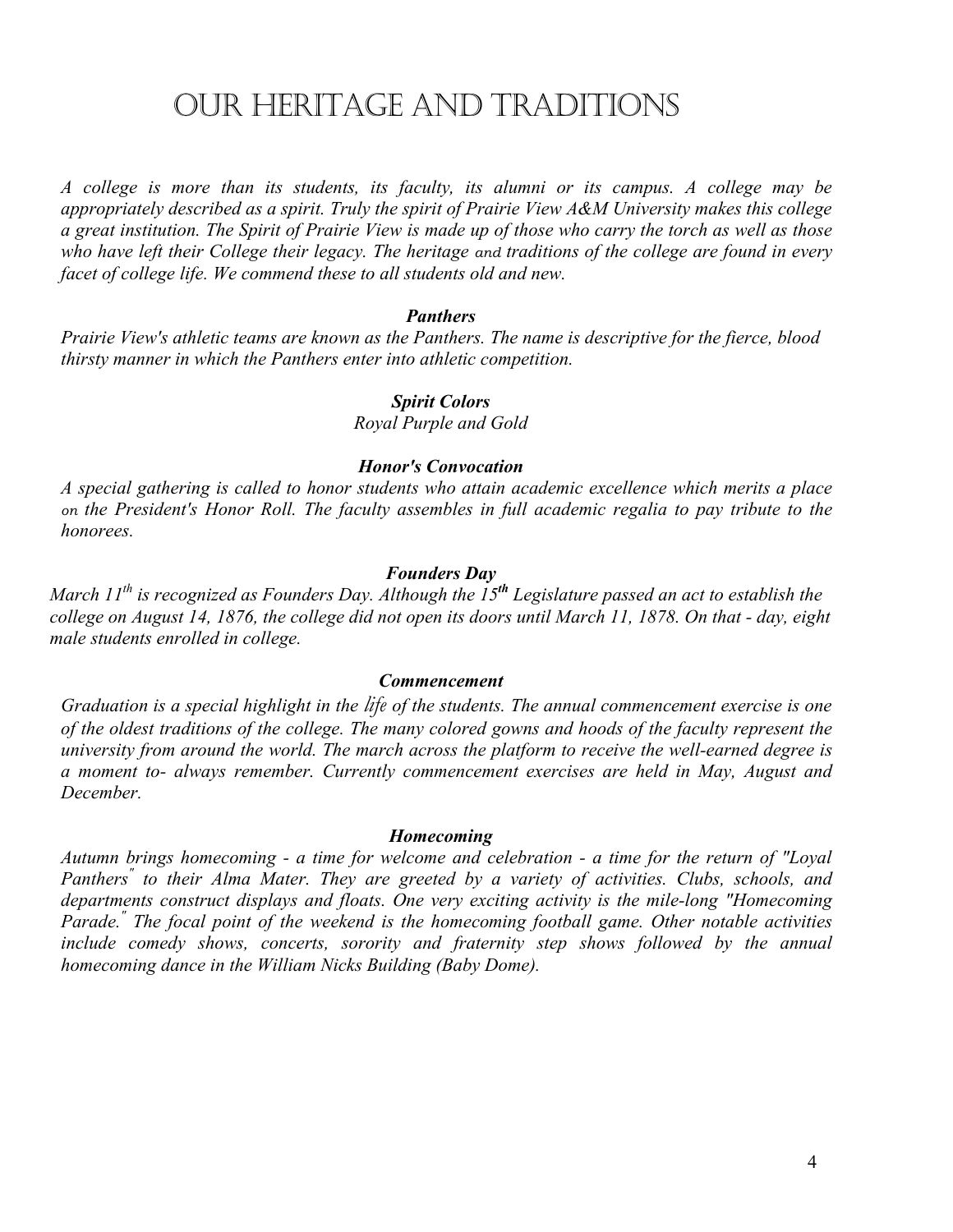# ALA MATER

*DEAR PRAIRIE VIEW OUR SONG TO THEE WE RAISE IN GRATITUDE WE SING OUR HYMN OF PRAISE FOR MEM'RIES DEAR FOR FRIENDS AND RECOLLECTIONS FOR LESSONS LEARNED WHILE HERE WE'VE LIVED WITH THEE, FOR THESE WE PLEDGE OUR HEARTS FULL OF DEVOTION TO SERVE THEE NOW, AND THROUGH ETERNITY.* 

*AS DAYES GO BY, OUR HEARTS WILL NOT GROW COLD WE'LL LOVE THY PURPLE ROYLAL AND THY GOLD, WE'LL THROUGH OUR LIVES EXEMPLIFY THY TEACHING, WE'LL ALWAYS STRIVE A BLESSING TO BE. THY CHILDREN WE OUR LOVE AND PRIDE CONFESSING, WE'LL LOVE THEE NOW, AND THROUGH ETERNITY.* 

*Words by O. Anderson Fuller Music from "Finlandia" by Sibelius*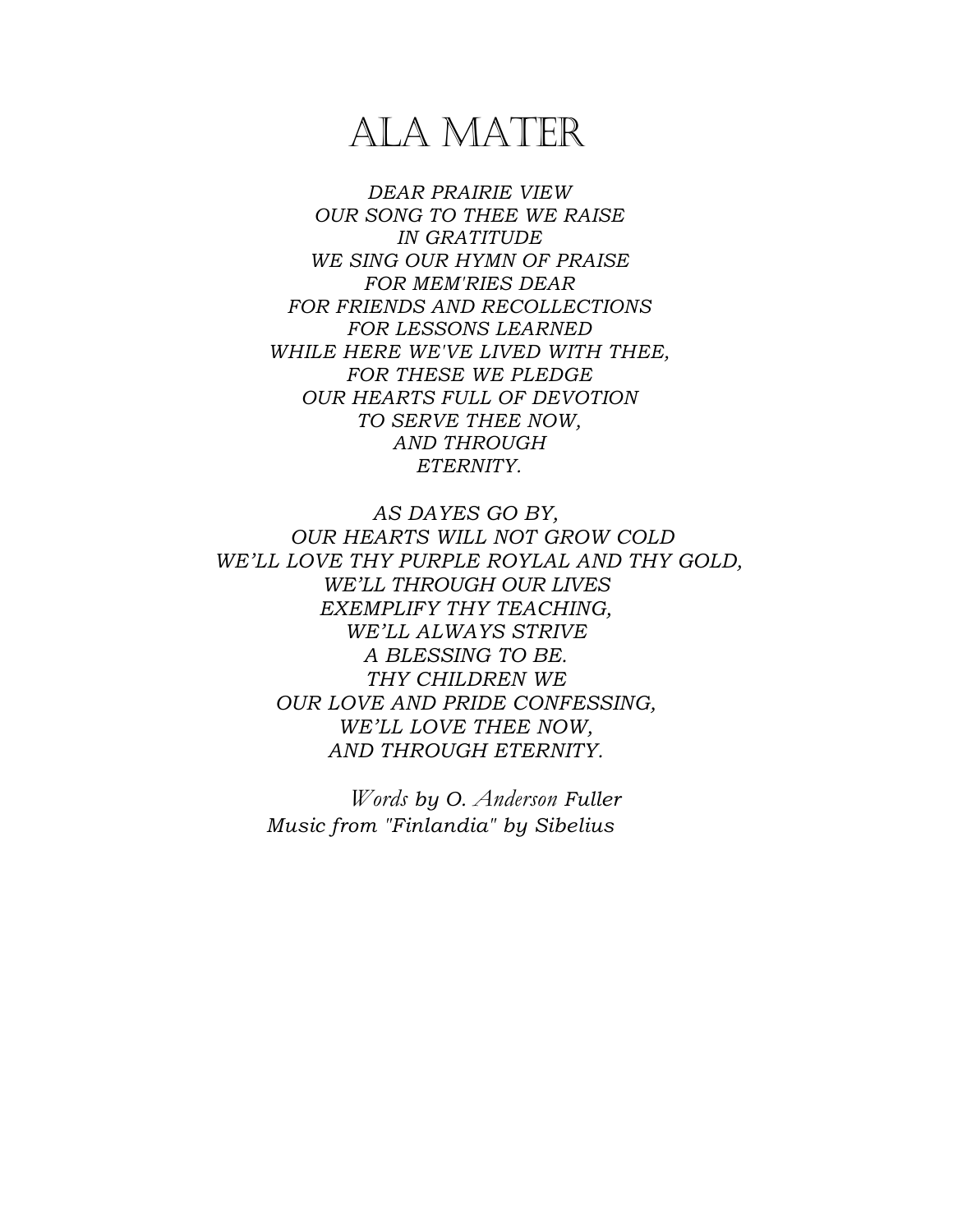# DEPARTMENT OF ATHLETICS MISSION STATEMENT

The mission of the Prairie View A&M University Athletics Department is to enhance the quality of life for students by providing competitive activities that will produce young men and women able to become constructive, contributing members of society and to help them realize their full potential. We embrace our role as a part of the total educational experience and strive to provide programs that are not only diversified but that are specifically designed to teach athletic skill and to instill good character and sound moral values.

#### VISION

Fans, supporters, students and potential students will view the Prairie View A&M University Athletics program as an organization that puts the students first while focusing on sportsmanship, education and compliance.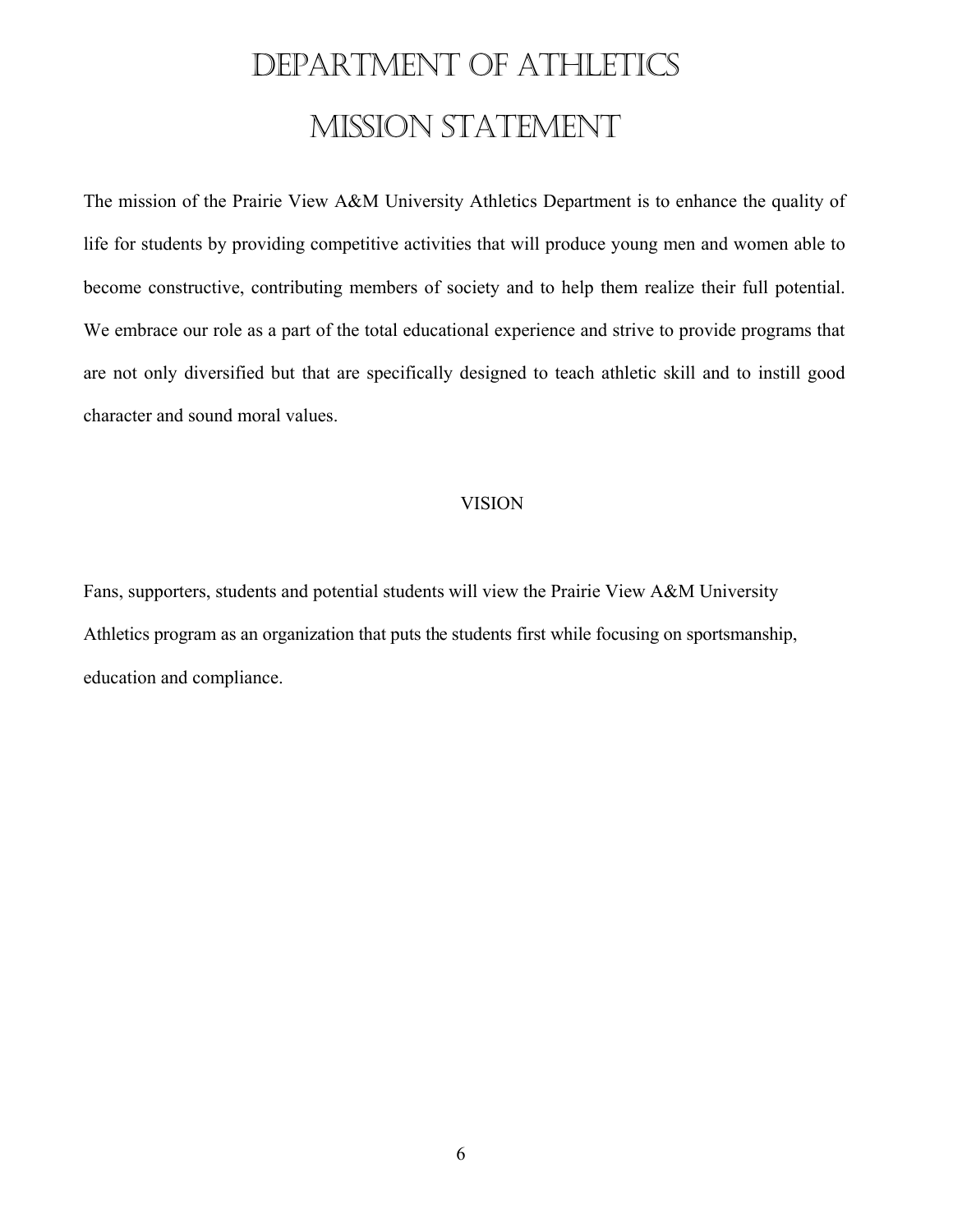## DEPARTMENT OF ATHLETICS

This student-athlete handbook has been prepared to provide student-athletes with basic information about policies and procedures established by the Prairie View A&M University Department of Athletics. Student-athletes should familiarize themselves with its contents and use this handbook as a reference throughout their career as a student-athlete. The policies, rules, and regulations of the Athletics Department are a guide to help everyone work together to develop pride for this University and represent the Panthers with discipline, dedication and enthusiasm. Student-athletes will receive updates as rules, regulations, and policy changes occur. All studentathletes at Prairie View A&M University are solely responsible for familiarizing themselves with the information in this handbook.

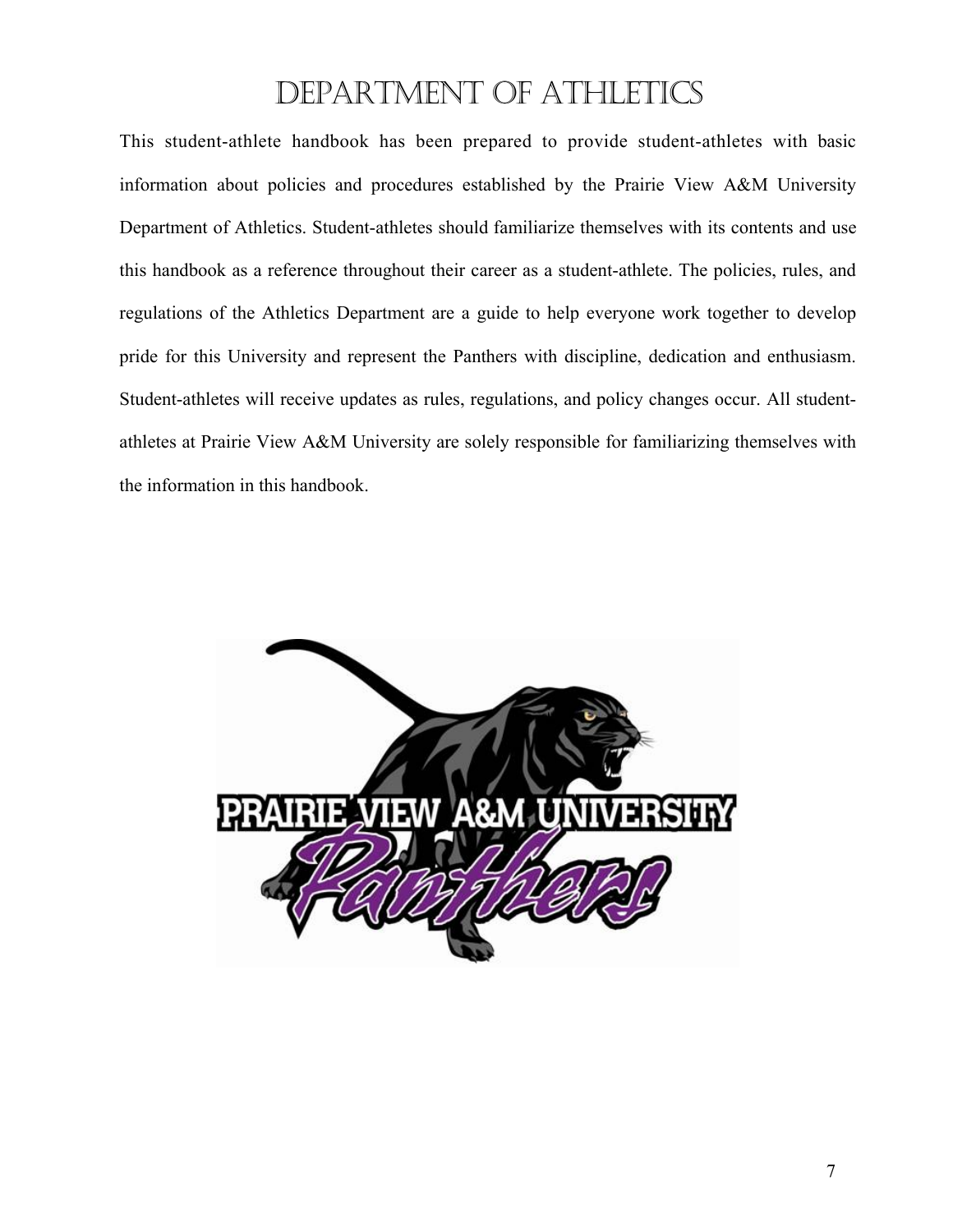# SOUTHWESTERN ATHLETIC CONFERENCE (SWAC)

The Southwestern Athletic Conference (SWAC) was organized in 1920 in Houston, Texas. At the time of its organization, the conference was composed of colleges and universities located in Texas. Colleges represented at this meeting were: Bishop College, Paul Quinn College, Sam Houston College, Prairie View College, Texas College and Wiley College.

Founders of the conference were C.H. Fuller, Bishop College; E.G. Evans, H.J. Evans, H.J. Mason, Willie Stains, Prairie View; Red Randolph, C.H. Patterson, Paul Quinn College; G. White Gordan, Wiley College; and D.C. Fowler, Texas College.

Today the Southwestern Athletic Conferences consist of 10 universities that span through 5 states. The conference is comprised of Alabama A&M University, Alabama State University, Alcorn State University, University of Arkansas-Pine Bluff, Grambling State University, Jackson State University, Mississippi Valley State University, Prairie View A&M University, Southern University and Texas Southern University.

The Southwestern Athletic Conference sponsors the eight men's sports: baseball, basketball, cross country, football, golf, indoor and outdoor track and field and tennis. The Southwestern Athletic Conference also sponsors the ten women's sports: basketball, bowling, cross country, golf, indoor and outdoor track and field, soccer, softball, tennis and volleyball.

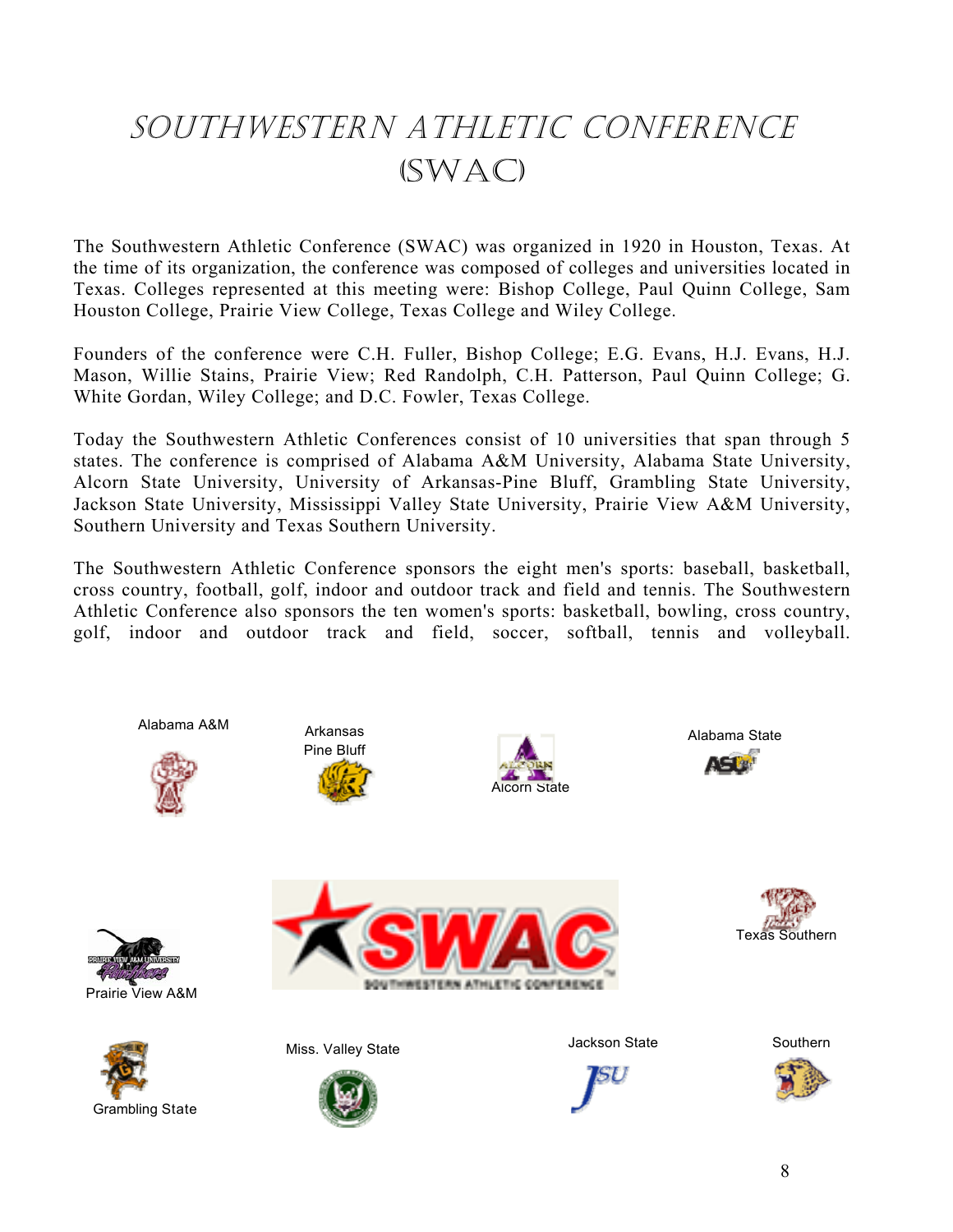# PRAIRIE VIEW A&M UNIVERSITY REQUIREMENTS

- 1. A student-athlete **must be enrolled in a minimum of** 12 hours to be classified as full-time student.
- 2. A student-athlete **must be in good academic standing** according to the policies of Prairie View A&M University to be eligible to participate. A student is considered to be in good academic standing if he/she is eligible to be enrolled in a regular semester. A student who is on academic probation is considered in good academic standing and may participate in athletics.
- 3. If a student-athlete's **cumulative grade point average is below** 2.0, that student will be placed on academic probation for the following semester. If a student transfers from another institution while on probation, the student will be on probation at Prairie View A&M University and must earn a 2.0 during the first regular semester of attendance.
- 4. If a student-athlete is placed on probation, a grade point average of at least a 2.0 must be earned during the next regular semester or suspension from the University for one semester will occur.
- 5. A student suspended at the end of the spring semester may attend summer school. Grades earned during the summer do not change the probation or dismissal status of a student.
- 6. One year is allowed to remove a grade of "I" (Incomplete) from academic records. Arrangements with the instructor to complete all work within that time, otherwise the "I" converts to a grade of  $"F"$ .

**Every student must take the TASP exam before enrolling in classes for the first time. A student must complete all developmental class requirements and pass the TASP before completing 60 credit hours of non-developmental college work in the 1000 and 2000 level courses. No 3000 or 4000 level courses can be taken until all areas of the TASP have been passed.**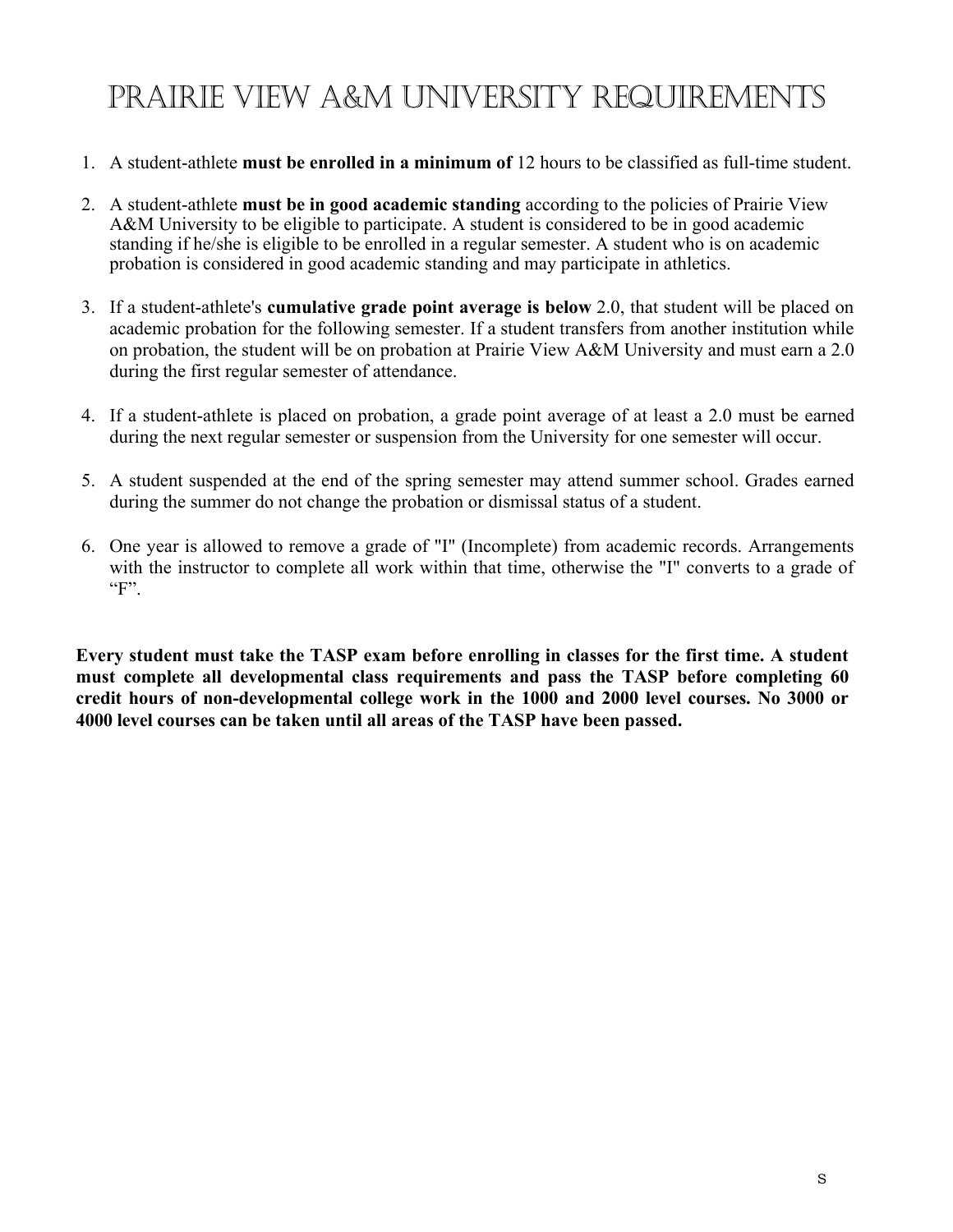## STUDENT RESPONSIBILITY AS DEFINED BY THE UNIVERSITY CATALOG

Students are personally responsible for completing all requirements established for their degree by the University. It is the student's responsibility to be informed of these requirements. A student's advisor may not assume these responsibilities and may not substitute, waive, or exempt the student from any established requirement or academic standard based on his participation in athletics.

All student-athletes are responsible for knowing the policies set forth in the university catalog as well as the policies in the university student handbook.

#### **PVAMU ATHLETICS DEPARTMENT REQUIREMENTS**

All student-athletes are expected to abide by the policies of the PVAMU Athletics Department.

- 1. Abide by the team rules set forth by the head coach.
- 2. Class attendance is mandatory. Failure due to excessive unexcused absences or for missing assignments exams will bring disciplinary action by the head coach.
- 3. Study hall attendance may be required by the Athletics Department.
- 4. The athletic academic advisor should be consulted before dropping or adding a class.
- 5. The athletic academic advisor should be consulted before changing or declaring a major.

#### **Changing or Declaring a Major**

As a student-athlete, the timing of declaring or changing a major could make the difference in your being eligible or ineligible for athletics. The Athletics Academic Enhancement Services should be contacted before changing the declared major. This is the only way the Athletics Department can monitor the changes to insure that official records for a given semester reflect the student's intentions accurately.

Each student should review the university catalog and curriculum carefully. Many curriculums require that electives be used toward a minor. When a major is changed, all hours earned prior to the change will be applied to the new curriculum. Very often, elective hours are satisfied when changes are made with only major and minor requirement remaining.

#### **Equipment**

All athletics equipment issued to the student-athlete is owned by the State of Texas and cannot be worn or used outside of practice or competition. Athletic equipment cannot be worn or used out of season.

#### **Employment**

No limit is placed on the amount which can be earned by a student-athlete as long as the amount received is for work actually performed at the market rate.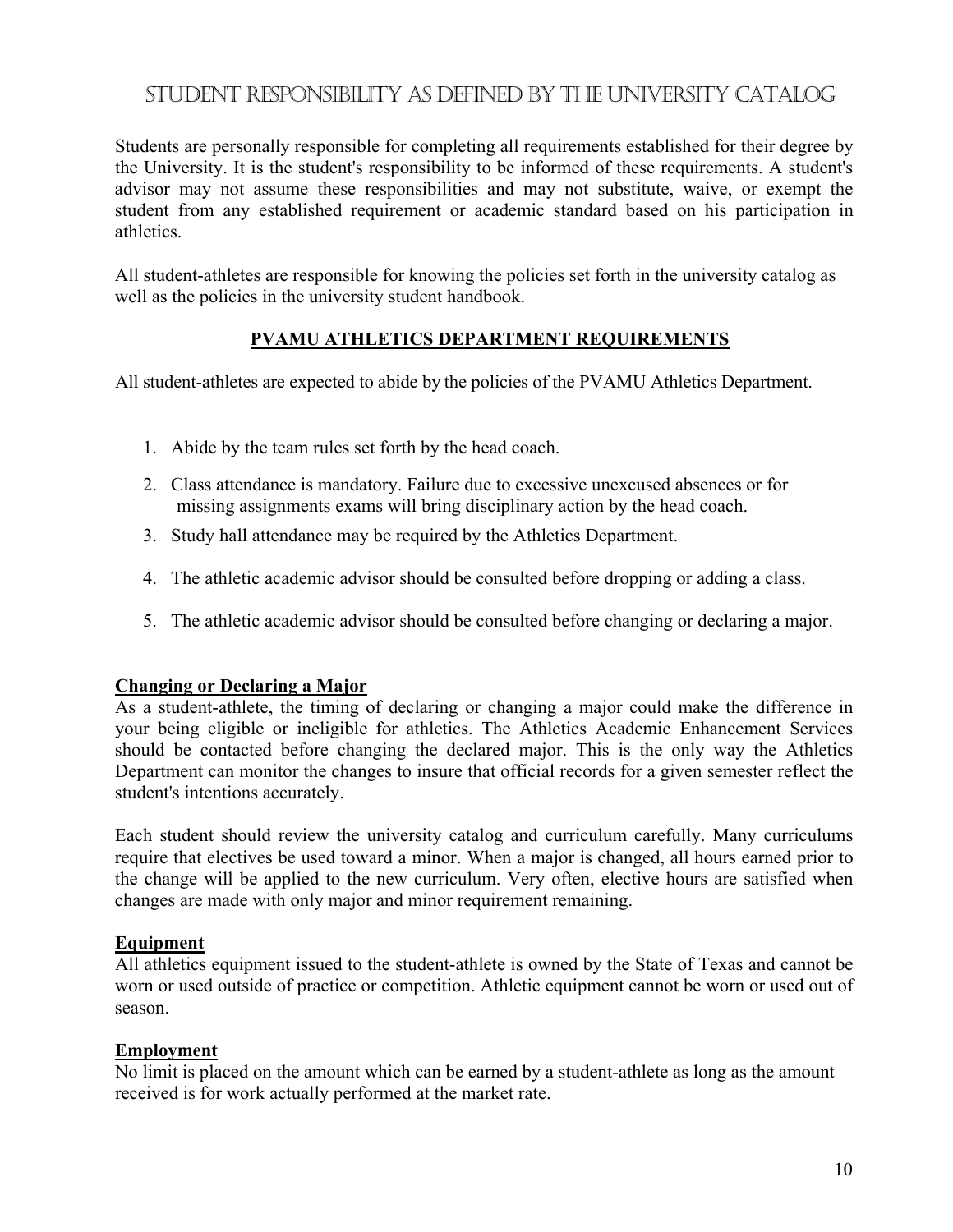## STUDENT RESPONSIBILITY AS DEFINED BY THE UNIVERSITY CATALOG

#### **Dismissal from the Team**

A student-athlete will automatically become ineligible for participation in athletics under the following conditions:

- 1. Failure to meet the Prairie View A&M University or NCAA requirements for admissions.
- 2. Failure to remain enrolled in at least 12 or more hours during any regular semester.
- 3. Suspension from school.
- 4. Failure to meet progress toward degree requirements in any one academic semester.

At the discretion of the head coach, a student-athlete may be dismissed from the team and/or lose the athletics scholarship under the following:

- 1. A student is placed on academic probation by Prairie View A&M University.
- 2. Excessive Class Absenteeism. Class attendance is mandatory. Habitual absenteeism can results in dismissal from the team and/or removal from scholarship.
- 3. Violations of training, team or other department rules.
- 4. Possession, sale, or use of illegal drugs.

#### **EACH STUDENT-ATHLETE IS RESPONSIBLE FOR KNOWING AND COMPLYING WITH THE NCAA RULES AND REGULATIONS AS WELL AS THE ACADEMIC POLICIES SET FORTH BY PRAIRIE VIEW A&M UNIVERSITY. THIS IS NOT THE RESPONSIBILITY OF THE COACH OR ADVISORS.**

Any time a student-athlete is not sure of a rule or regulation, the coach should be consulted.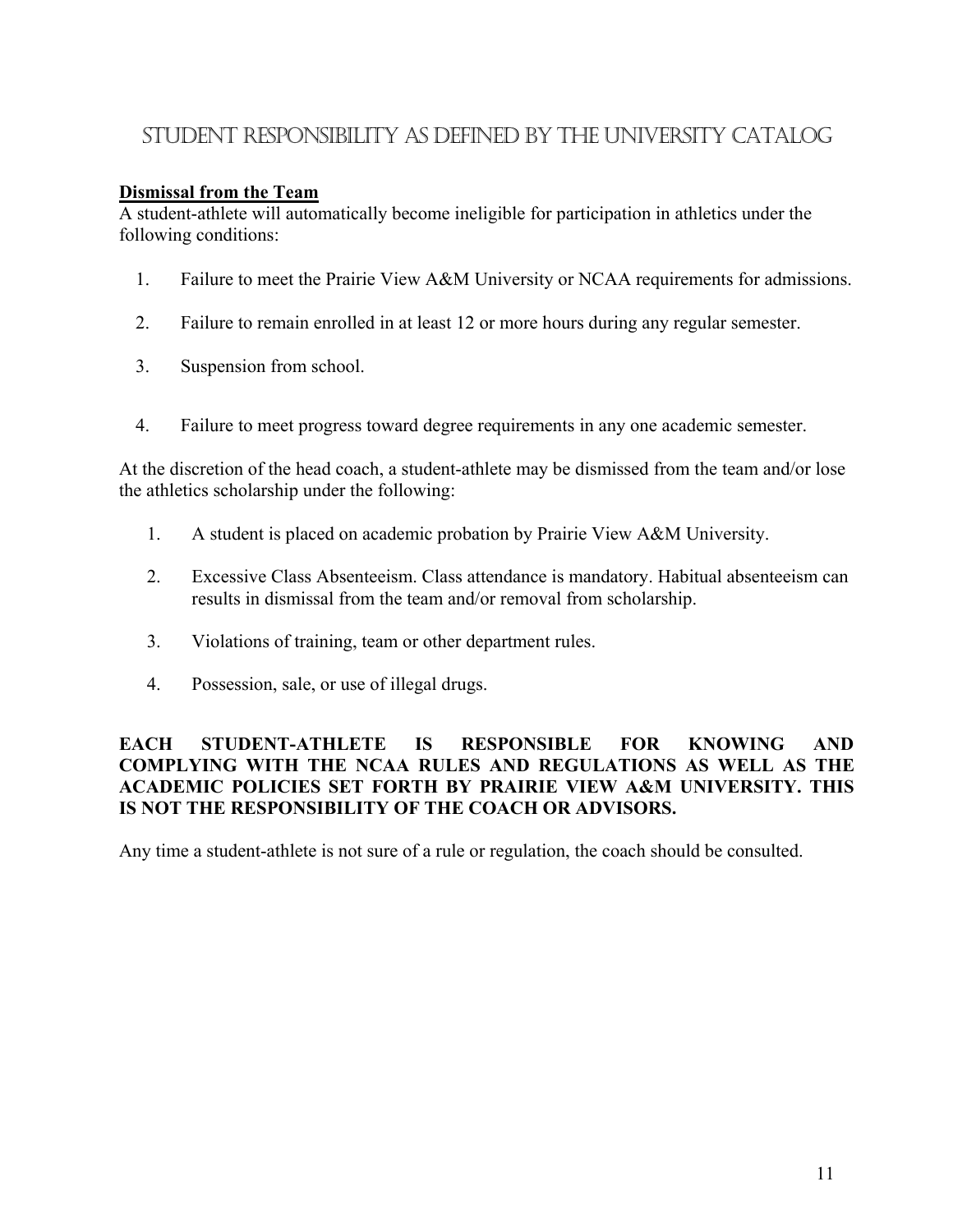# GUIDELINES FOR ACADEMIC SUCCESS

**Two major goals** must be uppermost in your mind this year:

- **1. TO COMPLETE 30 SEMESTER HOURS.**
- **2. TO COMPLETE THE YEAR IN GOOD ACADENIIC STANDING.**

Just as you follow instructions from your athletic coaches to be successful you must also follow instructions from your academic coaches with the same intensity. Make the discipline of your athletics background work for you academically. Put as much psychological emphasis in that area as you have always put into our desire to compete to win.

#### **Live by the following guidelines to insure success:**

- 1. Never miss class!
- 2. Introduce yourself to your instructors and greet them at each class meeting.
- 3. Buy a notebook or folder for each class. Keep all handouts, assignments, notes, and other important papers for class in the notebook.
- 4. At the beginning of each semester write all important information on a calendar. Include due dates for assignments, dates of quizzes and exams, traveling dates, appointments, tutorial sessions, and holidays. Refer to your calendar and always plan ahead!
- 5. Get books as soon as possible. Keep up with reading assignments. Do not wait until the night before the test to do your reading. Use a marker to highlight important facts, write in the margins, and question yourself on what was read.
- 6. Take thorough notes in class, but also concentrate on listening to the instructor. Compare notes with those taken by others in the class.
- 7. Study some each day, Reread notes and quiz daily. Do not wait until the night before the test to begin reviewing the materials and studying. You do not wait until the night before a game to practice---you practice daily! You do not go into a game merely familiar with the plays-you know them! Do the same with notes and assignments.
- 8. Begin your descent back into academics every Sunday afternoon. You are wasting valuable time if you do not study on Sundays.
- 9. Always return to the same place to study. Study beyond study hall! Turn off the TV; stay out of the lobby, and save dating for the weekend.
- 10. Make friends with classmates to have group study sessions for tests.
- 11. Find out where and when math labs, accounting labs, writing labs, and other departmental labs are being held.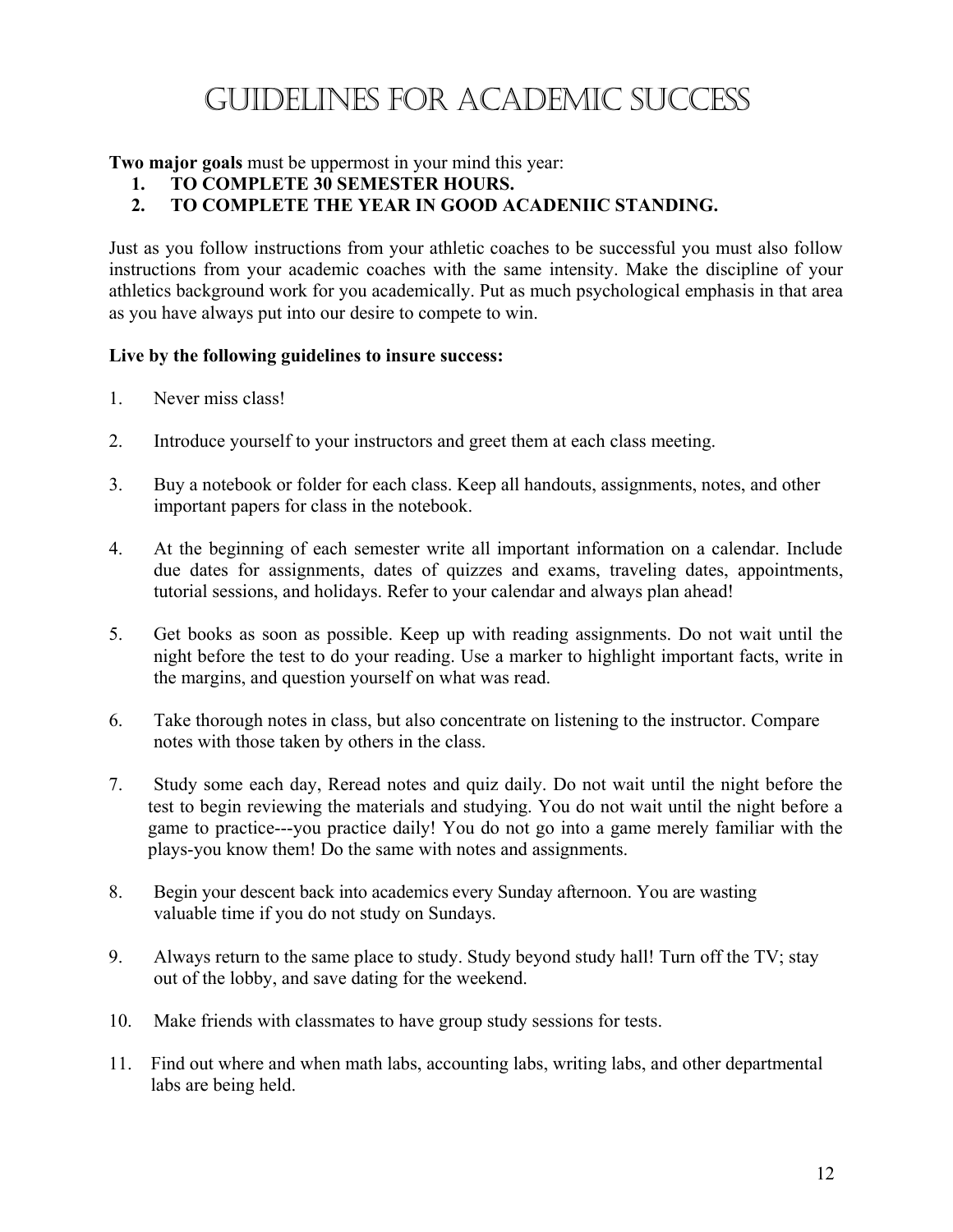## GUIDELINES FOR ACADEMIC SUCCESS

- 12. Notify instructors of games and travel schedules. Make arrangements before travel games to turn assignments in ahead of time. Let each instructor know you are interested in working to complete the course successfully.
- 13. Visit with your instructor if you are confused about the course or material, doing poorly, or interested in your status in class.
- 14. Do the important little things:
	- A. Dress properly for class.
	- B. Be on time!
- C. Take a pen, pencil, notebook, and the necessary texts.<br>D. Sit in the front of the classroom.
- Sit in the front of the classroom.
- E. Sit apart from your teammates.
- F. Take advantage of extra credit work.
- G. Take part in class discussions.
- 15. ASK FOR **HELP WHEN** YOU NEED IT, whether your problem is academic or personal.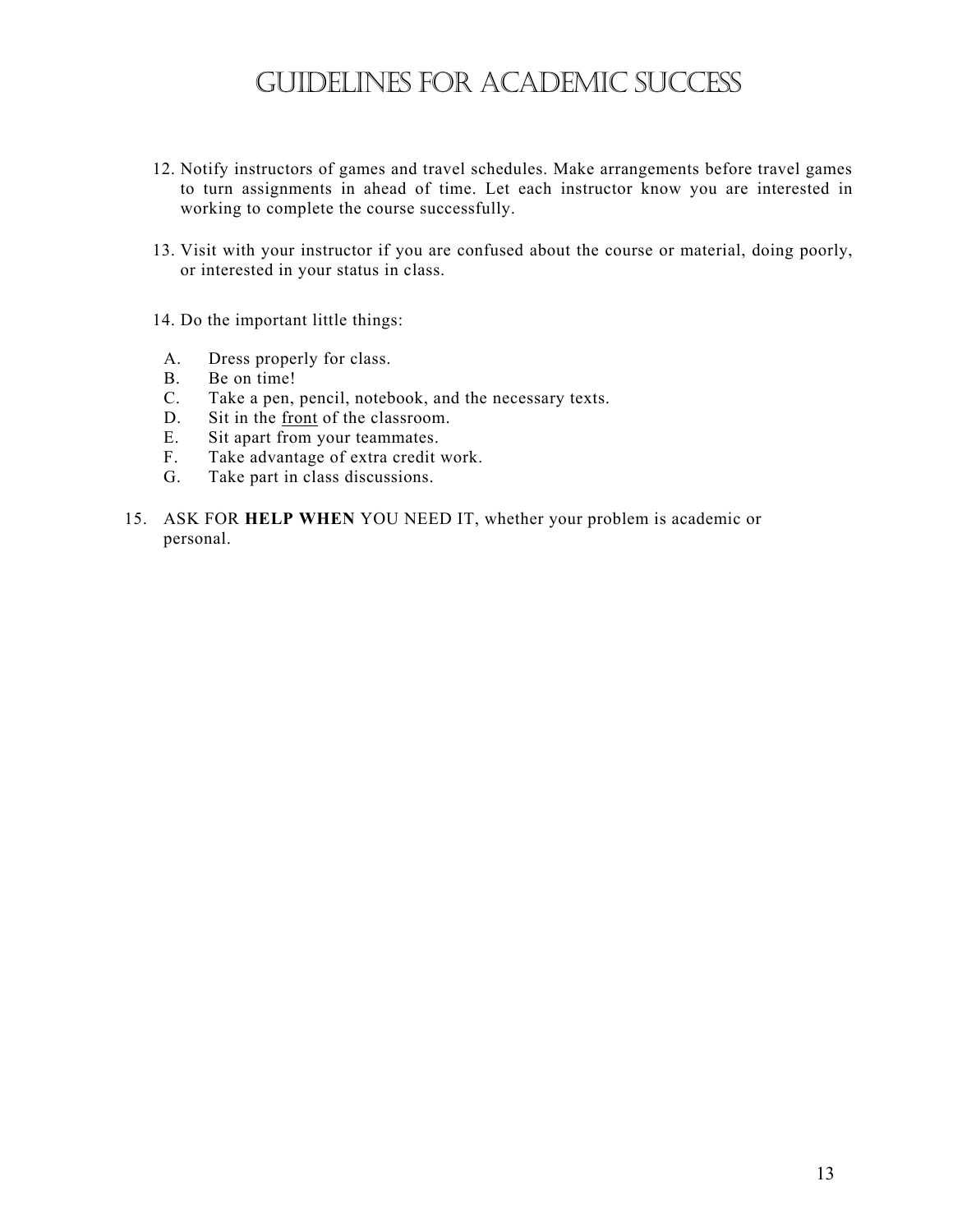# ATTENDANCE

#### **Class Attendance**

It is the students' responsibility to attend all class meetings of each course for which they have registered unless excused in writing by the instructor, department head or dean of the college in which the student is enrolled. Class attendance is required in addition to the proficiency attested by class work and examinations. Failure to attend classes regularly may result in the reduction in the grade for a course.

Absences are counted from the first meeting of the class. Each instructor's record shall constitute the official account of the student's attendance. Each faculty member will clearly state his or her attendance policy in the course syllabus, which will be distributed on the first day that instruction begins as outlined by the academic calendar.

Absences are two kinds: 1) excused or 2) unexcused. The student is held responsible for the scholastic work missed during any absences. This means the student must complete all classroom assignments, even though he or she might not have been in class when the assignment was made. The instructor is not obligated to give any "makeup work." The student must realize that while absence from class itself is not justification for receiving a failing grade in a course, missing tests or assignments due to absence from class constitutes a justifiable reason for course failure.

#### **Study Hall Attendance**

Study hall is open Monday through Friday between 9:00 a.m. and 5:00 p.m. Watch for notices on time changes, location changes, and closures.

Study hall is open to all student-athletes to study or work with tutors. Mandatory attendance for individual students is determined by each head coach. Students will be recommended for study hall based on the following criteria.

- Scholarship student-athletes on academic probation
- Freshmen
- All continuing and four-year college transfer students with a semester and/or cumulative GPA of 2.5 and below
- Junior college transfer students
- Any student-athlete not included above that the head coach or Academics Services believes would benefit from study hall attendance

During your initial meeting with Academic Enhancement Services you will work out a weekly schedule to allow for study hall attendance. A copy of our schedule will be given to you, to your head coach, and Academic *Services.* This time will be used to review academic progress and to make plans for the following week. **Once your schedule and routine are established, stick to it!**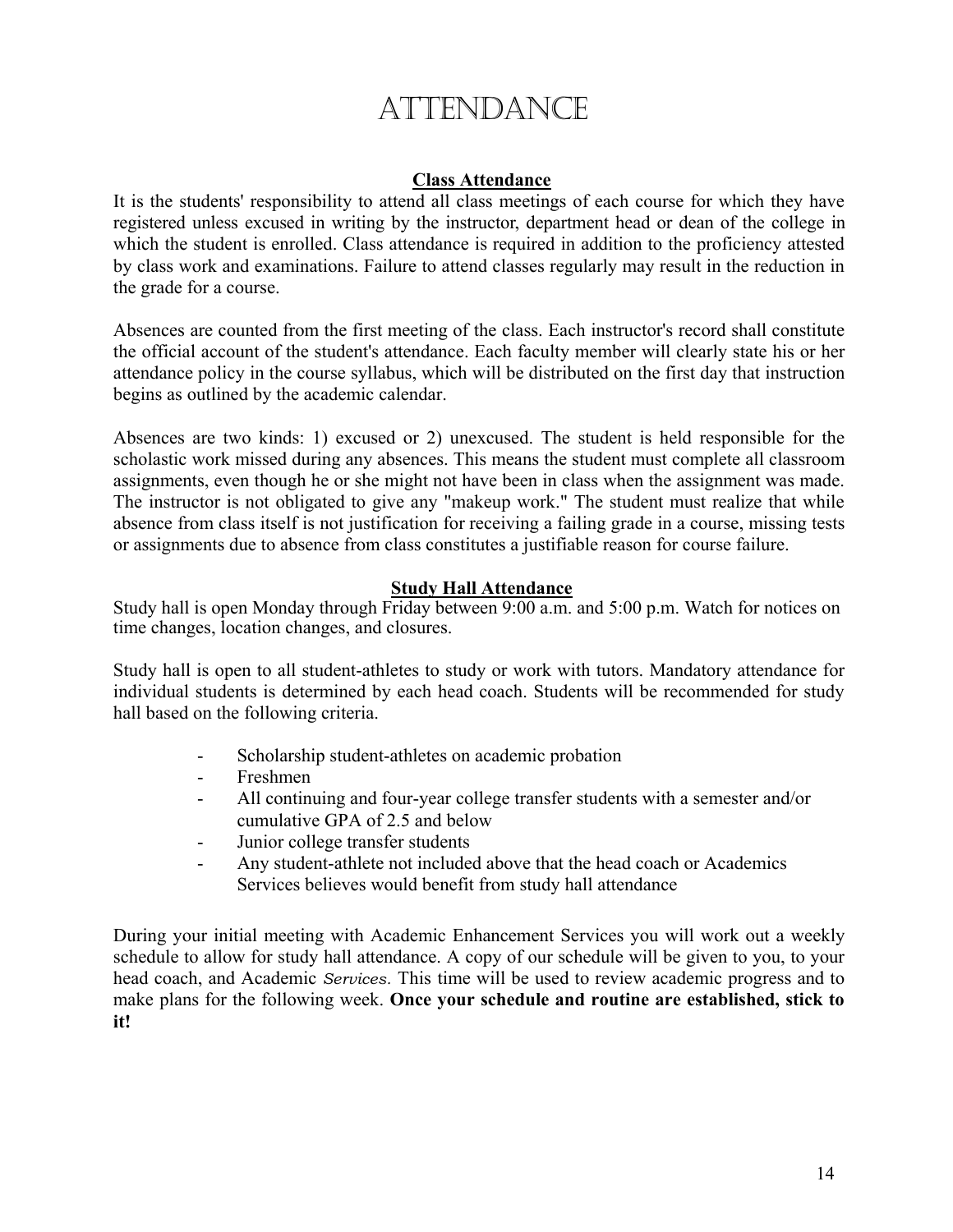# ACADEMIC POLICIES

A student-athlete must meet the requirements of the NCAA, the Southwestern Athletic Conference, and PVAMU Athletics Department as well as all admissions and progress towards degree requirements of Prairie View A&M University in order to be eligible for participation in athletics and/or to receive and an athletic scholarship. A fourth year of competition can only be earned by non qualifiers by receiving a baccalaureate degree in four years and entering graduate school in the fifth year at PVAMU as a fulltime student.

#### **NCAA REQUIREMENTS**

- 1. Each student-athlete must be enrolled full-time each semester to be eligible for practice and competition. Any student will be declared ineligible when dropping below full-time status (12 semester credit hours at PVAMU).
- 2. Each student has five (5) years from the time he/she starts full-time enrollment at a post secondary institution to participate in intercollegiate athletics.
- 3. Each student must complete six hours each semester toward the official degree plan.
- 4. For students beginning *college* prior to August 1, 2003, a minimum of 24 hours of degree credit must be earned each academic year (fall, spring, summer). Hours are degree credit only if they count toward the officially declared major. Each student-athlete must earn 18 of these credit hours during the fall and spring *semesters.* Only six progress toward degree hours may be earned during summer school each academic year.
- 5. For the students entering college after August 1, 2003, the first year 24 hours must be earned toward the declared degree plan. Thereafter, 18 hours must be earned during the regular academic year (fall and spring semesters.)
- 6. Repeated courses are counted for eligibility once a grade of "D" or higher is earned unless the student's major department requires the crass to be retaken to meet graduation requirements. A grade of "F" is not counted for eligibility, and therefore, may be repeated.
- 7. Each student must declare a major by the beginning of the fifth semester of collegiate enrollment. The major must be a four-year program that leads to a bachelor's degree. However, admission inputs the major listed on the application for admissions as the students declared major.
- 8. No more than six hours of remedial credit will be countable toward eligibility. These hours must be completed during the first year of collegiate enrollment.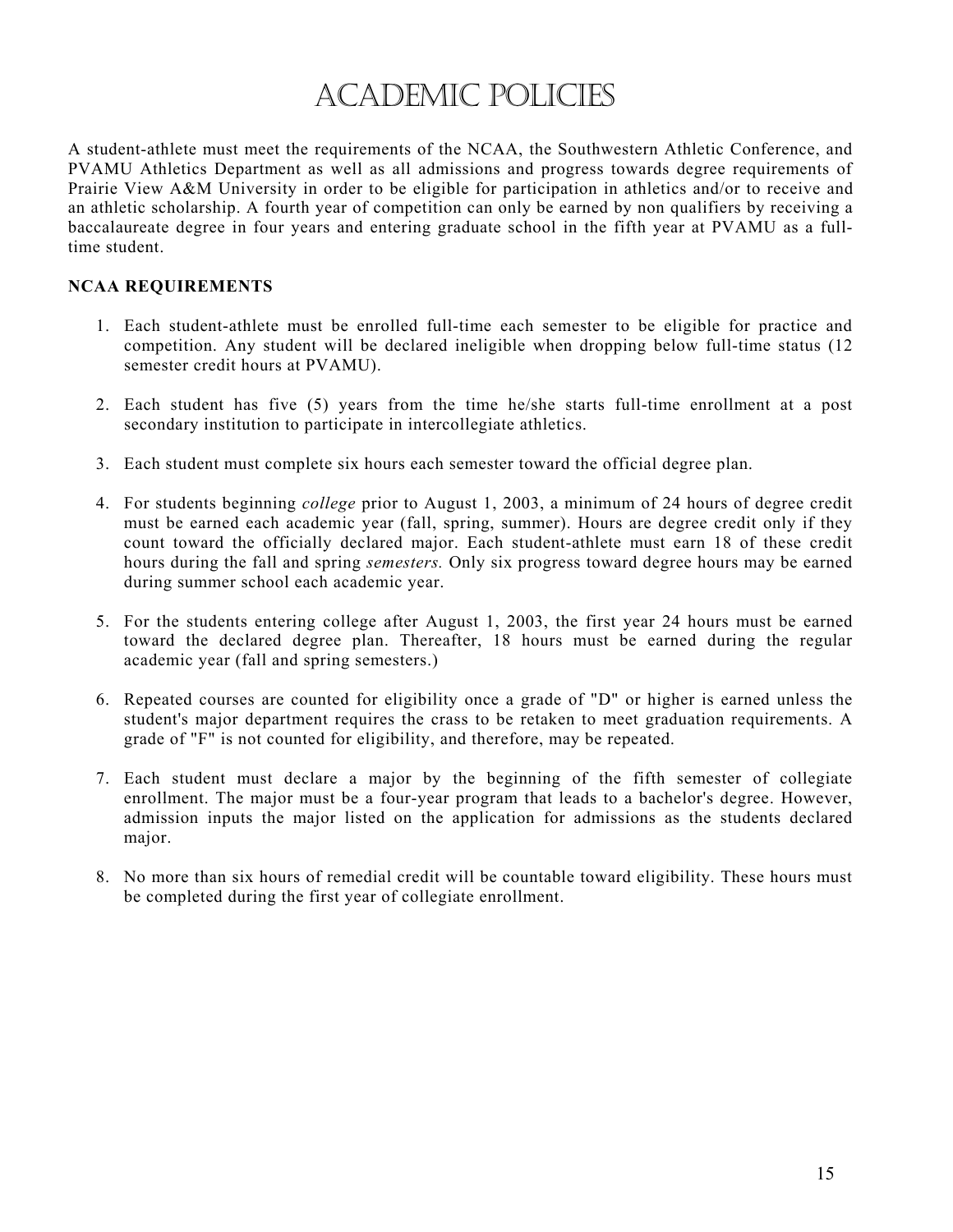# ACADEMIC POLICIES

9. Student-athletes first entering college on or after August 1, 1992, must complete 25 percent of their degree requirements by the beginning of their third year, 50 percent of their degree requirements by the beginning of their fourth year, and 75 percent of their degree requirements by the beginnin<sup>g</sup> of their fifth year of college enrollment:

Student-athletes first entering college on or after August 1, 2003, must complete 40 percent of their degree requirements by the beginning of their third year, 60 percent of their degree requirements by the beginning of the fourth year, and 80 percent of their requirements by the beginning of their fifth year of college enrollment.

10. Student-athletes first entering college on or after August 1, 1992, must have 90 percent of the minimum cumulative grade point average required for graduation at the beginning of their third year (1.80 based on a 2.00) and 95 percent of the minimum cumulative grade point average required for graduation at the beginning of their fourth and fifth years (1.90 based on a 2.00).

Student-athletes first entering college on or after August 1, 2003, must have 90 percent of the minimum cumulative grade point average required for graduation at the beginning of their second year (1.80 based on a 2.00) and 95 percent of the minimum cumulative grade point average required for graduation at the beginning of the third *year* (1.90 based on a 2.00), and 100 percent of the minimum cumulative grade point average required for graduation at the beginning of the fourth and subsequent years (2.00).

- 11. Gambling on a collegiate contest is illegal.
- 12. It is illegal to miss class to attend practice.
- 13. Any student-athlete planning to attend summer school at another institution to satisfy progress toward degree requirements must have prior approval from Prairie View A&M University. A "PVAMIJ Transfer Correspondence Credit Approval Form" must be obtained from the Registrar's Office, completed, and returned to the Registrar by the date designated in the university calendar. The Registrar will evaluate the hours. The form must then be approved by the student's academic advisor, department head, and the Dean of Instruction. Only grades of "C" or better will be accepted for transfer credit.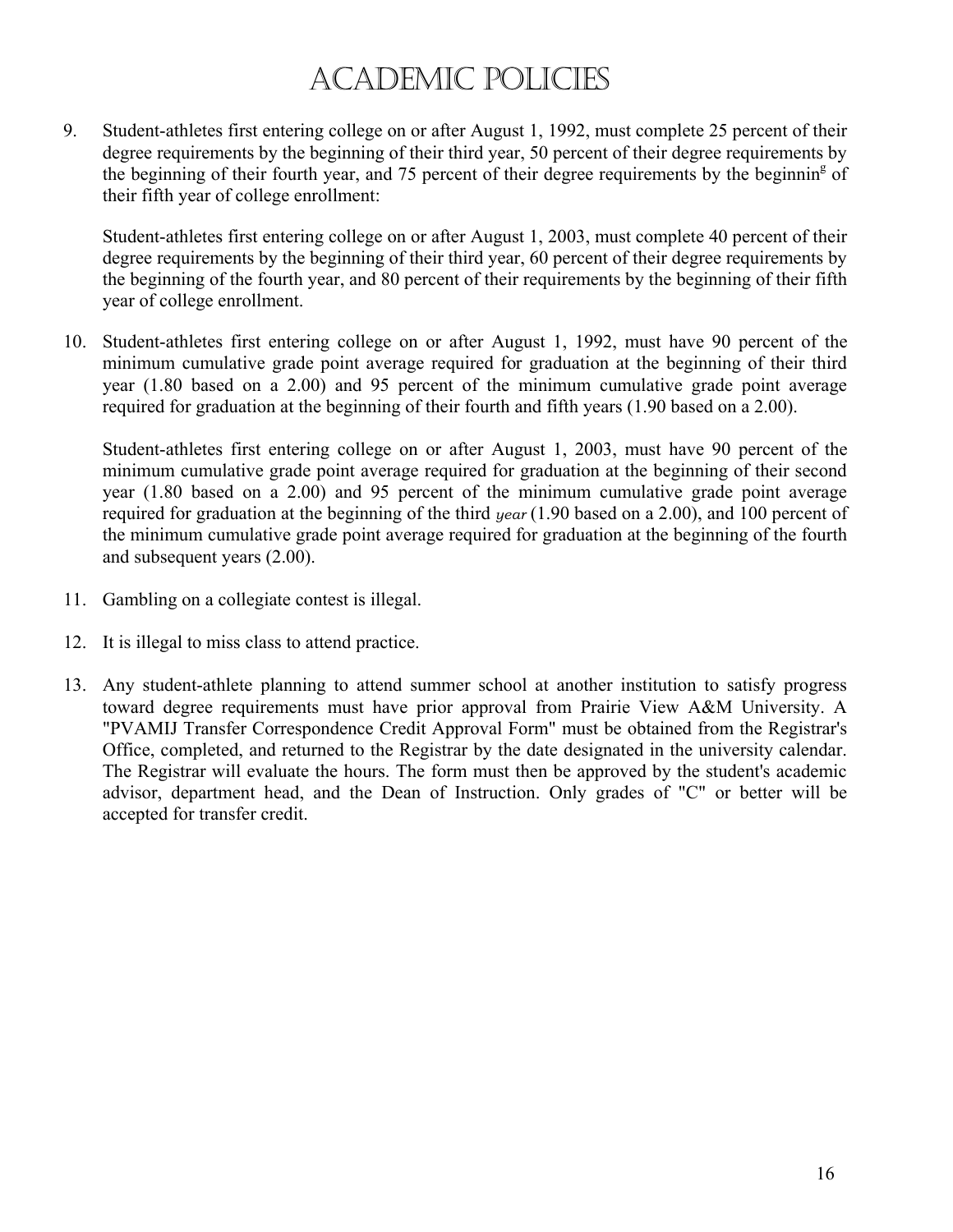# ACADEMIC SERVICES FOR STUDENT-ATHLETES

#### **Services Offered**

#### **Academic Advising (Athletic Academic Advisor and College of Degree Selection)**

- Guidance Concerning Course Scheduling
- Assistance during Add/Drop Period
- Information on NCAA and Institutional Academic Requirements
- Information on Major Degree Programs
	- Assistance in declaring and/or changing major

All undergraduates are assigned an academic advisor in their designated major. Although this office can assist in course selection, the student is responsible for meeting with the assigned advisor regarding degree requirements.

Student-athletes should consult with Academic Services before dropping a class or changing a major.

#### 2. **Tutorial Program**

- ! Individual tutoring available in most subject areas
- Study groups
- ! Study hall tutors

#### 3. **Academic Monitoring Program**

- ! Grade checks sent out to faculty
- ! Regular meetings with students to discuss academic progress, set goals, and develop strategies

#### 4. **Individual Counseling**

! Counseling and referral for personal problems, confidentiality assured

#### 5. **Information on Academic Survival Skills**

- **Time Management**
- Note Taking Tips
- **Example 1** Study Skills
- **Test-taking strategies**

#### 6. **Referral Service to Campus Support Programs**

- ! Student Support Services
- **Exercise Exercise 2** Career Planning and Placement
- Counseling Center
- ! Departmental labs and Tutorial Programs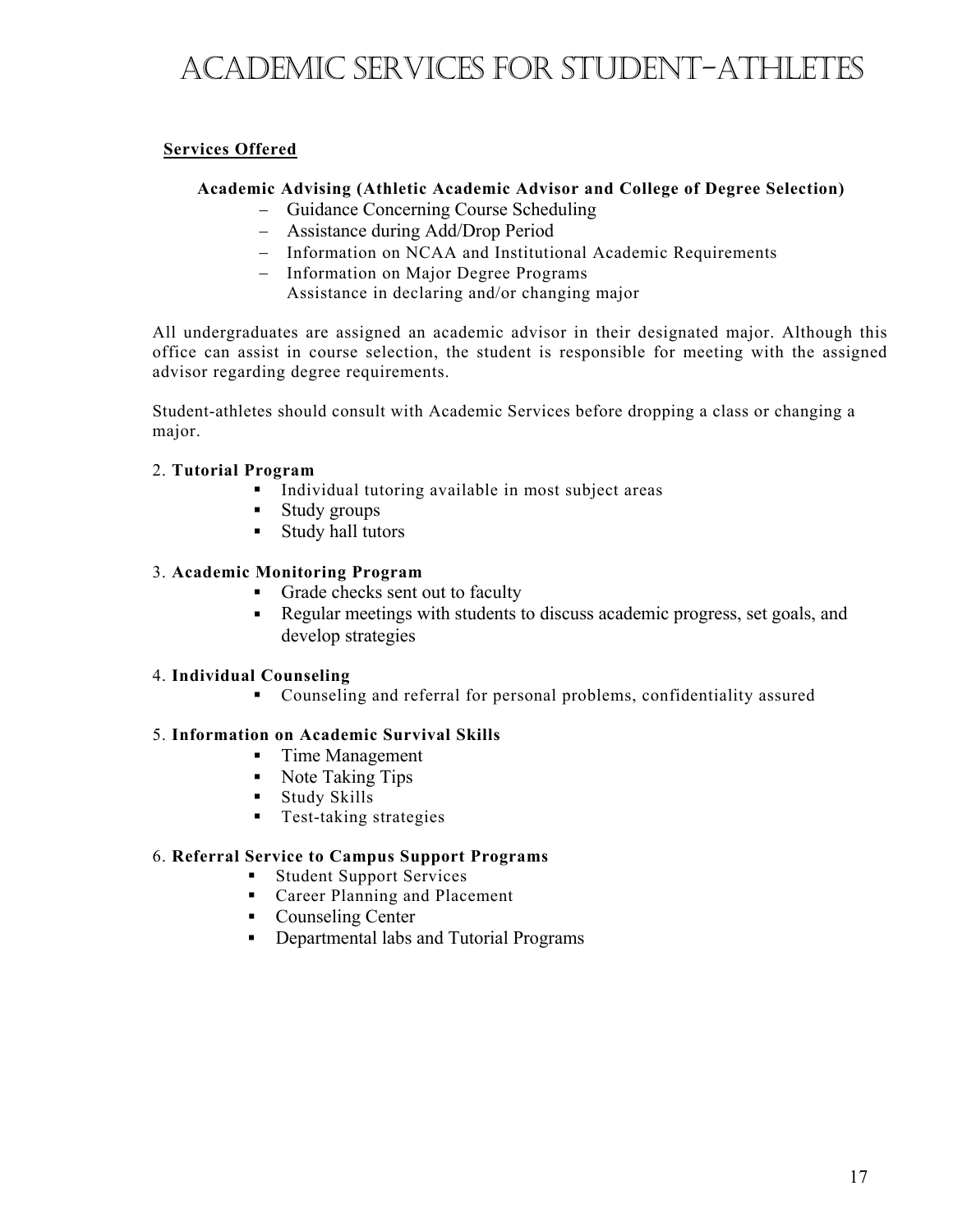# STUDY HALL GUIDELINES

#### **Start Date: TBA Days:**

Monday - Friday

Time: 9:00-12:00 p.m. and 1- 5:00 p.m.

Objective: Each student-athlete who is a freshman/transfer student or has a grade point average below a 2.5 must spend four hours a week in the Athletic Academic Enhancement Lab until positive progress has been made. Student-athletes may visit the lab an hour a day for four days out of the week to earn their hours or they may earn four hours by spending two hours a day in the lab for two nonconsecutive days.

#### **Rules:**

- 1. No talking, sleeping, eating, or drinking in lab.
- 2. Computers will be used only for researching and typing papers.
- 3. No chatting on the web, checking email, downloading music or games will be allowed.
- 4. All student-athletes are required to bring material to read br study.

**Note:** Breaking rules are grounds for immediate dismissal from the lab and the time spent in the lab will be voided.

#### **Consequences**

If a student-athlete does not attend mandatory study hall and earn the prescribed weekly hours, the following consequences will take into effect:

> 1. 1st Offense: The following week study *hall hours for* the student-athlete will roll over to the next week.

Ex: Week  $1 = 3$ hrs Week  $2 =$  Mandatory 4 hrs + 1 hr from previous week.

- 2. Offense: The student-athlete will not be allowed to practice until all study hall hours have been completed.
- 3. Failure to comply with the above consequences will result in the student-athlete being placed on temporary suspension until all hours have been accumulated.

**Temporary Suspension: Student-Athlete will not be able** *to travel nor* **participate in any athletic event, including games.** 

#### **THERE WILL BE ZERO TOLERANCE CONCERNING STUDY HALL!**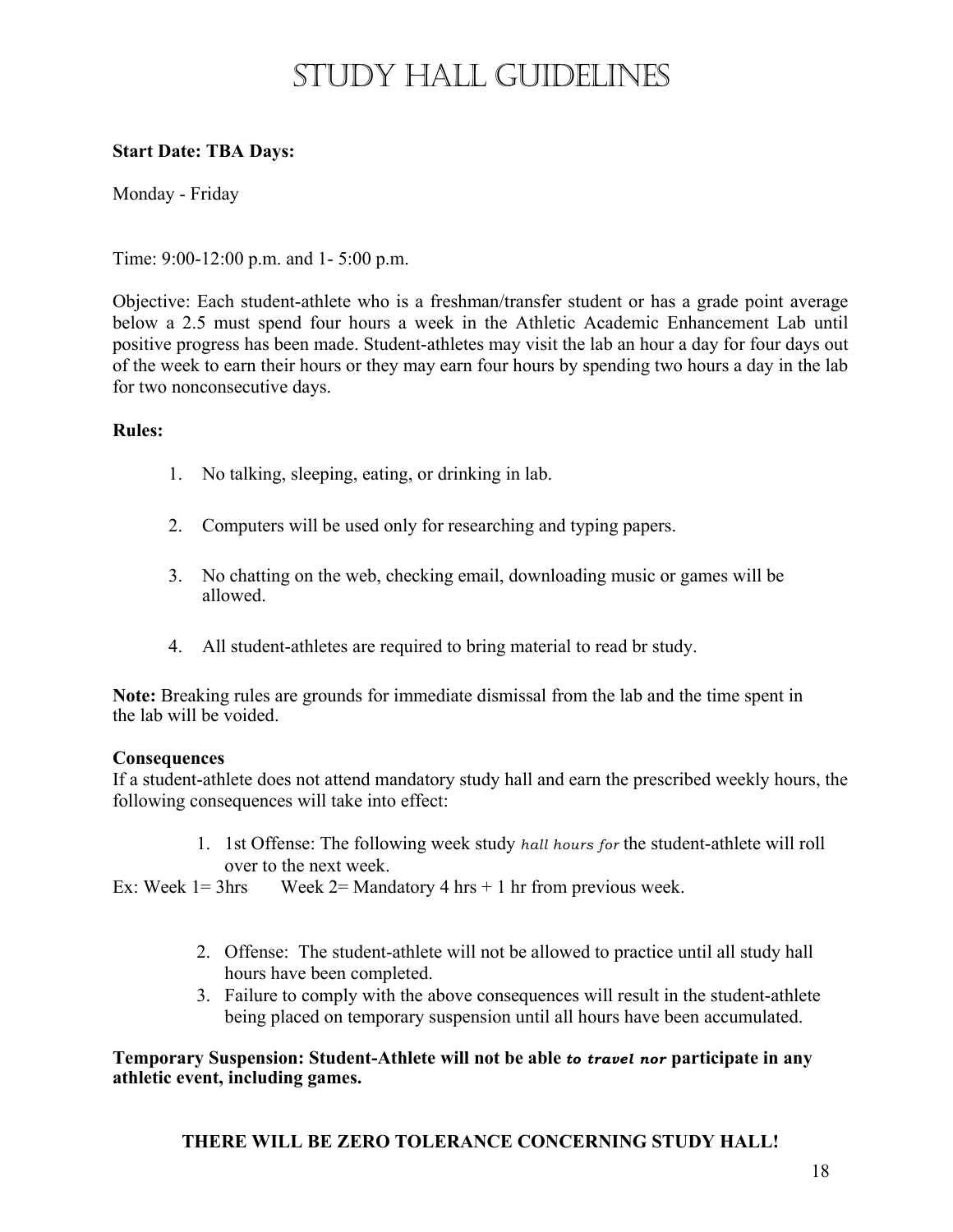# GUIDELINES FOR TUTORIAL SERVICES

All student-athletes are personally responsible for their academic, athletic, and social experiences at Prairie View A&M University. The goal of our academic program is to provide support to help students achieve their academic goals. The tutorial programs should not be viewed as a crutch for troubled students, but rather an active learning environment for those who want to improve their understanding of a particular course or subject matter. Tutors are here because they want to help; however, they are not permitted to do a student's work for them.

Our goal is to have tutors available in as many subject areas as possible. However, tutoring is not a substitute for attending class, taking notes, completing assignments, consulting with faculty, or studying.

#### **Guidelines**

1. Students wanting tutors must complete a tutor request form provided by the Academic Enhancement Coordinator for each tutoring appointment. Request forms are available in Academic Services. The completed form should be left with the academic advisor, graduate assistant, or in the basket labeled "Request for Tutor - Completed:"

#### **2. REQUESTS FOR TUTORS MUST BE SUBMITTED A MINIMUM OF TWO WORKING DAYS BEFORE THE TUTOR IS NEEDED.**

- 3. Students are expected to keep all tutoring appointments they schedule and to be on time. Tutors are limited by the number of hours they can work each week and by the amount of money we have for tutor salaries. Missing tutoring appointments may result in the loss of these privileges.
- 4. Tutors are available to help students by request only. They are interested in helping gain academic progress and success for student-athletes.
- 5. Student-athletes should come prepared with specific problems, questions, areas of misunderstanding, etc. The tutor cannot guess what the problem is; therefore student-athletes should be specific in their needs.
- 6. A student-athlete should bring class syllabi, books, notes, study guides, calculators, paper, pencils, etc., pertinent to the courses to every tutoring session.
- 7. Tutorial appointments should be scheduled on a regular basis rather than waiting until the night before a test or when an assignment is due.
- 8. The student-athlete should confirm appointments with tutor. The day, time, and place along with the tutor's name and phone number should be written down. Tutors should be contacted when an appointment cannot be kept.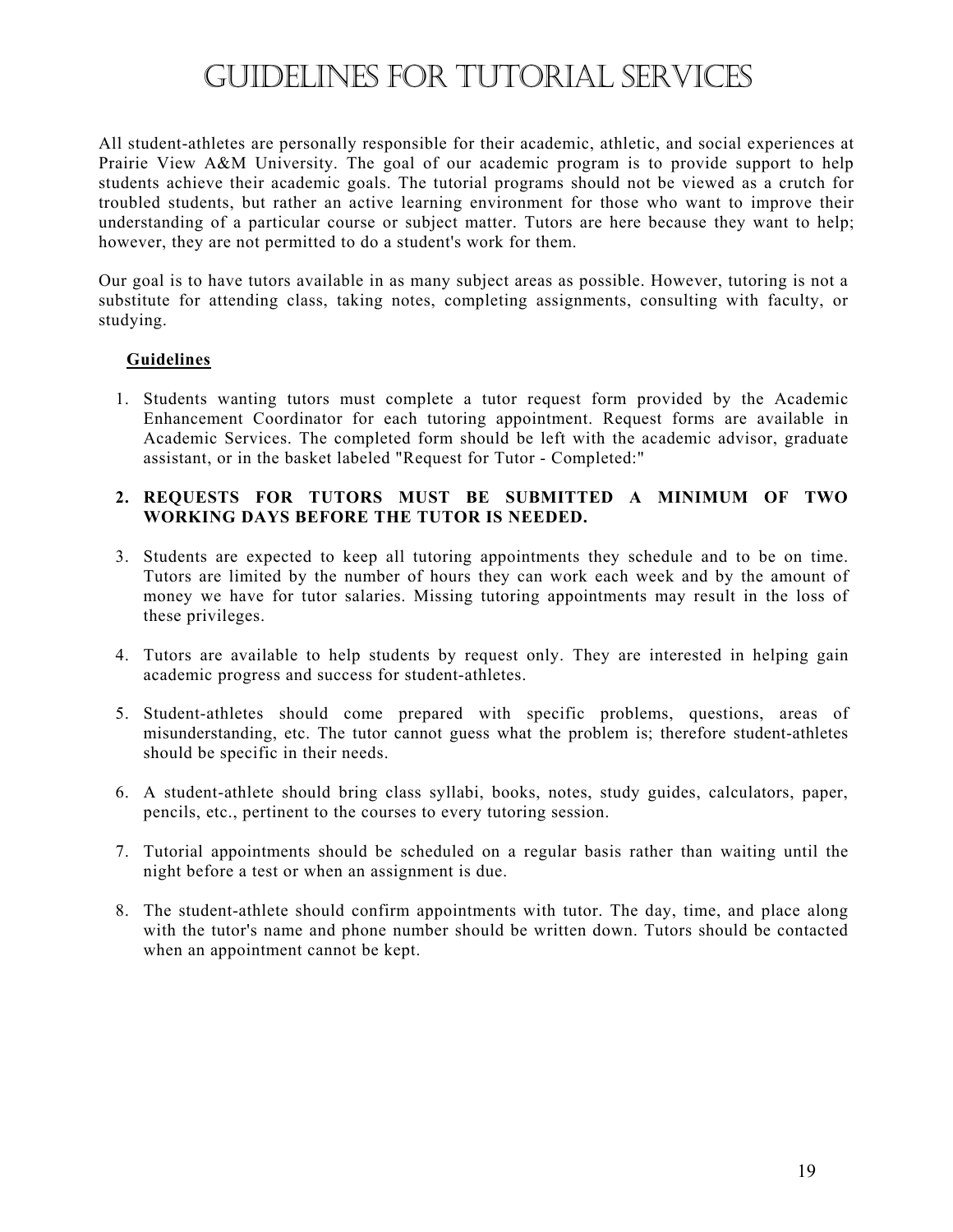# GUIDELINES FOR TUTORIAL SERVICES

- 9. If a regularly scheduled appointment with a tutor is missed, the appointment should be rescheduled. Tutors who work by appointment cannot be on "hold" not knowing if or when the student-athlete will show up.
- 10. Attempts should be made to schedule all tutoring appointments during study hall hours. If this is impossible, plans should be made to meet the tutor in the library, (under the direction of the Academic Enhancement Coordinator).
- 11. Student-athletes will be required to sign a "Tutorial Progress Report" at the conclusion of each tutoring session. The tutor will complete and sign the report. Student-athletes should review and sign the completed report to verify the time spent with the tutor. The tutor will submit the completed report to Academic Services.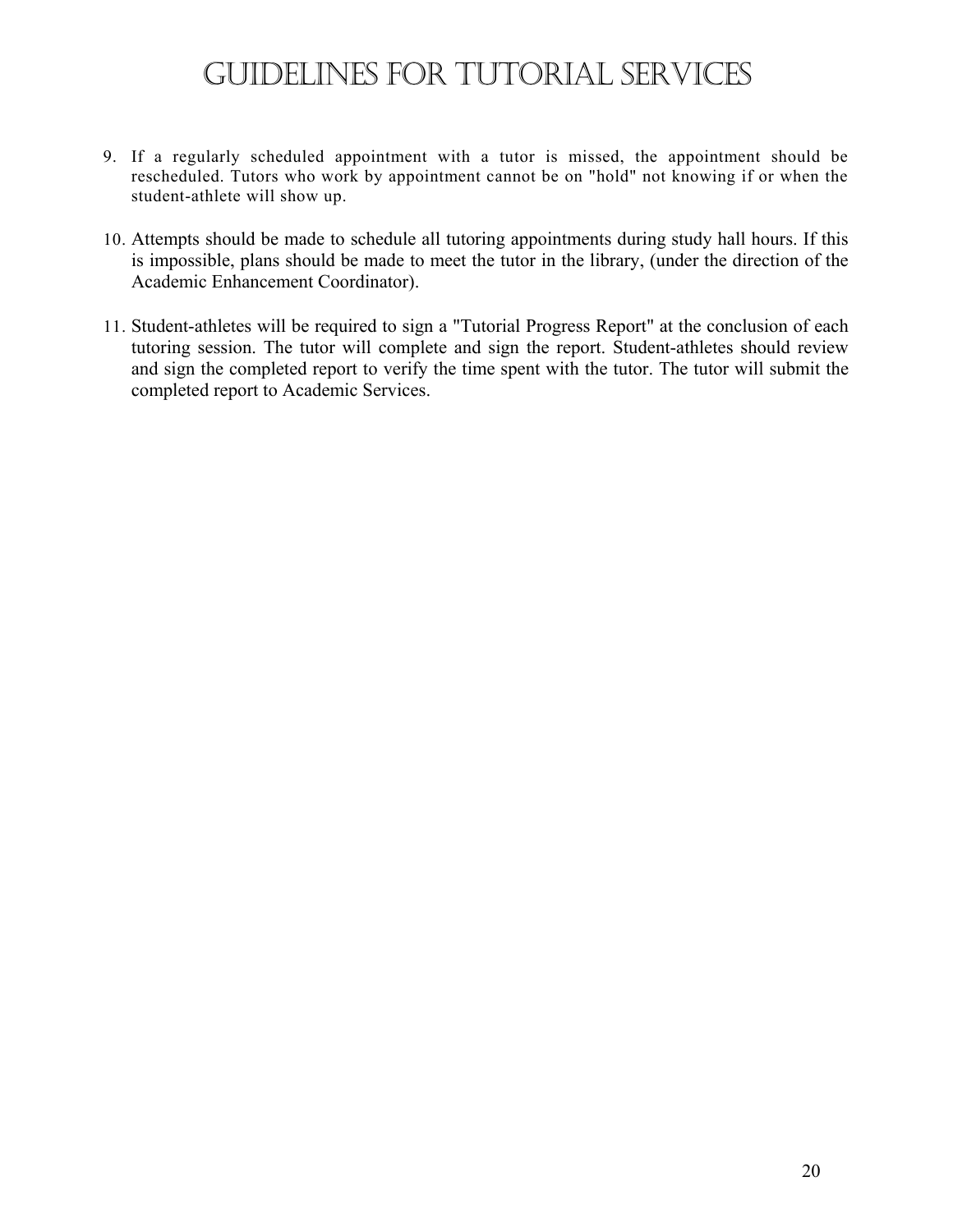# REQUEST FOR TUTOR

|                                                                                                                                                                                                                                                                                                         | Phone           |  |  |
|---------------------------------------------------------------------------------------------------------------------------------------------------------------------------------------------------------------------------------------------------------------------------------------------------------|-----------------|--|--|
|                                                                                                                                                                                                                                                                                                         |                 |  |  |
| Course/Course Number                                                                                                                                                                                                                                                                                    | Title of Course |  |  |
|                                                                                                                                                                                                                                                                                                         |                 |  |  |
|                                                                                                                                                                                                                                                                                                         |                 |  |  |
| <u> 2008 - Andrea Andrew Amerikaanse kommunister († 2008)</u><br>Name of Tutor Requested (if applicable)<br><u>Letter and the contract of the set of the set of the set of the set of the set of the set of the set of the set of the set of the set of the set of the set of the set of the set of</u> |                 |  |  |
|                                                                                                                                                                                                                                                                                                         |                 |  |  |
| You are responsible for calling the Office of Academic Enhancement @ ext 4421 to                                                                                                                                                                                                                        |                 |  |  |

**You are responsible for calling the Office of Academic Enhancement @ ext 4421 to verify your appointment. If you have been given the name and number of a tutor, you are responsible for calling the tutor to make your appointment. Please notify this office if there is a problem contacting or scheduling an appointment, or if you are** *not* **satisfied with some aspect of** *the* **tutoring arrangements.** 

| Do not write below this line. |                                                                                                                                                |  |
|-------------------------------|------------------------------------------------------------------------------------------------------------------------------------------------|--|
| Student                       |                                                                                                                                                |  |
|                               | Date Tutor Notified<br><u>Letter</u> and the United States of the United States of the United States of the United States of the United States |  |
| Appointment Date              |                                                                                                                                                |  |
|                               | Student Confirmed                                                                                                                              |  |
| Comments:                     |                                                                                                                                                |  |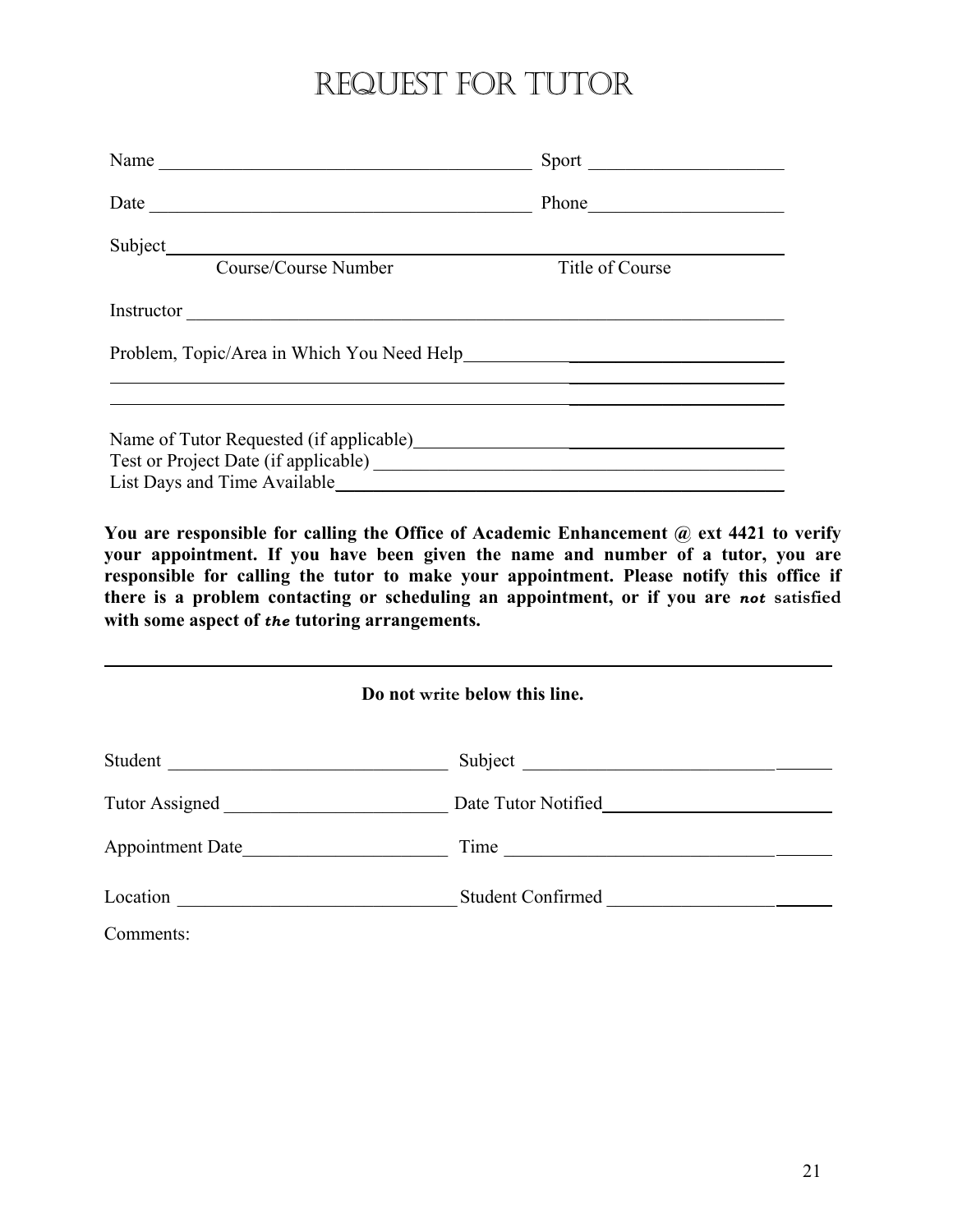# TUTORIAL PROGRESS REPORT

**TUTOR**: Record your time spent tutoring. Use a separate form for each tutoring session. Have the student-athlete sign the form. Turn in the completed report to Academic Services.

Student-Athlete Name (Print) \_\_\_\_\_\_\_\_\_\_\_\_\_\_\_\_\_\_\_\_\_\_\_\_\_\_\_\_\_\_\_\_\_\_\_\_\_\_\_\_\_\_\_\_\_\_\_

Subject \_\_\_\_\_\_\_\_\_\_\_\_\_\_\_\_\_\_\_\_\_\_\_\_\_\_\_\_\_\_\_\_\_\_\_\_\_\_\_\_\_\_\_\_\_\_\_\_\_\_\_\_\_\_\_\_\_\_\_\_\_\_\_\_\_

Length of Session Length of Session

Time Beginning-Ending Total Hours/Mins. Date

**Tutor Signature/Affirmation of Confidentiality** 

**Student-Athlete Signatures/Affirmation of Accuracy** 

When do you plan to meet again?

Additional Comments: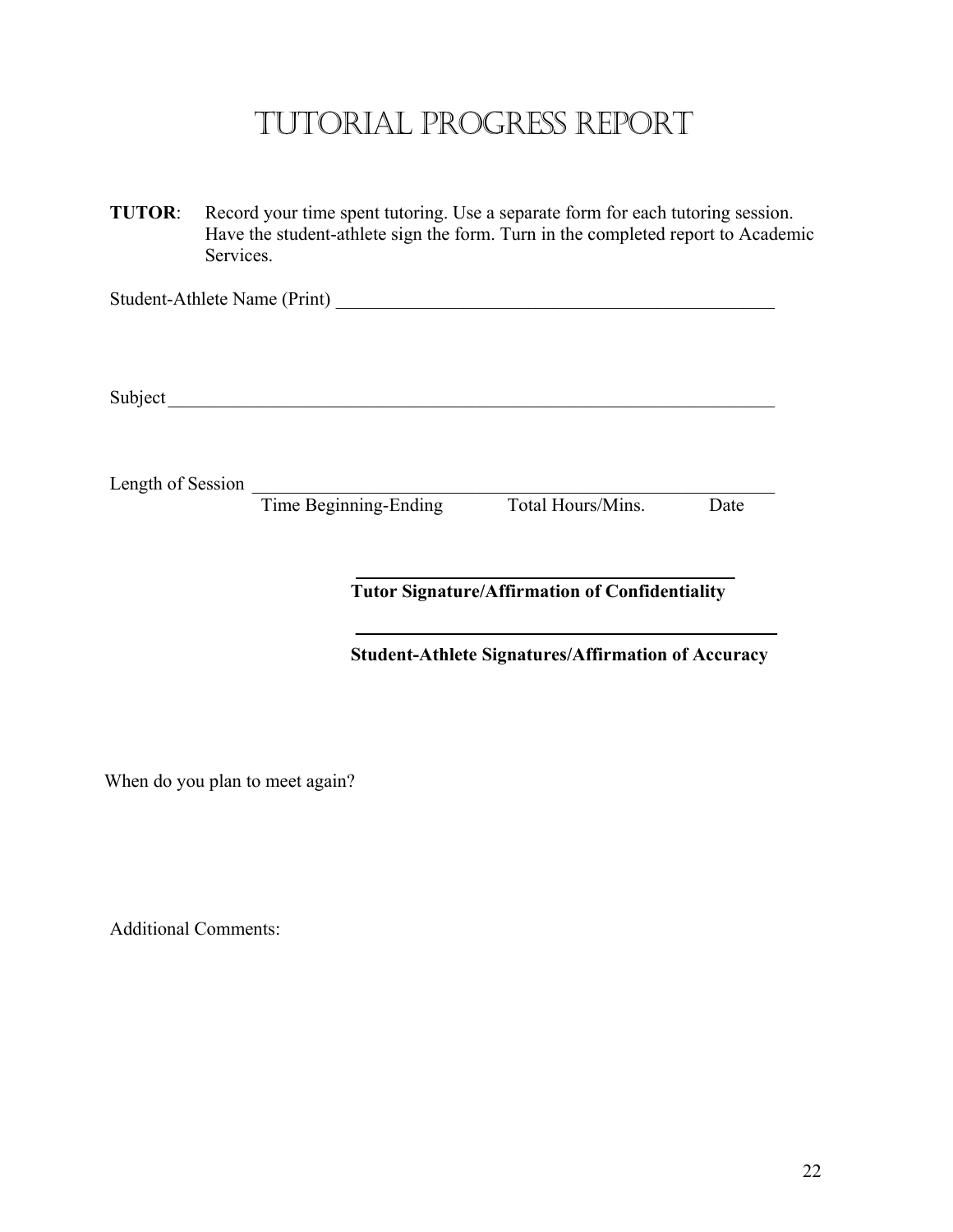# ADDITIONAL INFORMATION

#### **Books**

All collections and/or distributions of books will be made from the Department of Athletic Academic Enhancement Office. All athletes are required to check with our book room first for their books. The appropriate credit form will be issued to students for those books that are not available in our book room.

#### **Exit Interviews**

All student-athletes completing their athletics eligibility and/or graduating are requested to complete an exit interview. Exit interviews are conducted by the Senior Women's Administrator or the designee of the Director of Athletics.

#### **Announcements, Notices, Miscellaneous Information**

Announcements will be posted in meeting rooms, the weight room, and various other locations throughout the Athletic Office Complex. Please read all announcements and notices carefully.

#### **Incompletes, Repeating, and Withdrawing from a Course**

A grade of "I" in any course means that class work is incomplete due to circumstances beyond the student's control, as determined by the instructor, and that completion of this work could lead to a passing grade. Any grade of "I" must be removed by completing the course work within one year after the official closing date of the tem in which the grade was assigned. If the work is not completed within the time allotted, the grade of "I" will become an "F". No credit is earned for the course until the "I" is removed.

A student-athlete may repeat a course whenever desired. Only the last grade earned will be used in computing the grade point average. If a course in which a grade of "D" or better was received is repeated, the credit hours will not count toward the credit hours needed to satisfy at least 12 credit hours per semester, unless it is required by the major department to fulfill graduation requirements, and therefore was not counted for the first time.

If a course is failed at PVAMU, the earlier grade can only be removed from the cumulative grade point average by repeating the course at PVAMU.

The letter "W" is used in records to represent official withdrawal from a course prior to the period of record. (See official University calendar for withdrawal dates.)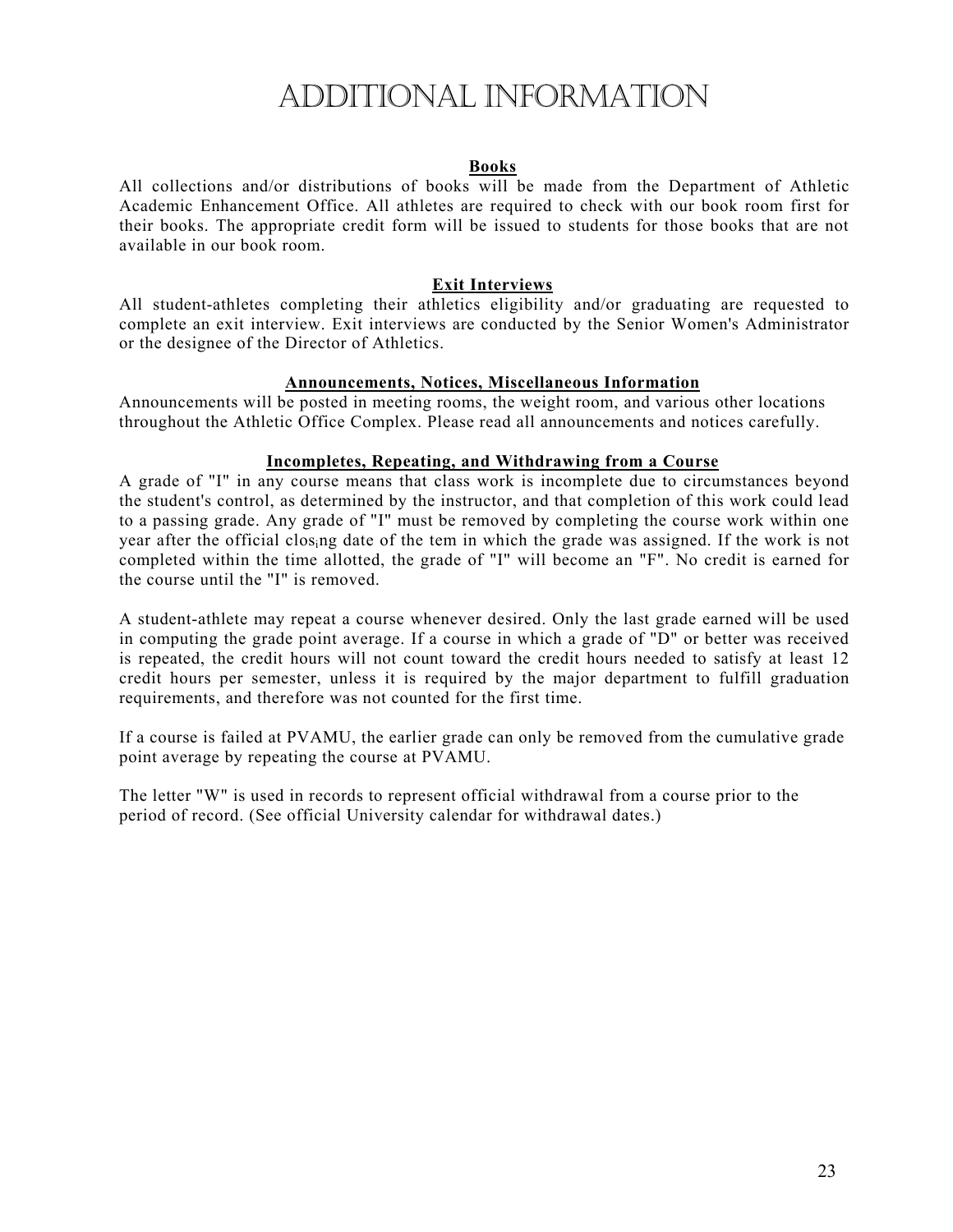# ADDITIONAL INFORMATION

#### **Adding/Dropping** a **Course**

The Department of Athletics Academic Enhancement Office should be consulted before adding or dropping a course.

#### **To Withdraw from Prairie View** A&M University

The Department of Athletics Academic Enhancement Office should be consulted before withdrawal from Prairie View A&M University.

#### **Semester/Year-End Review of Satisfactory Progress**

Prior to the end of each semester and the end of the academic year, all student-athletes should schedule a meeting with the Athletics Academic Enhancement Coordinator to review satisfactory progress. Midterm grades and/or semester grades will be used to project your academic eligibility status for certification.

Reports will be made to the coaches during the semester on courses student-athletes are currently enrolled in as to which ones count toward progress degree requirements

#### **IT IS THE STUDENT-ATHLETES RESPONSIBILITY TO KNOW HIS/HER STATUS!**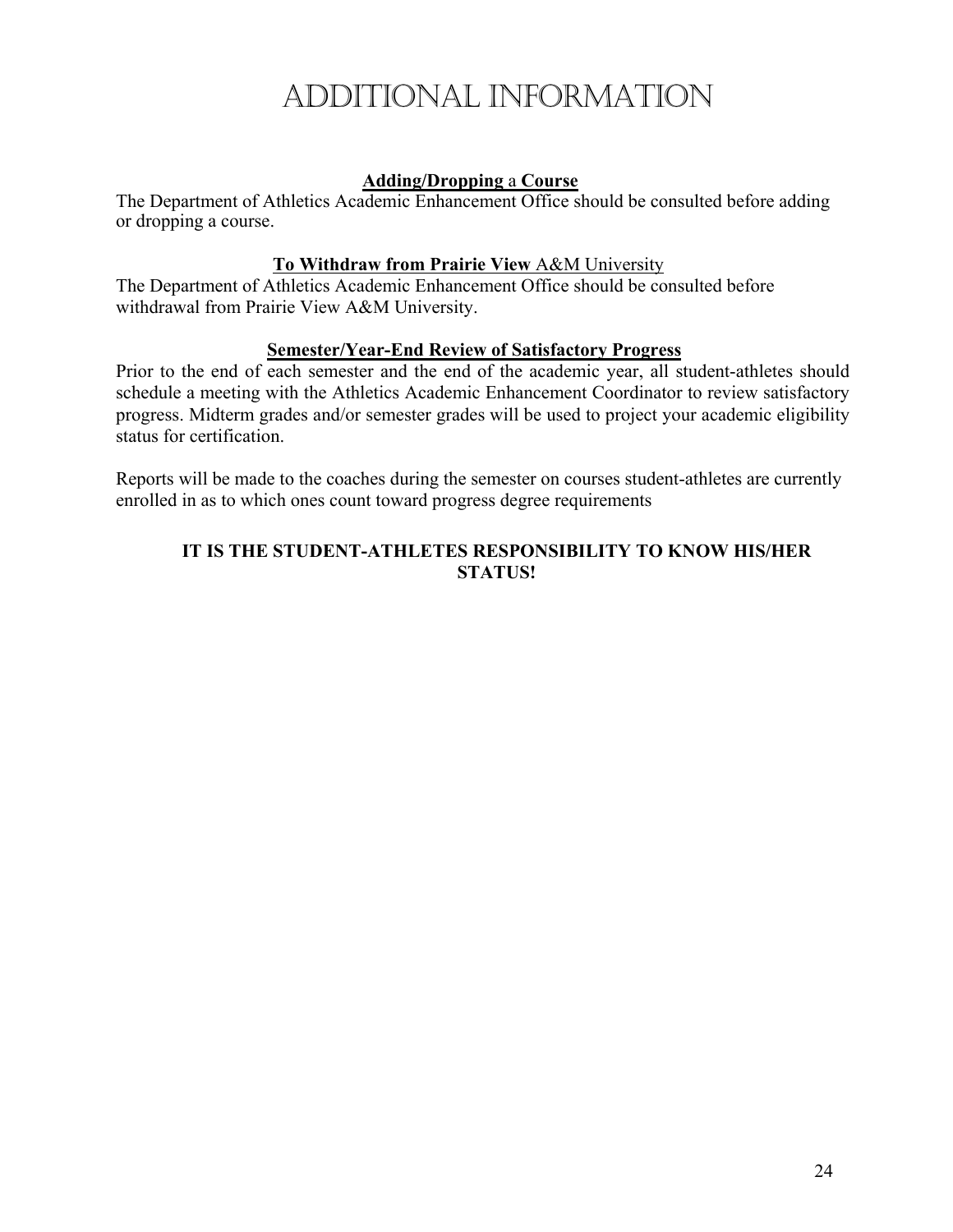#### **HOW TO CALCULATE CUMULATIVE GRADE POINT AVERAGE (GPA)**

The grade point average (GPA) is used to determine academic standing. Each course taken is worth credit hours and quality points (QP). Prairie View A&M University is on a four-point grading system.

- An "A" equals 4 QP times the number of credit hours.
- A "B" equals 3 QP times the number of credit hours.
- A "C" equals 2 QP times the number of credit hours.
- A "D" equals 1 QP times the number of credit hours.
- An "F" equals 0 QP times the number of credit hours.
- An "I" is not included in the GPA calculation until it becomes a grade.

Calculate the GPA based on hours attempted. Divide the total quality points by the total number of credit hours attempted to compute the grade point average.

#### **EXAMPLE**

| Science $\ldots$ $C = 2$ QP x 3 hours = 6 QP |  |
|----------------------------------------------|--|
|                                              |  |

 $15$  hours =  $27OP$ 

#### 1.80 GPA

#### 15)27.00

Remove the Math and the "F". The GPA would then be a 2.25. Do not underestimate how seriously an "F" can damage a career!

The PVAMU cumulative GPA is based on the total number of hours attempted at Prairie View and the total quality points earned.

#### **Classification of Students**

A student's academic classification is based upon the total number of hours earned. The classifications are as follows:

- 0 29 semester hours = Freshman
- 30 59 semester hours = Sophomore
- 60 91 semester hours = Junior
- $92$  or  $>$  semester hours  $=$  Senior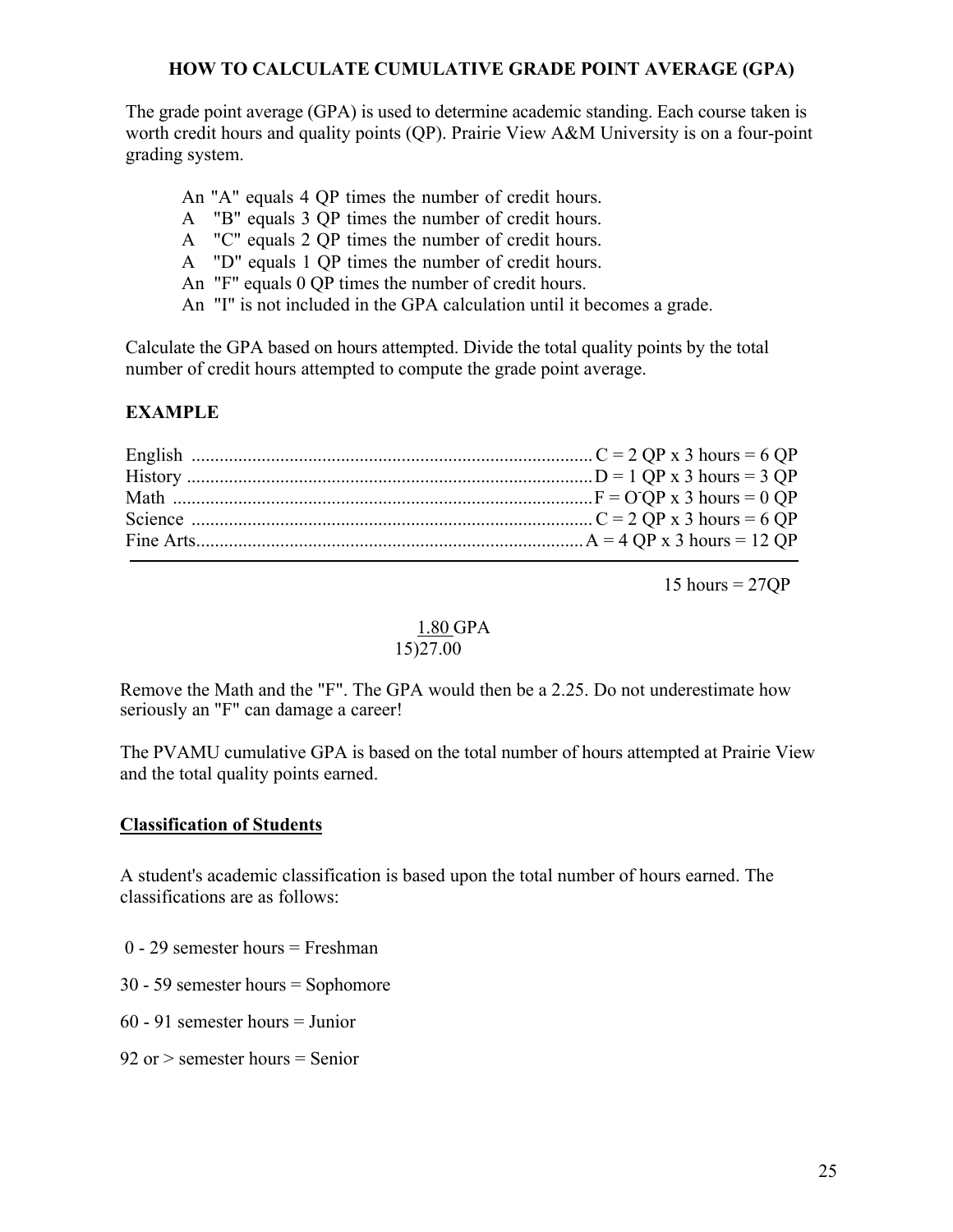# TEAM TRAVEL

#### **Road Trips**

1. An excuse will be issued to all athletes after their return to give to instructors for make-up work.

#### **Conduct on Road Trips**

- 1. The conduct of the entire traveling party, concerning dress and personal behavior, must be at the highest level at all times. All members of the traveling party are representatives of the University.
- 2. The head coach will determine the dress attire that is appropriate when traveling, when eating in a public dining facility, or when away from the hotel or motel room.
- 3. The conduct of non-playing personnel is expected to be at its highest, when in the presence of athletes.
- 4. Drinking, smoking, or keeping late hours are not condoned by any personnel on road trips.
- 5. The responsibility for team and individual conduct is delegated to the head coach of each sport.
- 6. All members of the team will travel together throughout the trip.
- 7. Manners should be that of a lady and gentleman at all times.
- 8. The language used, by student-athletes must not embarrass even the most sensitive.
- 9. Student-athletes will remain in the general vicinity of other members at all times. Students are not permitted to go riding with others not connected with the University without permission of the coach. This can be permitted where the athlete's parent or close family friends are involved. The coach must be notified of the whereabouts of athletes at all times.
- 10. Athletes are not permitted to drive personal cars to and from athletic events, while representing the University.
- 11. Athletes must not remove any items from the hotel rooms that are the property of the hotel.

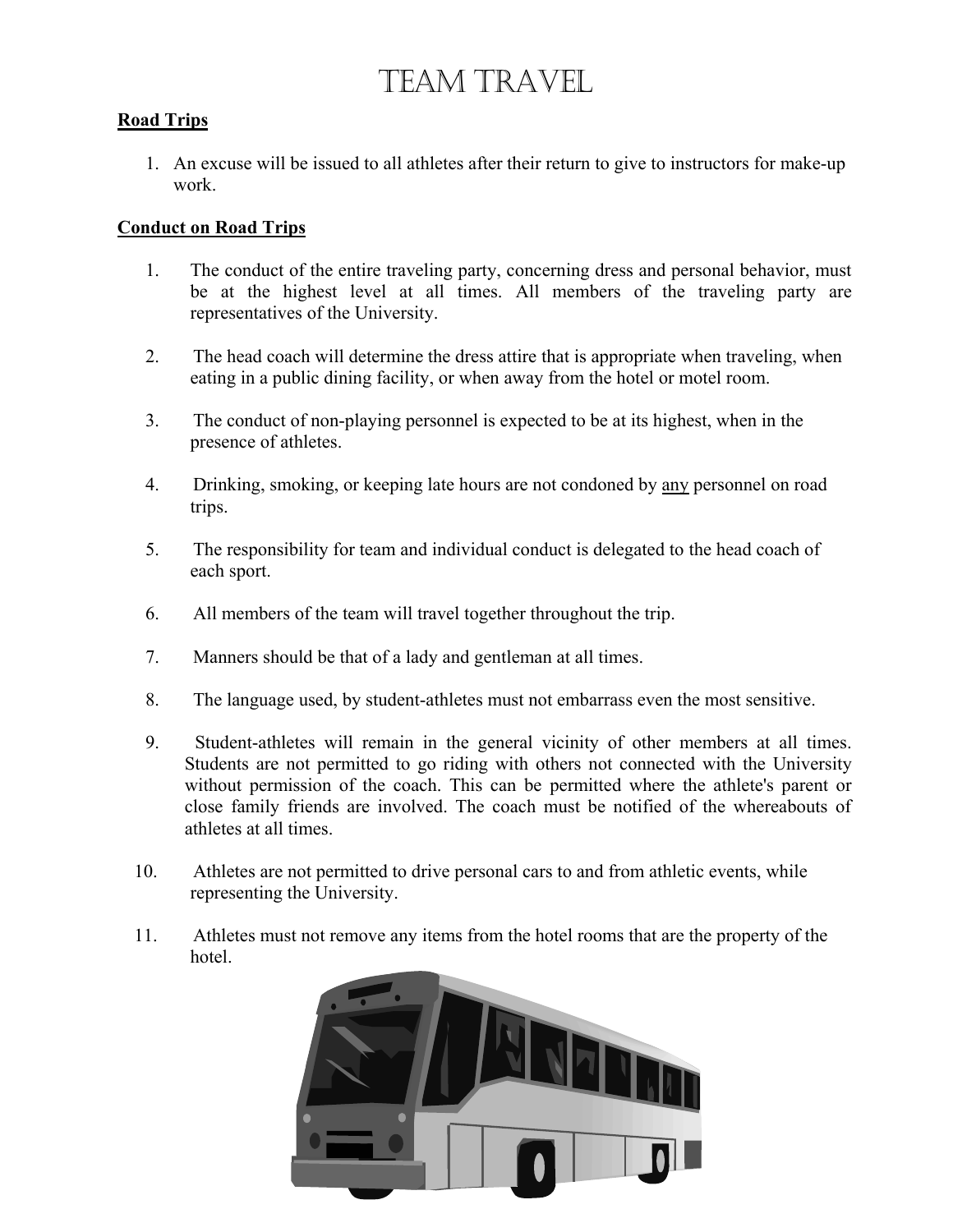

# DEPARTMENT OF ATHLETICS SUBSTANCE ABUSE PROGRAM

Prepared By: John Mayes, M.Ed., ATC, LAT Director of Athletic Training/Sports Medicine

Submitted to:

SOUTHWESTERN ATHLETIC CONFERENCE

for compliance with

NATIONAL COLLEGIATE ATHLETIC ASSOCIATION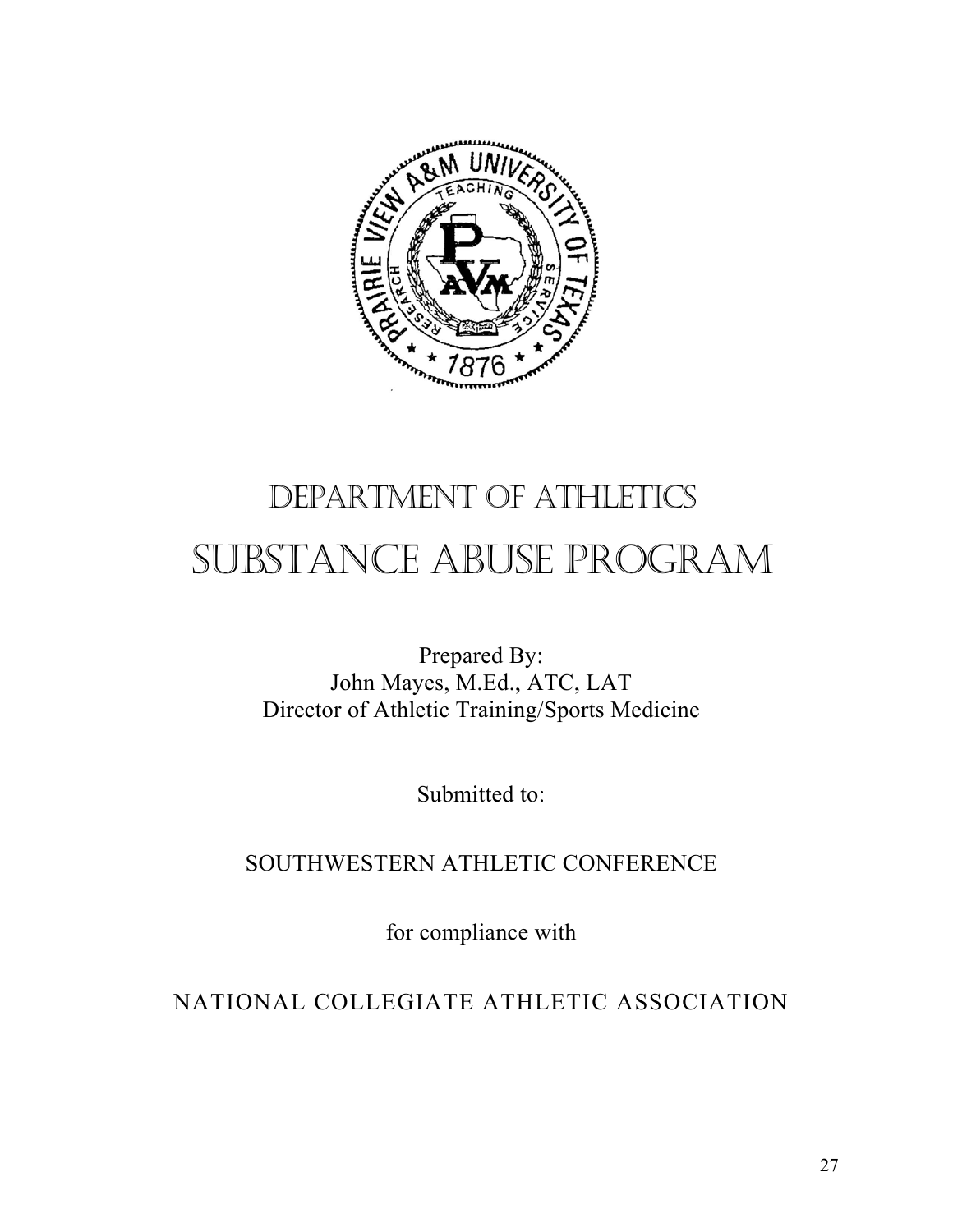#### **I. INSTITUTIONAL PURPOSE AND ATHLETICS PHILOSOPHY**

The statement of athletic program philosophy is as follows:

- Excellent in academics, in addition to athletics is the overall goal of the Athletic Department at Prairie View A&M University. Through athletic competition, students develop motivational qualities, leadership, group loyalty and the personal integrity needed to exist in today's world.
- Prairie View A&M University subscribes the philosophy, that a well-rounded program of athletics is a vital part of its total educational standards.
- The University pledges to field a representative athletic team against four year colleges that embrace comparative academic and athletic standards.
- Student-athletes shall be regarded as an integral part of the student body with individual responsibilities to project the positive image of the University academically, socially and athletically at all times.
- When representing the University, good grooming and conduct are mandatory. Therefore, every player and coach must realize the image projected of the entire athletic program and the mission of the University.
- The University by reason of its membership in the National Collegiate Athletic Association (NCAA), National Association of Intercollegiate Athletics (NALA) and Southwestern Athletic Conference (SWAC) is guided in its articles for athletics by their published principles, policies and rules. The University is committed to adhere to these principles, policies and rules.
- The University, as well as the department is committed to academic success of the studentathlete.

Within the past two years, the institution's written statement of athletics program philosophy has been formally reviewed and approved by the Athletic Council and representatives of the faculty to ensure it harmony within the published statement of philosophy of NCAA Division.

#### **II. Where revisions were necessary, these revisions were noted.**

At least annually, the following groups are informed of the institution's commitment to the principles of fair play and amateur athletic competition as defined by the NCAA rules.

- The Athletic Council, through the first meeting of each academic year.
- Athletic Department personnel through a staff meeting.
- Athletics program booster groups through Athletic Council members.
- All enrolled student-athletes through meetings with coaches, the Athletics Director and the president.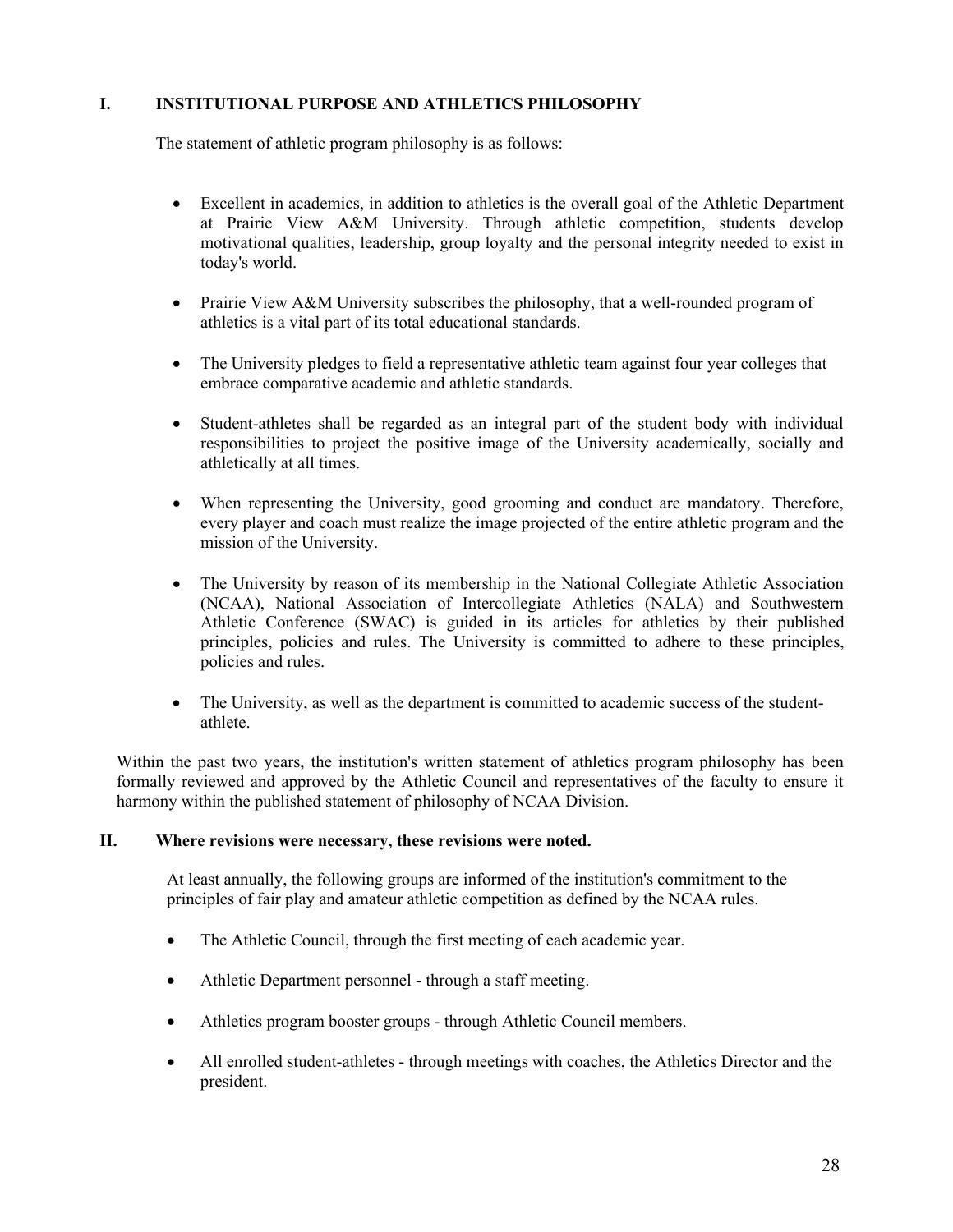## SUBSTANCE ABUSE PROGRAM

## EDUCATIONAL DRUG SEMINAR

#### I. ORIENTATION OF **DRUGS** AND **ALCOHOL**

**A. Thelma Pierre -** Program Coordinator Substance Abuse

#### **COUNSELOR FOR DRUGS AND ALCOHOL**

**B. John Mayes - Director of Athletic Training/Sports Medicine Drug Coordinator** 

#### **C. Thelma Pierre - Student Health Services Director Drug Test Site Coordinator Substance Abuse Counselor**

- 1. How drugs and alcohol affects performance?
- 2. How drugs and alcohol affects you later in life?

#### II. NCAA FILM

A. NCAA Film on Legalities of Drugs – Banned Substance List (See Attached)

#### III. EDUCATIONAL

- A. What about Drugs?
	- 1. Coaches' and trainer awareness profile.
	- 2. Random drug testing PRETEST.
	- 3. Number of cases of substance abuse cases reported and treated.
	- 4. Keep annual statistical records reflecting total number of student-athletes involved in athletics.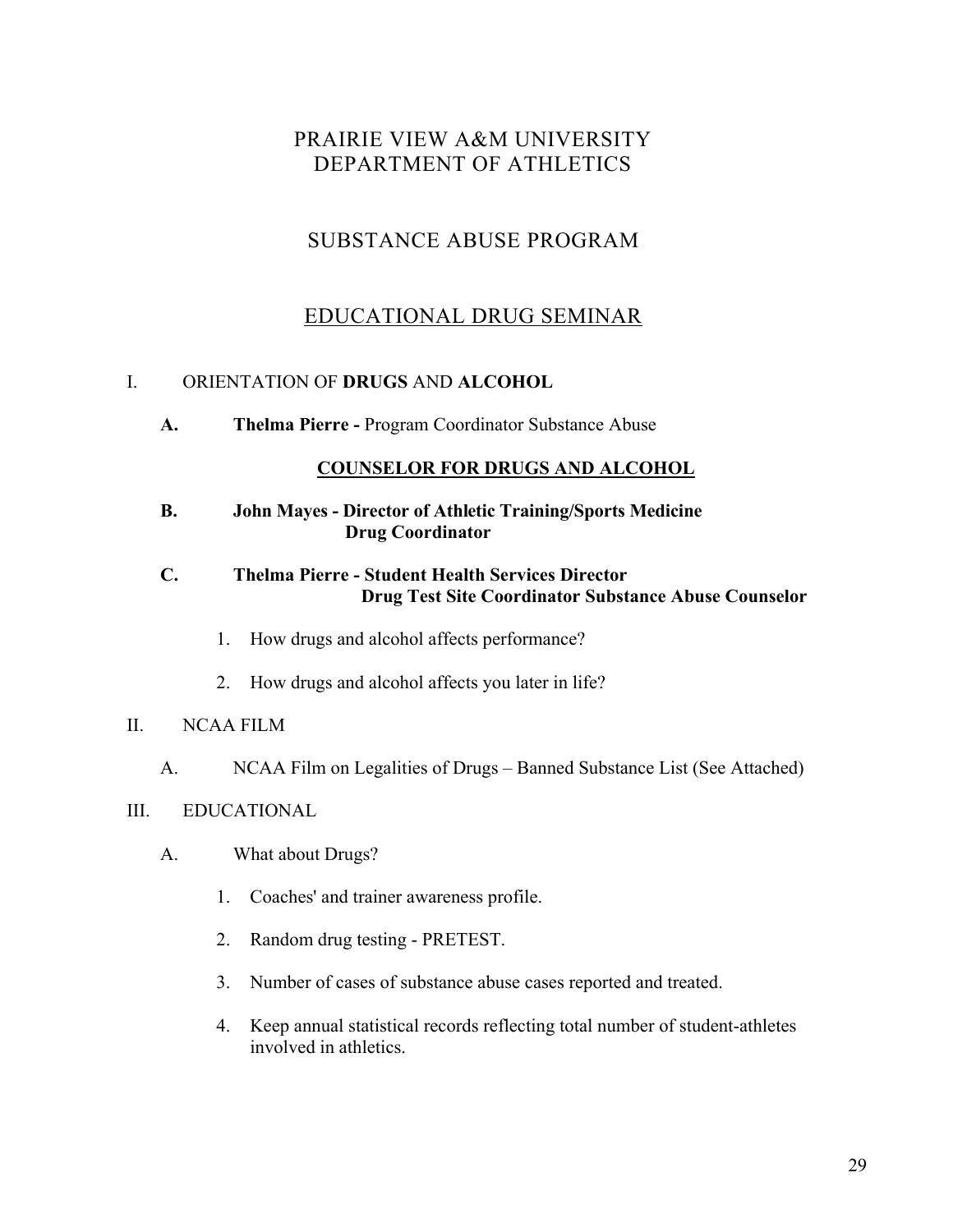#### **EVALUATION**

#### COACHES' AND TRAINER AWARENESS PROFILE

- 1. Has the athlete's personality changed noticeably and are there sudden inappropriate mood changes?
- 2. Is he/she less responsible for chores, getting to class on time, team rules?
- 3. Does he/she seem to be losing old friends and hanging out with a drinking-partying group?
- 4. Is there trouble at school, i.e. grades dropping, skipping classes, mission school and interest lost in school activities?
- 5. Do you hear consistently about his drinking or questionable behavior from friends, neighbors, and teachers?
- 6. Does he/she react belligerently to comments, criticism, or remarks about his/her drinking?
- 7. Are there signs of major medical or emotional problems (ulcers, gastritis, liver problems, depression, overwhelming anxiety, and suicide talk)?
- 8. Is he/she generally dishonest?
- 9. Do you detect physical signs-alcohol on the breath, slurred speech, eyeball or pupil changes?
- 10. Have his/her relationships with other team members deteriorated?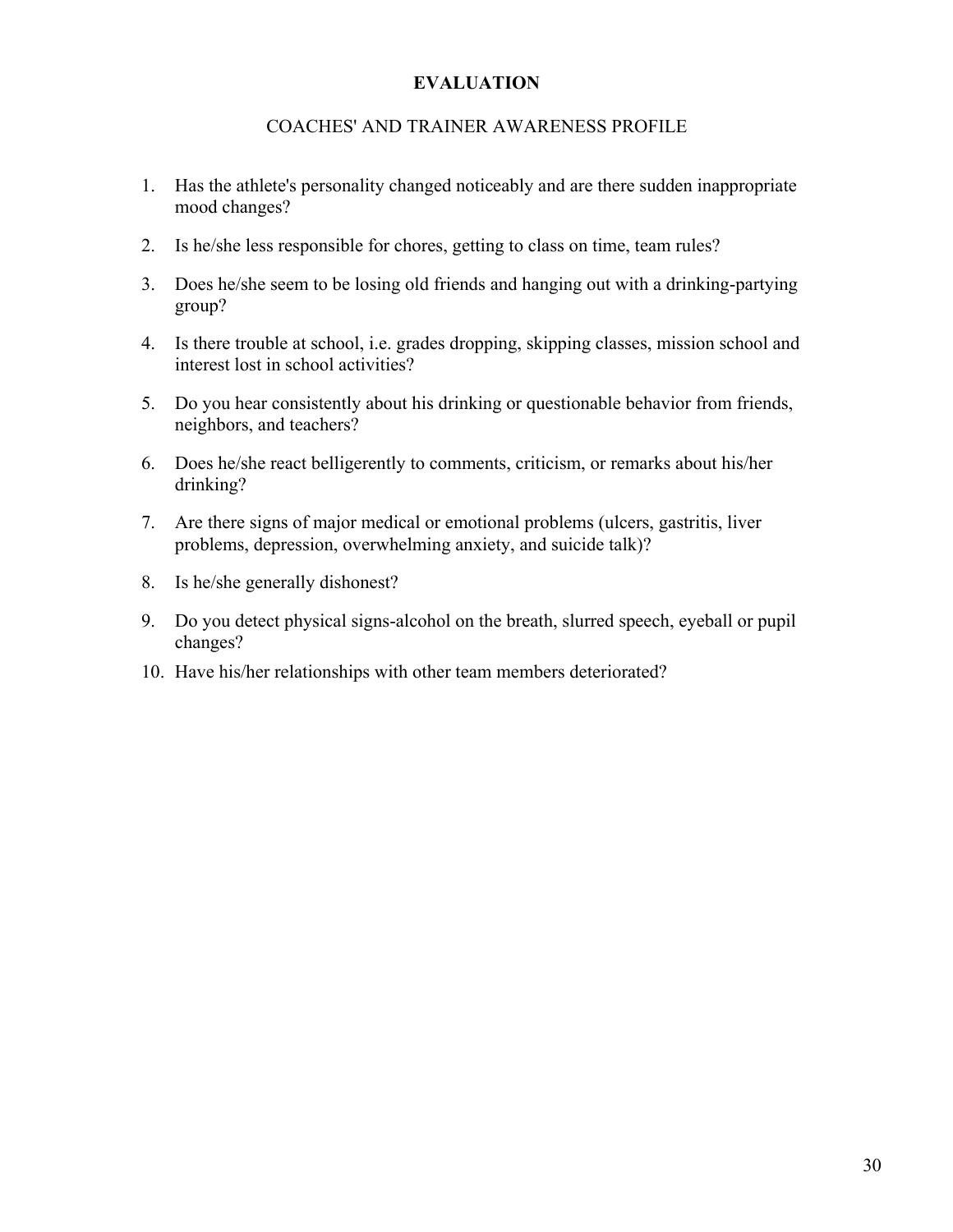#### **SUBSTANCE ABUSE PROGRAM**

The Prairie View A&M University Athletic Program, in concern for our studentathletes, embarked on a Drug Education Program that began in the Fall of 1989.

Student-athletes, as well as professional athletes live in an environment, which often encourages, supports, and even nurtures the use of alcohol, and chemical substances to the detriment of the athlete, and contributes to the development of this disease. Some studentathletes are of the opinion, that it is necessary to use drugs, either for recreational purposes or to improve their performance. The Prairie View A&M University Athletic Department disagrees completely with the theory that drugs are necessary for recreational purposes or will improve performance, and we will not condone the use of drugs for any purpose other than for medical reasons.

Prairie View A&M University's Athletic Department recognizes that substance abuse can be both prevented and-successfully treated. With that in mind, the Athletic Department is fully committed to provide education, testing and treatment programs to those who have a related problem. This is not an attempt to ruin anyone's life, but an attempt to help a studentathlete solve a possible serious, life-threatening problem.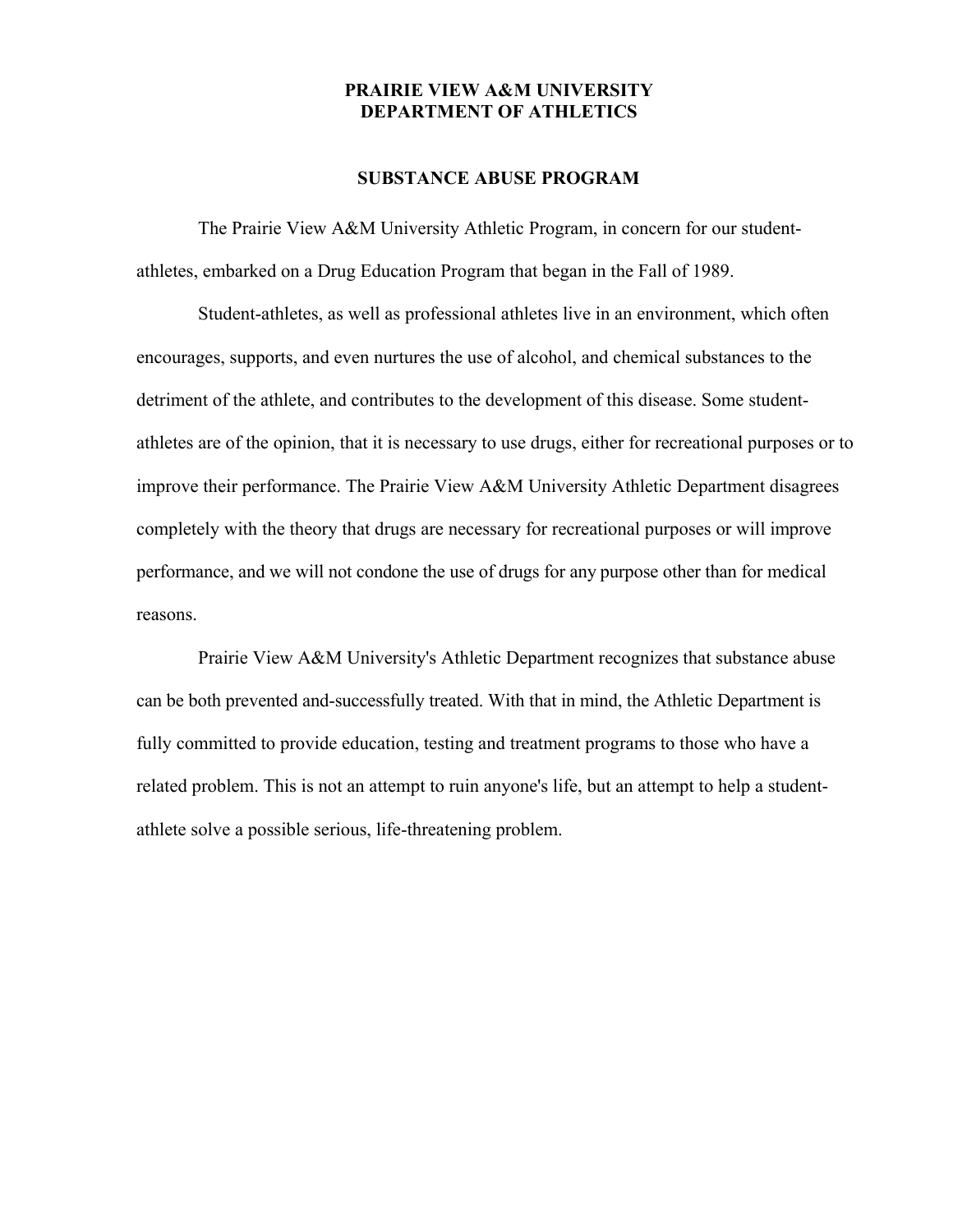#### **SUBSTANCE ABUSE PROGRAM**

#### **ADMINISTRATIVE CONSIDERATION**

The Athletic Trainer will make periodic reports to the Athletic Director regarding the effectiveness of the drug screening and counseling program. The policies of the Athletic Department will be strictly adhered to. Any deviation from this policy will be reported to the Athletic Director by the Athletic Trainer.

#### **SUBSTANCE ABUSE POLICY**

All student-athletes will undergo drug screening during the course of the school year.

By reading of the policy, all student-athletes will be informed of the:

- A. Intent to test for the use of narcotics;
- B. Athletic Department's position on the use of narcotics;
- C. Penalties that will be enforce for those who use narcotics;
- D. The continued participation in the Prairie View A&M University Athletic Program will indicate consent to the provisions of the policy; and
- E. Refusal to comply with testing will result in immediate suspension from scholarship.

#### **DRUG SCREENING OBJECTIVES**

The Drug Screening Objectives of the Prairie View A&M University Athletic Department are as follows:

- 1. The overall plan is to prevent any type of drug abuse by Prairie View A&M University student-athletes and to educate them about the associated problems of drug abuse, physically, mentally, emotionally, and legally;
- 2. To find out whether or not drug usage involves Prairie View A&M University student-athletes;
- 3. To identify any student-athlete that may be involved in drugs;
- 4. To educate any student-athlete identified regarding the problem, both as an individual and as a team member; and
- 5. To make them aware of the action to be taken by the athletes' program in the event of identification.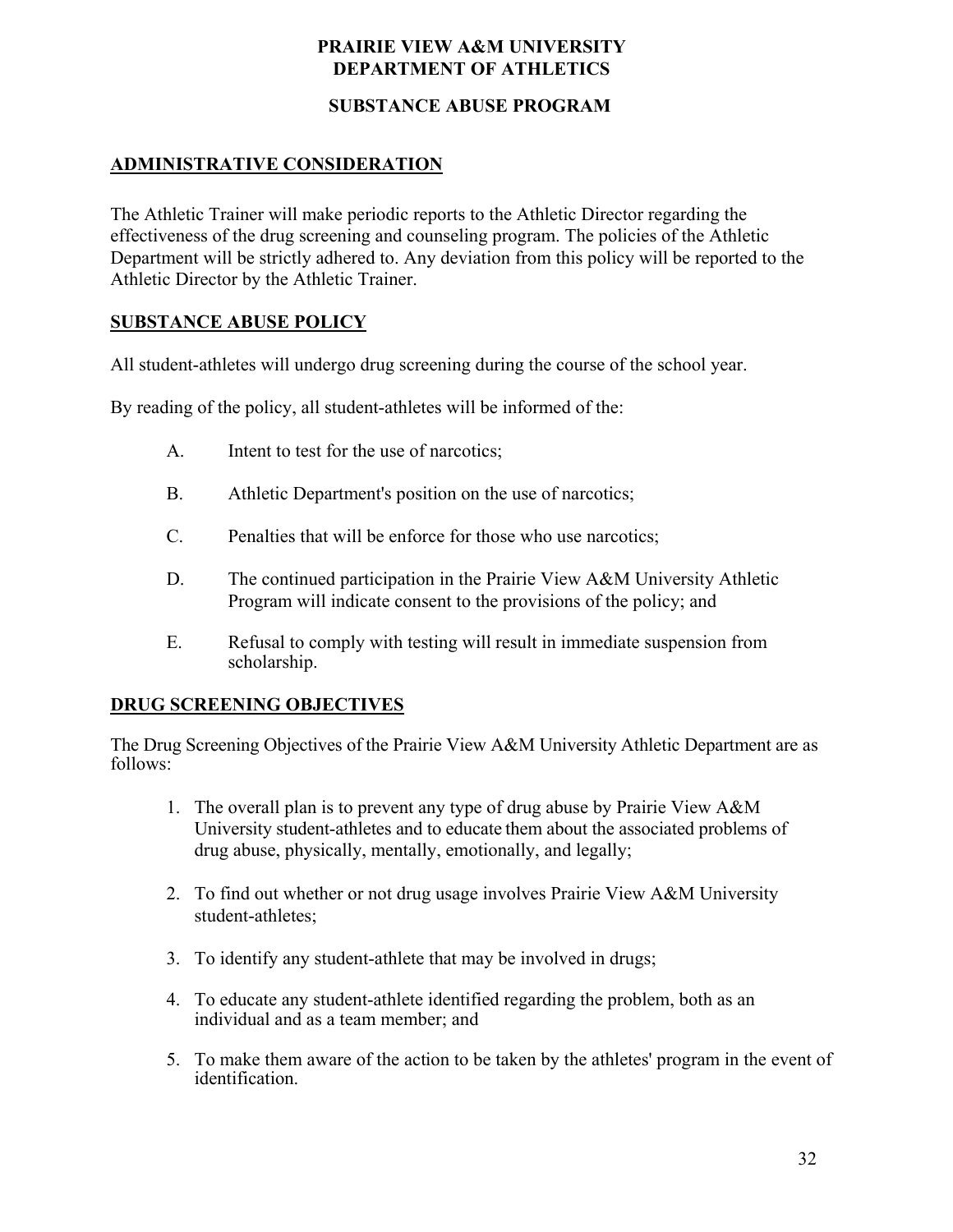#### **SUBSTANCE ABUSE PROGRAM**

#### **DRUG SCREENING REASONS**

Drug screening should be instituted for the following reasons:

- 1. It is harmful to the student-athlete's health;
- 2. To teach that certain un-prescribed drug use a violation of the law;
- 3. To evaluate, educate, and rehabilitate the student-athlete; and
- 4. To discourage the use of drugs.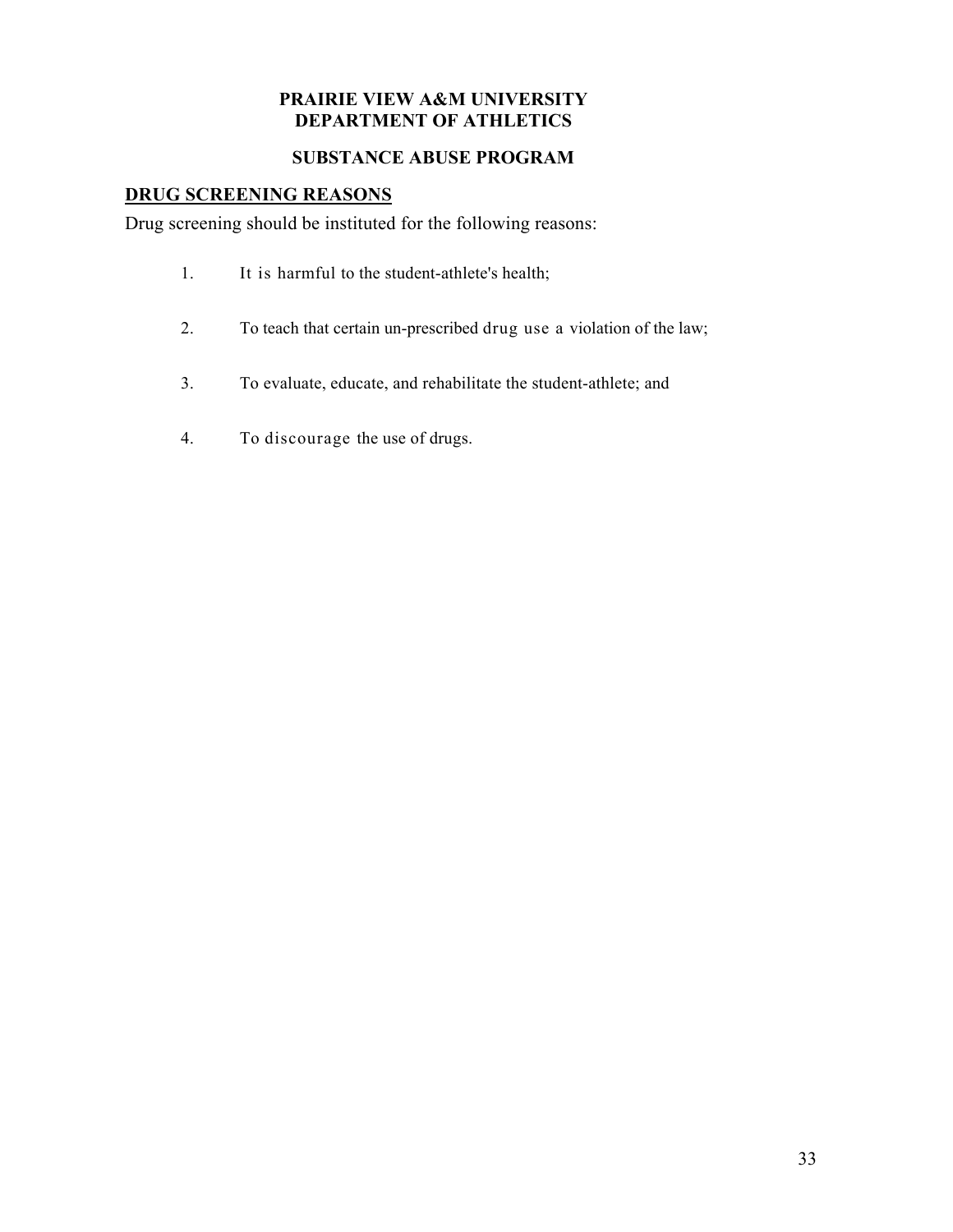#### **SUBSTANCE ABUSE PROGRAM**

#### **PENALTIES INVOLVING DRUG USE**

The first step is to inform the Athletic Director of any problem as it relates to any student.

**OFFENSE 1**: Issue warning and inform parents about their child's involvement with drugs. Also, the student- athlete will have to adhere to a private conference with drug coordinate and a two game suspension.

**OFFENSE 2:** Suspension for the remainder of the season.

#### **ATHLETES USING COCAINE WILL BE SENT DIRECTLY TO A DRUG REHABILITAITON PROGRAM.**

All drug or alcohol related involvement will be known only by the involved athlete, head athletic trainer, athletic director, team physician and coach of the particular sport.

## *WHAT'S POPULAR ISN'T ALWAYS RIGHT,*

## *AND WHAT'S RIGHT ISN'T ALWAYS POPULAR*

## *STAY FREE OF DRUGS,*

### **JUST SAY NO!!!!**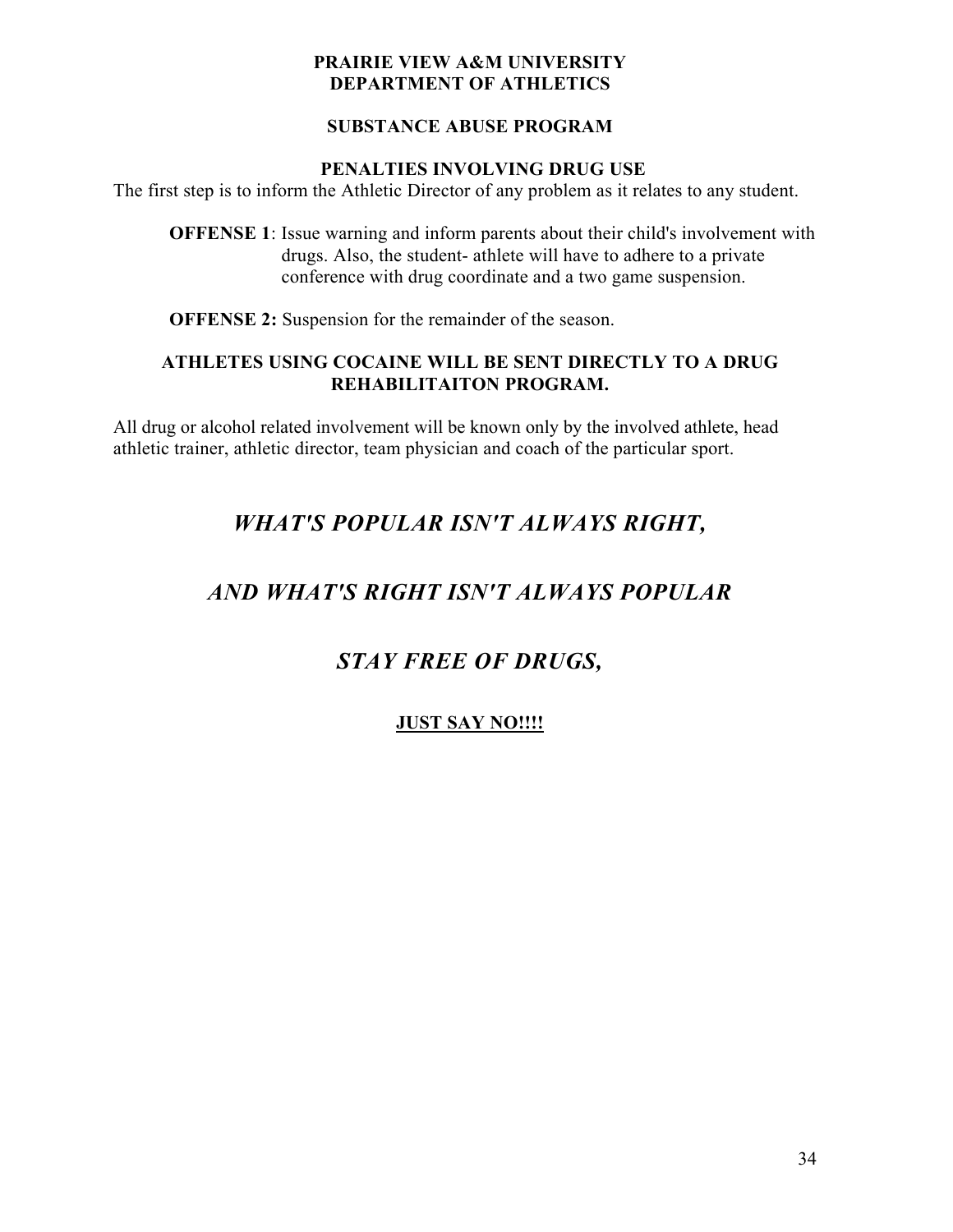## DRUGS OF CONCERN

#### **MARIJUANA COCAINE STEROIDS ALCOHOL**

#### 1. MARIJUANA

- slow reactions
- faulty judgment
- causes uncertainty about surroundings
- remains in the body system for 2 to 4 hours
- unpredictable moods
- mental lapses

#### 2. COCAINE

- loss of appetite
- loss of weight
- irritability
- narrows the blood vessels and may cause stroke
- addiction (lifelong)
- tremors
- liver damage
- cocaine by use of needle may cause aids
- increased hear rate
- increased hear beat
- paranoia mental derangement
- ruins peoples' lives

#### 3. STEROIDS

- $-$  (1) against NCAA rules
- liver disease
- nose bleeds
- promotes hepatitis
- reduce sperm count
- injury related to overstrain increased blood pressure
- headaches
- nausea
- causes acne in some cases
- causes sterility

#### EFFECTS ON WOMEN

- deepening of voice
- shrinkage of breast
- increased facial hair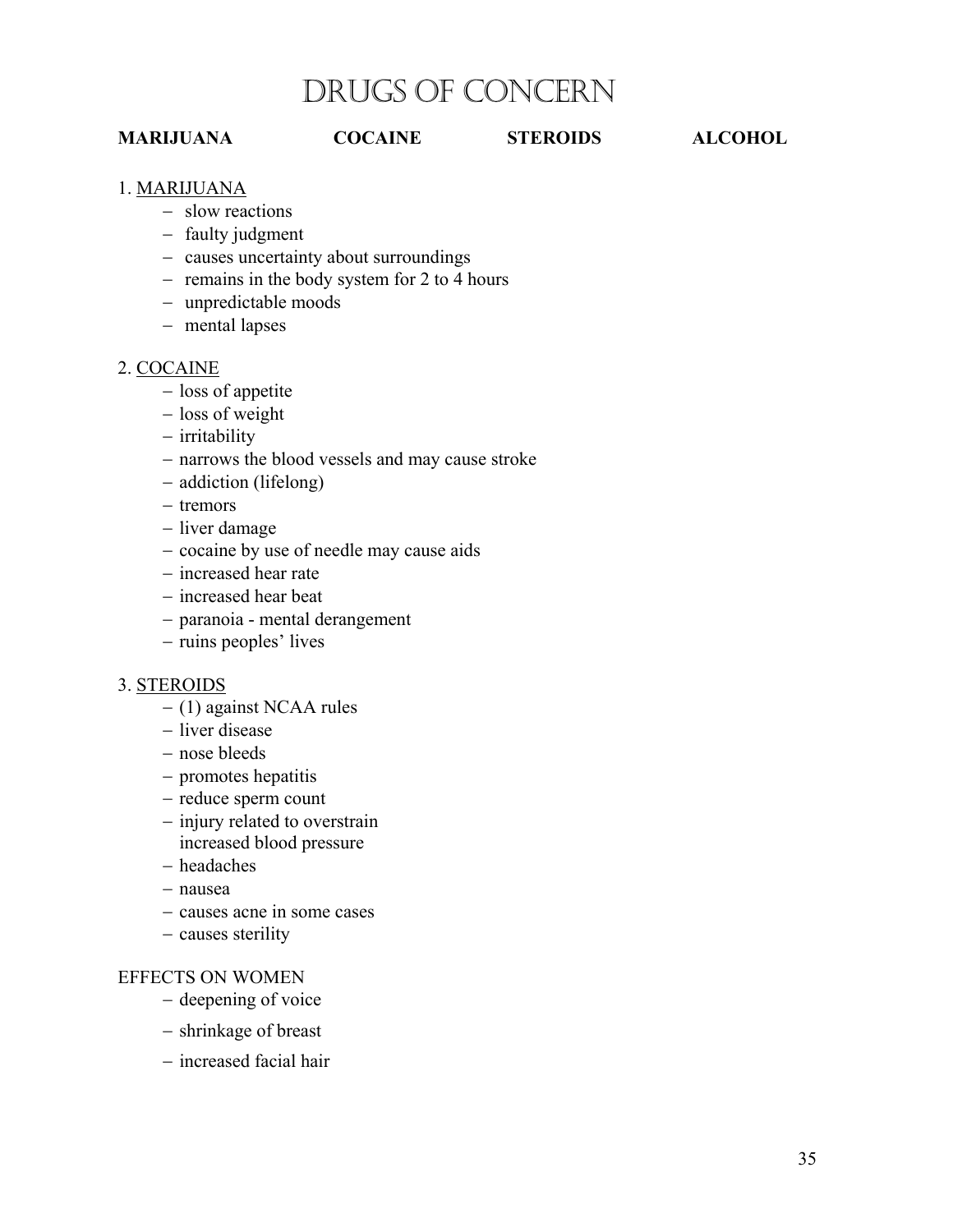# DRUGS OF CONCERN

#### **4. ALCOHOL**

- creates lack of rest for the mind and body...the athlete will feel like he/she does not get much rest at night...the mind will no be at rest during sleep
- long term malnutrition
- long term alcoholism
- alcohol related accidents
- addiction
- created physical needs
- causes ulcers
- liver disease
- slows thinking and reactions
- habit of regular drinking causes addiction

- causes insecurity causes change in body chemistry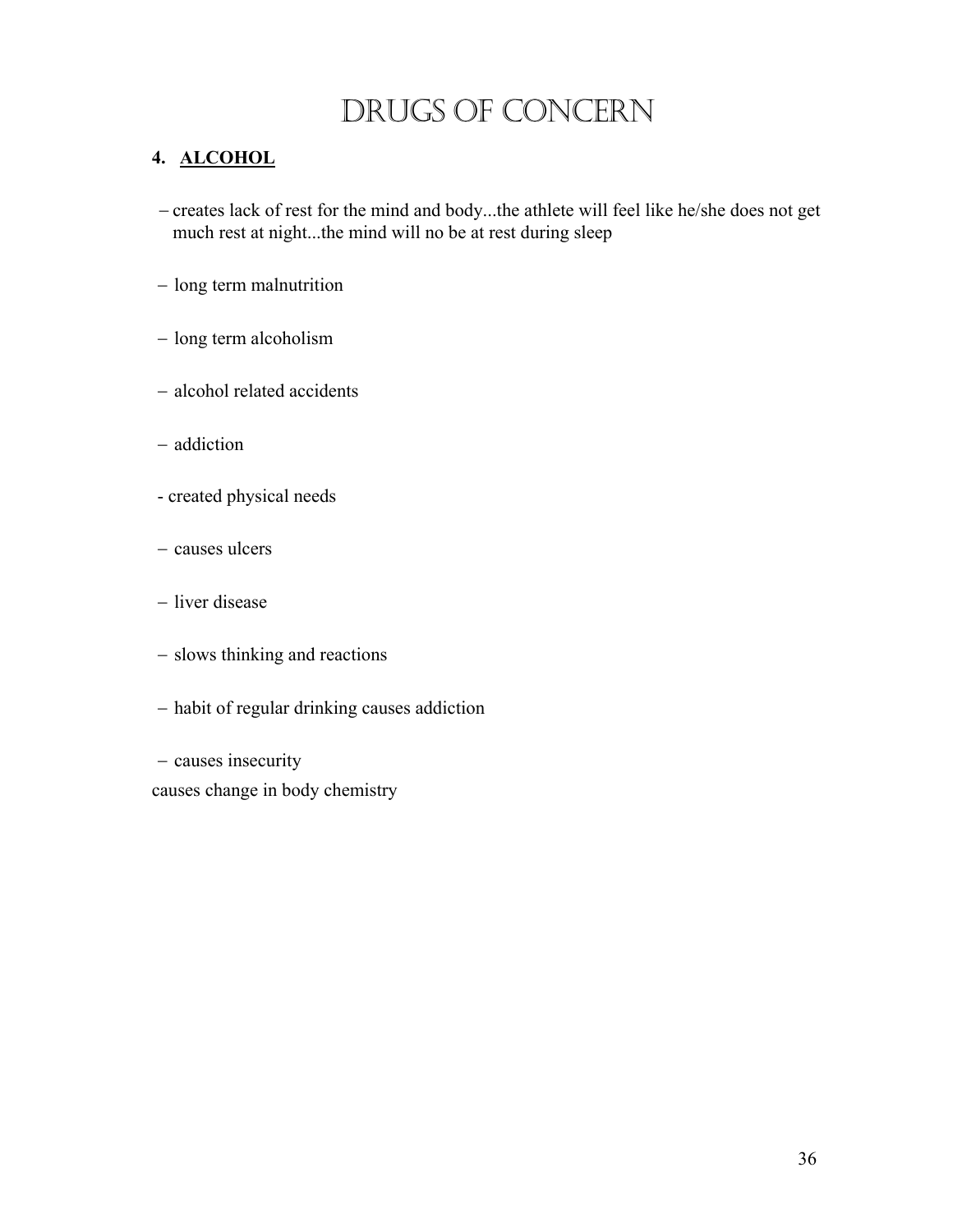#### **ATHLETICS DEPARTMENT DRUG USE POLICY**

John Mayes, M.Ed., ATC, LAT Athletics Trainer/Drug Coordinator Sight Coordinator Director of Athletics Training/Sports Medicine

Thelma Pierre Director of Health Services Drug Test Site Coordinator

 $\overline{a}$ 

 $\overline{a}$ 

 $\overline{a}$ 

Fred Washington Director of Athletics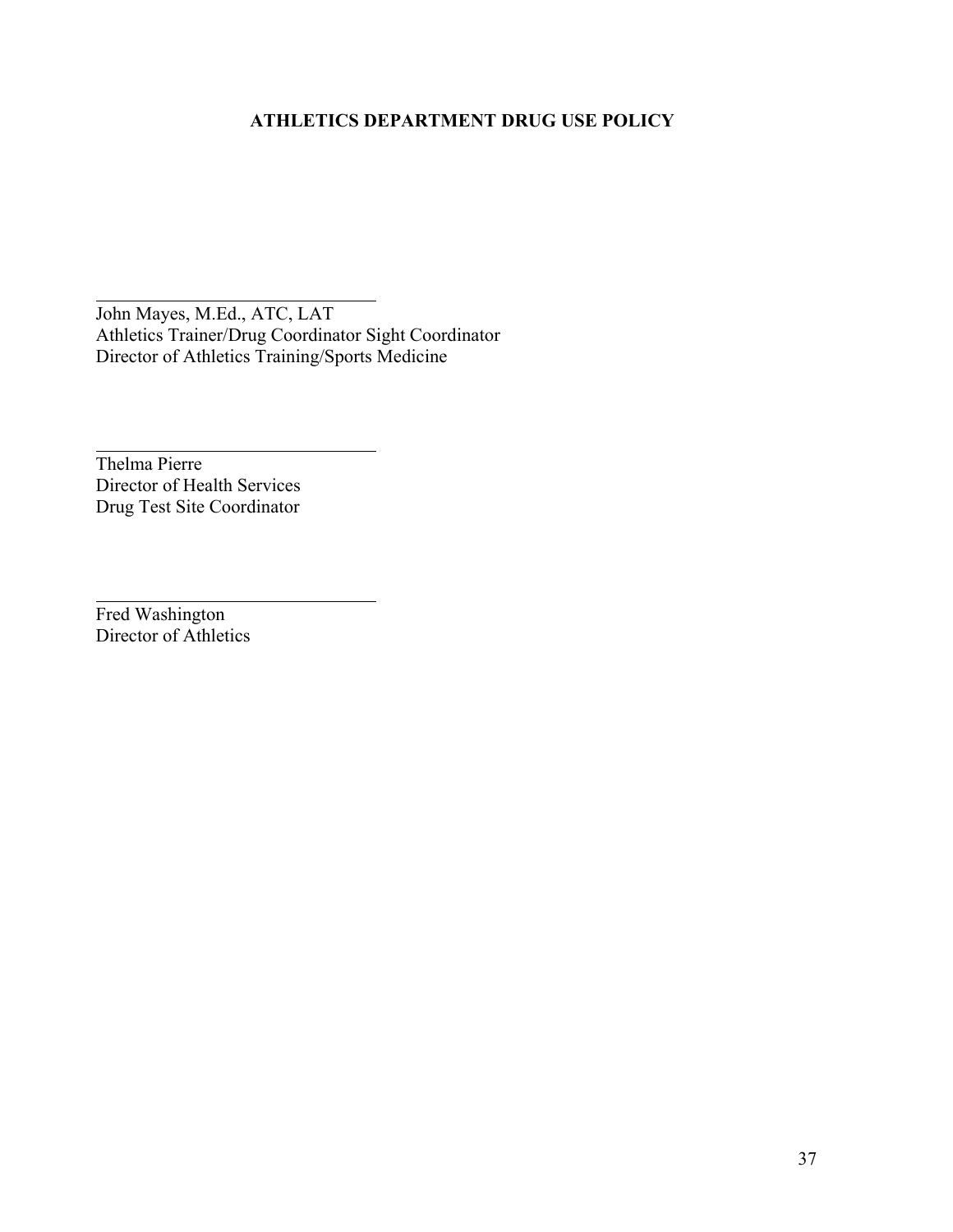#### I ACKOWLEDGE THAT I HAVE RECEIVED A COPY OF THE POLICY AND PROCEDURE PROGRAM FOR THE DRUG EDUCATION, TESTING AND SANCTIONS OF PRAIRIE VIEW A&M UNIVERSITY. I HAVE BEEN GIVEN THE OPPORTUNITY TO ASK QUESTIONS ABOUT IT AND I FULLY UNDERSTAND ITS PROVISIONS.

**SIGNATURE**

 **DATE** / /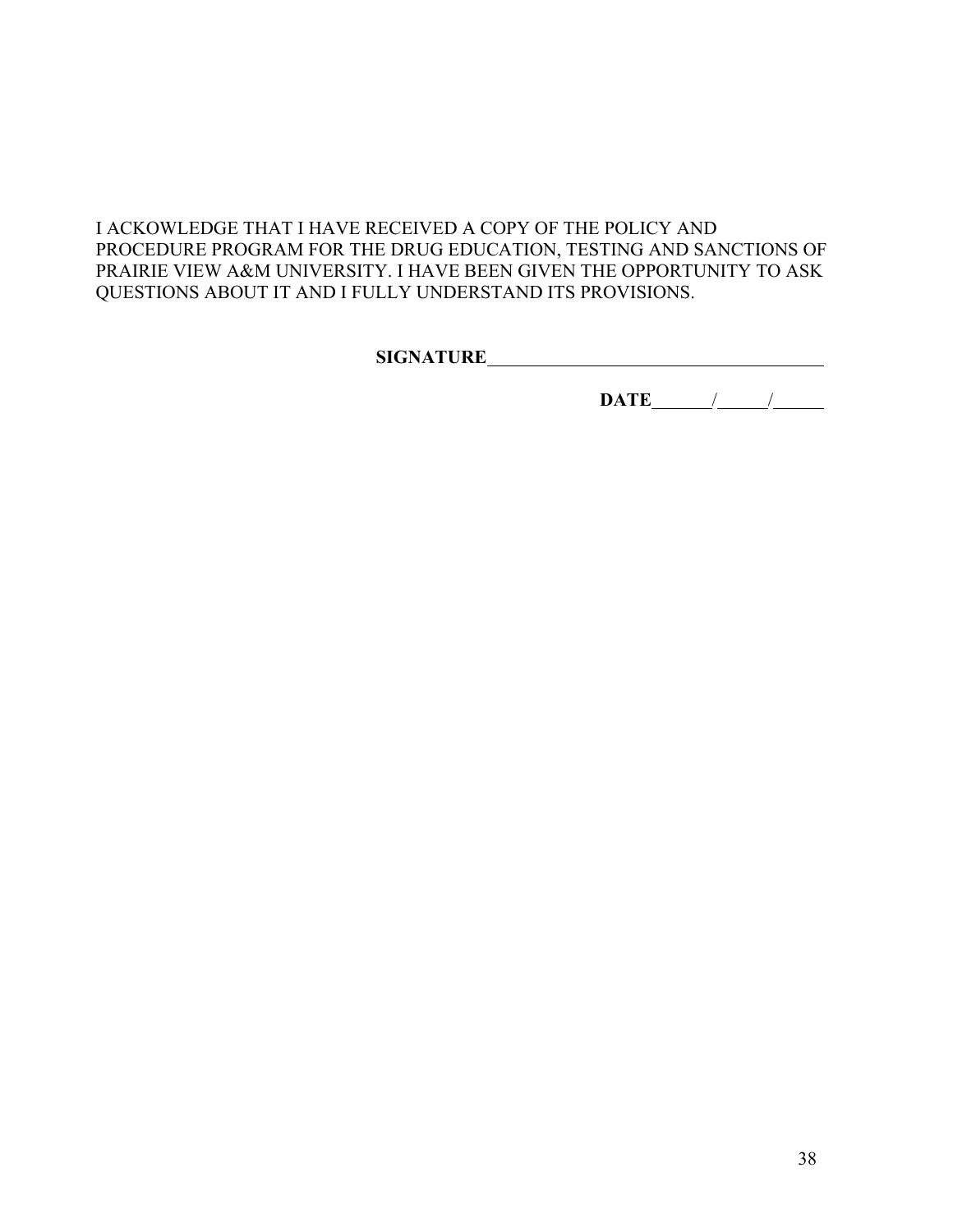### **CAMPUS TELEPHONE NUMBERS Administrative - Academic**

|                                                                                                                                                                                                                                     | 9280 |
|-------------------------------------------------------------------------------------------------------------------------------------------------------------------------------------------------------------------------------------|------|
|                                                                                                                                                                                                                                     |      |
| Dean of Instruction (Dr. Edward Mason) 2004 120 Apr 2014 120                                                                                                                                                                        |      |
|                                                                                                                                                                                                                                     |      |
|                                                                                                                                                                                                                                     |      |
| Health & Human Performance <u>manual contract and the set of a</u> set of the set of the set of the set of the set of the set of the set of the set of the set of the set of the set of the set of the set of the set of the set of |      |
|                                                                                                                                                                                                                                     |      |
| Life Sciences 3910/3911                                                                                                                                                                                                             |      |
|                                                                                                                                                                                                                                     |      |
| Military Science 2310/2445                                                                                                                                                                                                          |      |
|                                                                                                                                                                                                                                     |      |
|                                                                                                                                                                                                                                     |      |
|                                                                                                                                                                                                                                     |      |
| Social Sciences 2192                                                                                                                                                                                                                |      |

## **Athletic Department**

|                                                                                                                                                                                                                                | 2314 |
|--------------------------------------------------------------------------------------------------------------------------------------------------------------------------------------------------------------------------------|------|
|                                                                                                                                                                                                                                |      |
|                                                                                                                                                                                                                                | 4390 |
|                                                                                                                                                                                                                                | 4028 |
|                                                                                                                                                                                                                                | 4290 |
| Basketball (Men's) 2918                                                                                                                                                                                                        |      |
| Basketball (Women's) 2115                                                                                                                                                                                                      |      |
|                                                                                                                                                                                                                                |      |
| Compliance Coordinator [11] Compliance Coordinator [11] Compliance Coordinator [11] Compliance Coordinator [11] Compliance Coordinator [11] Compliance Coordinator [11] Compliance Coordinator [11] Compliance Coordinator [11 | 4626 |
|                                                                                                                                                                                                                                | 2191 |
|                                                                                                                                                                                                                                | 2196 |
| Soccer 14421                                                                                                                                                                                                                   |      |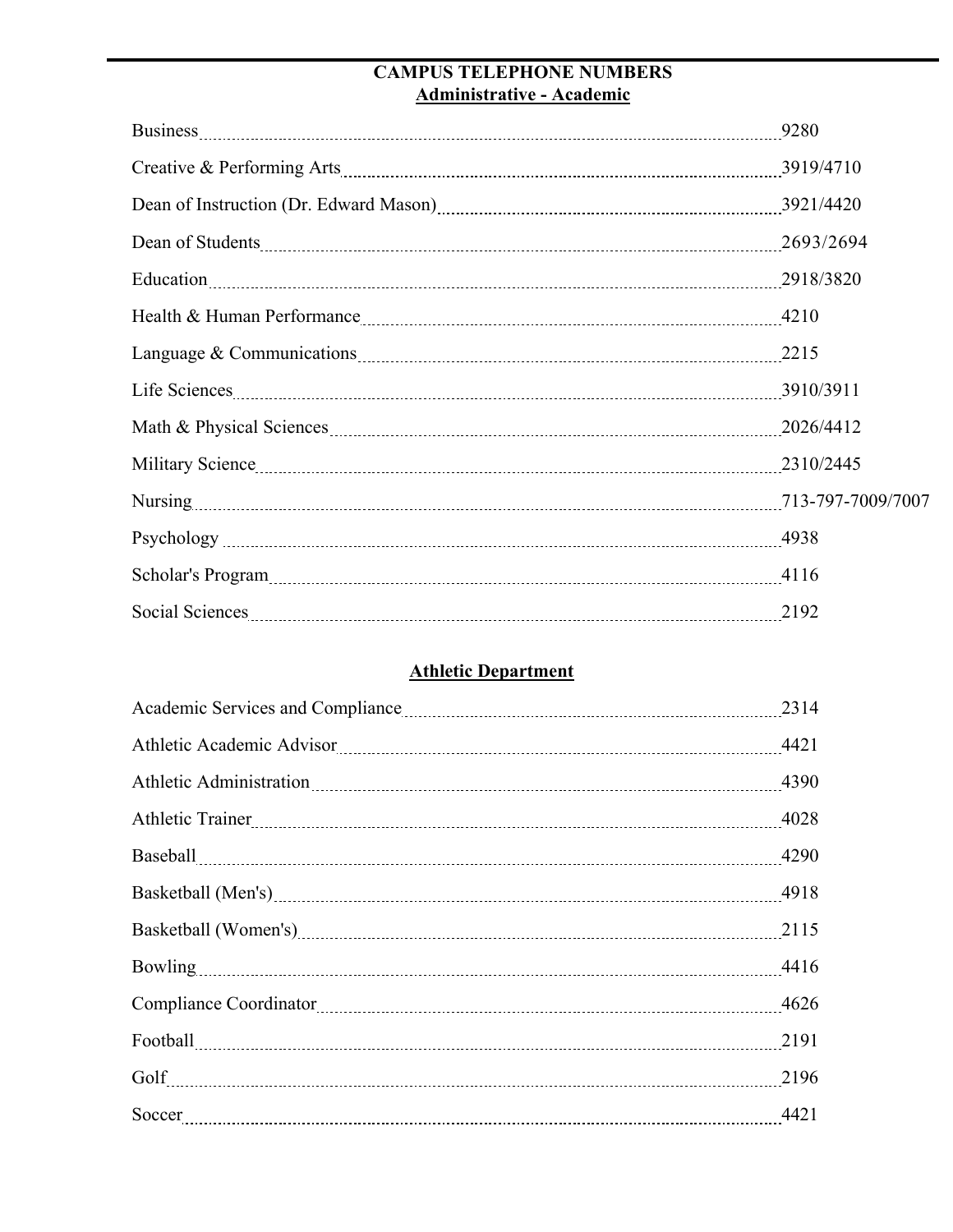| Softball <u>with the contract of the contract of the contract of the contract of the contract of the contract of the contract of the contract of the contract of the contract of the contract of the contract of the contract of</u> | 2422 |
|--------------------------------------------------------------------------------------------------------------------------------------------------------------------------------------------------------------------------------------|------|
| Tennis 2000 and 2000 and 2000 and 2000 and 2000 and 2000 and 2000 and 2000 and 2000 and 2000 and 2000 and 2000 and 2000 and 2000 and 2000 and 2000 and 2000 and 2000 and 2000 and 2000 and 2000 and 2000 and 2000 and 2000 and       | 4448 |
|                                                                                                                                                                                                                                      | 3019 |
|                                                                                                                                                                                                                                      | 4319 |
|                                                                                                                                                                                                                                      | 4416 |
| <b>Other Important Numbers</b>                                                                                                                                                                                                       |      |
|                                                                                                                                                                                                                                      | 2120 |
| $F_{\text{inang}} \& \Lambda_{\text{dministribution}}$                                                                                                                                                                               | 2052 |

| Finance & Administration 2952                  |  |
|------------------------------------------------|--|
| Health & Counseling 2217                       |  |
| Financial Aid 2423                             |  |
| Housing & Food Service <b>Mature 292314713</b> |  |
| Health Center 2511                             |  |
| Information 2117                               |  |
|                                                |  |
| Registrar's Office 2025/4725                   |  |
|                                                |  |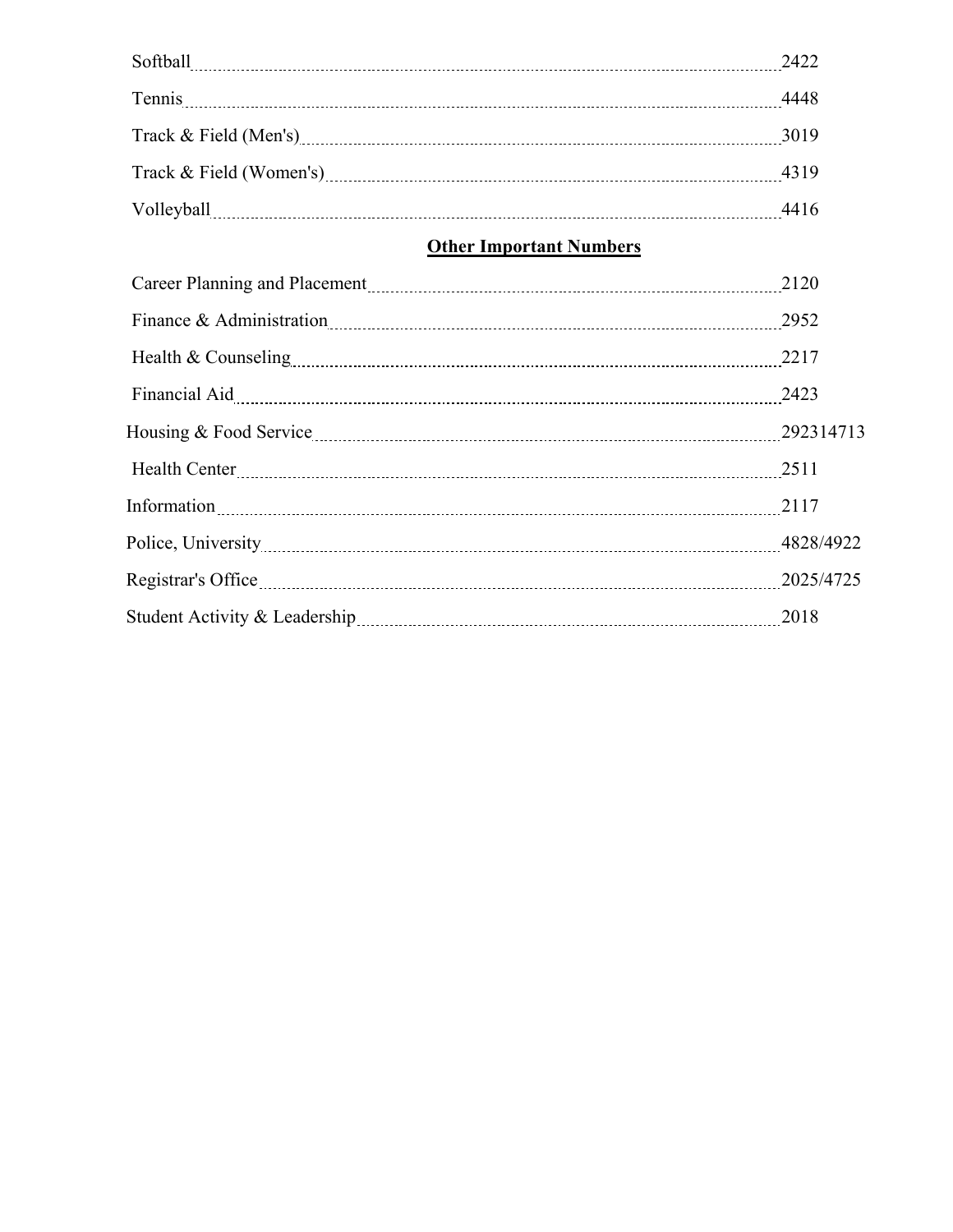### **Defining Countable Athletically Related Activities**

#### **What are the daily and weekly time limitations on countable athletically related activities?**

Student-athletes may not participate in countable athletically related activities for more than:

- 
- In-Season: Out-of-Season (during the academic year):
- 4 hours per day 4 hours per day
	-
- 20 hours per week 8 hours per week

The daily and weekly hour limitations **DO NOT** apply to the following time periods:

- During preseason practice prior to the first day of classes or the first scheduled contest, whichever is earlier.
- During an institution's term-time official vacation period (e.g., Thanksgiving, spring break), as listed in the institution's official calendar, and during the academic year between terms when classes are not in session.

#### **Are student-athletes required to have a day off from countable athletically related activities?**

During the academic year when school is in session, student-athletes shall have one day per week in which there are no countable athletically related activities. The day off may occur on any day of the week and may change from week to week. A "week" is defined as any seven consecutive days, determined at the institution's discretion.

#### **Below are partial lists of common activities that count and do not count against your daily and weekly time limits:**

| Countable*                                                                                                                                                                          | Non-countable                                                                                                       |
|-------------------------------------------------------------------------------------------------------------------------------------------------------------------------------------|---------------------------------------------------------------------------------------------------------------------|
| <b>Athletically Related Activities</b>                                                                                                                                              | <b>Athletically Related Activities</b>                                                                              |
| Practices (not more than 4 hours per day).                                                                                                                                          | Compliance meetings.                                                                                                |
| Athletics meetings with a coach initiated or required by a coach<br>(e.g., end of season individual meetings).                                                                      | Meetings with a coach initiated by the student-athlete.                                                             |
| Competition (and associated activities, regardless of their length,<br>count as 3 hours).<br>Note: No countable athletically related activities may occur<br>after the competition. | Drag/alcohol educational meetings or CHAMPS/Life Skills<br>Meetings.                                                |
| Field, floor or on court activity.                                                                                                                                                  | Study hall, tutoring or academic meetings.                                                                          |
| Setting up offensive and defensive alignment.                                                                                                                                       | Student-athlete advisory committee/Captain's Council<br>meetings,                                                   |
| On-court or on-field activities called by any member of the<br>team and confined primarily to members of that team.                                                                 | Voluntary weight training not conducted by a coach or staff<br>member.                                              |
| Required weight-training and conditioning activities.                                                                                                                               | Voluntary sport-related activities (e.g., initiated by student-<br>athlete, no attendance taken, no coach present). |
| Required participation in camps/clinics.                                                                                                                                            | Traveling to/from the site of competition (as long as no<br>countable activities occur).                            |
| Visiting the competition site in the sports of cross country,<br>golf and skiing.                                                                                                   | Training room activities (e.g., treatment, taping), rehabilitation<br>activities and medical examinations.          |
| Participation outside the regular season in individual skill-<br>related instructional activities with a member of the coaching<br>staff.                                           | Recruiting activities (e.g., student host).                                                                         |
| Discussion or review of game films.                                                                                                                                                 | Training table meals.                                                                                               |
| Participation in a physical activity class for student<br>athletes only and taught by a member of the athletics staff<br>(e.g., coach).                                             | Attending banquets (e.g., awards or post-season banquets).                                                          |
|                                                                                                                                                                                     | Fund-raising activities or public relations/promotional activities<br>and community service projects.               |

\* There may be additional rules that are applicable only to certain sports. Also, conferences and institutions may adopt more restrictive rules. Contact your compliance officer if you have questions or would like additional information.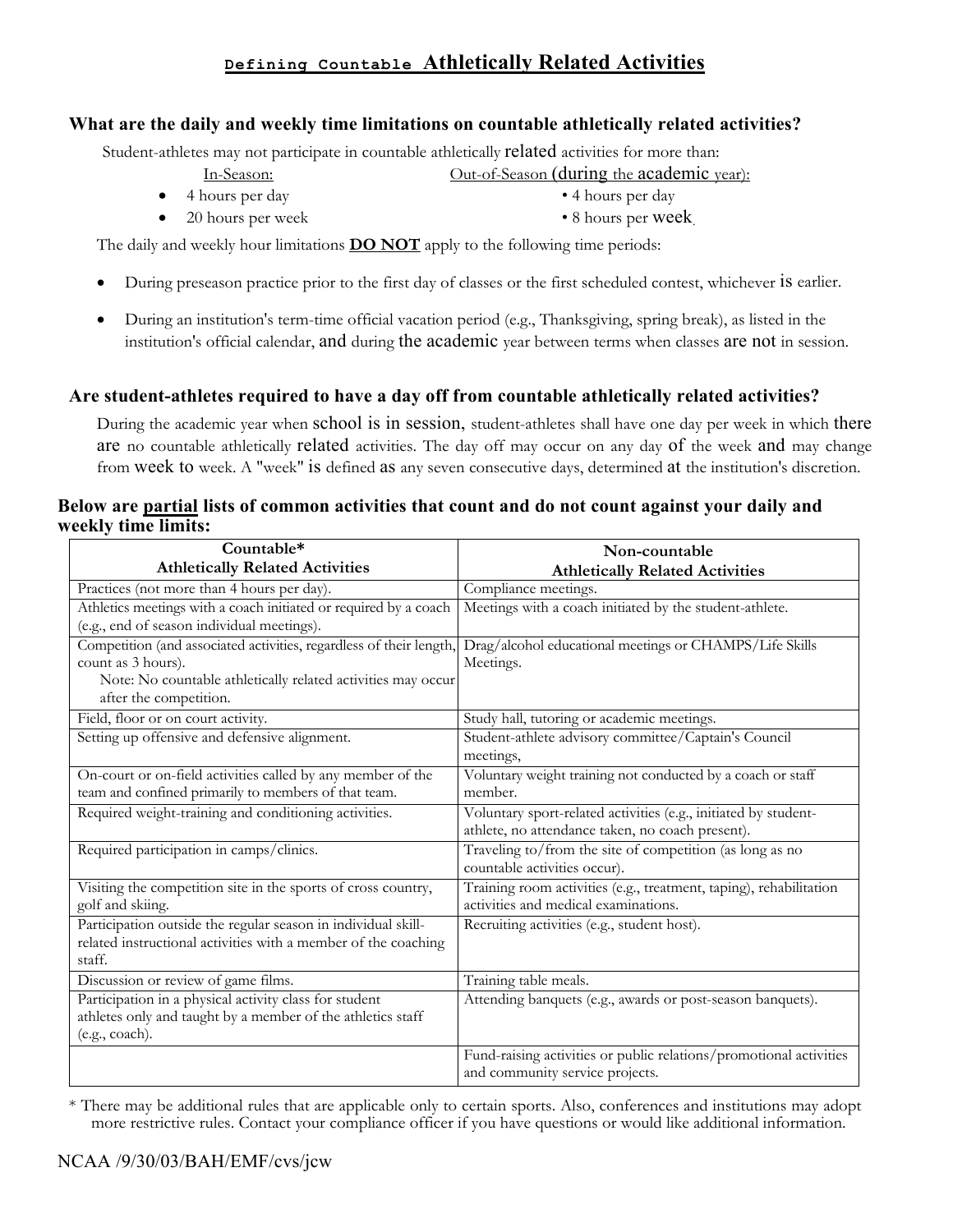### **Participation in Countable Athletically Related Activities Out of the Season**

#### **What is the difference between in-season and out-of-season?**

#### **In-season (20 flours)**

- Time between the team's first officially recognized practice session and the last practice session or competition, whichever occurs later.
- Sports other than football and basketball may have their seasons separated into two distinct segments: championship segment and non-championship segment.
- During the in-season period (i.e., championship and non-championship segments), a student-athlete may participate in a maximum of 20 hours per week of countable athletically related activities.

#### **Out-of-season (Eight Hours)**

- The remaining days during the academic year not included in the in-season period.
- A student-athlete may participate in a maximum of eight hours per week of countable athletically related activities

#### **Outside the playing season (during the academic year), student-athletes are limited to not more than eight (8) hours per week of certain countable athletically related activities. Those activities are shown below:**

| <b>Permissible Countable Athletically Related</b>                                                                                                                                                                                            | <b>Non-permissible Activities</b>                                                                                                                                                                                                        |
|----------------------------------------------------------------------------------------------------------------------------------------------------------------------------------------------------------------------------------------------|------------------------------------------------------------------------------------------------------------------------------------------------------------------------------------------------------------------------------------------|
| <b>Activities During the Out-of-Season Period</b>                                                                                                                                                                                            | <b>During the Out-of-Season Period</b>                                                                                                                                                                                                   |
| Required weight training and conditioning activities                                                                                                                                                                                         | Conditioning drills may not simulate offensive or                                                                                                                                                                                        |
| supervised by an athletics department staff member,                                                                                                                                                                                          | defensive alignments.                                                                                                                                                                                                                    |
| In sports other than football, participation in up to 2<br>hours per week of voluntary skill*related instruction,<br>provided not more than four (4) student-athletes from<br>the same team are involved at any one time in any<br>facility. | No equipment related to the sport may be used. In the<br>sport of ice hockey, a student-athlete may be involved in<br>on-ice conditioning activities, provided no equipment<br>other than skates is used.                                |
| In football, participation in up to 2 hours per week of                                                                                                                                                                                      | Any other countable athletically related activity that may                                                                                                                                                                               |
| watching and reviewing films.                                                                                                                                                                                                                | have been permissible during the in-season period.                                                                                                                                                                                       |
| Participation in a physical fitness class conducted by a<br>member of the athletics department staff.                                                                                                                                        | Required participation in any countable athletically<br>related activities during any institutional vacation period<br>(e.g., Christmas break, summer) that occur outside the<br>declared playing and practice season (i.e., in-season). |
| Any voluntary athletically related activity in which the<br>student-athlete chooses to participate (does not count in<br>the 8 hours) (e.g., initiated by student-athlete, no<br>attendance taken, no coach present).                        |                                                                                                                                                                                                                                          |

**NOTE: Student-athletes may** be involved in **any noncountable** athletically related activity **during the offseason period (e.g., workouts using the safety exception, voluntary workouts, other noncountable activities permitted during the in-season period).**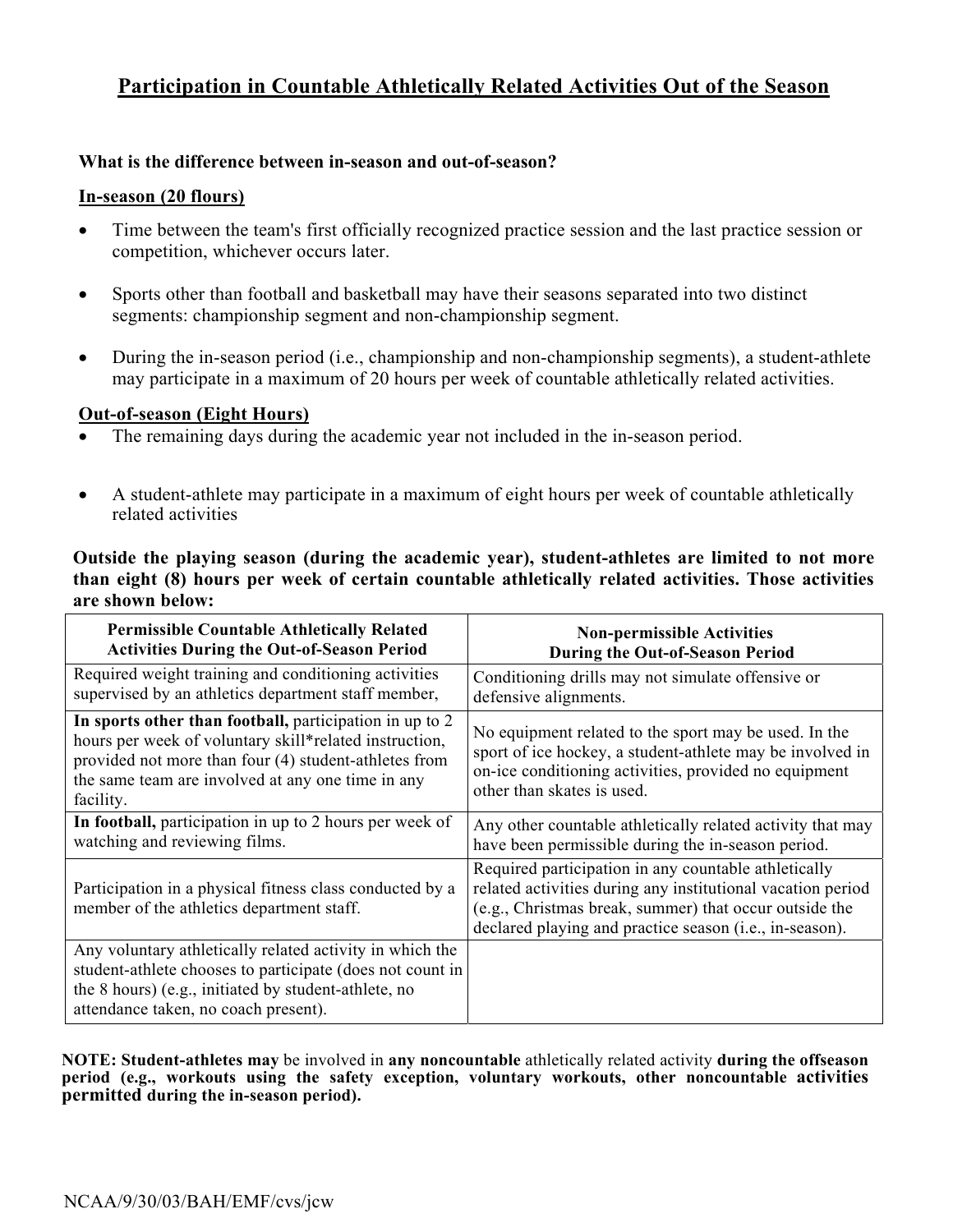#### **Voluntary Activities and the Safety Exception**

#### **What is a "voluntary" activity?**

To be considered a "voluntary" activity, all of the following-conditions must be met:

- The student-athlete must not be required to report back to a coach or other athletics department staff member (e.g., strength coach, trainer, manager) any information related to the activity. In addition, non-coaching athletics department staff members who observe the activity (e.g., strength coach, trainer, manager) may not report back to the student-athlete's coach any information related to the activity. [NOTE: Coaches. may not observe voluntary activities. However, coaching staff members may be present during permissible skill-related instruction requested by the student-athlete pursuant to NCAA Bylaw 17.1.5.2.2.]
- The activity must be initiated and requested solely by the student-athlete. Neither the institution nor any athletics department staff member may require the student-athlete to participate in the activity at any time;
- The student-athlete's attendance and participation in the activity (or lack thereof) may not be recorded for the purposes of reporting such information to coaching staff members or other studentathletes; and
- The student-athlete may not be subjected to penalty if he or she elects not to participate in the activity. In addition, neither the institution nor any athletics department staff member may provide recognition or incentives (e.g., awards) to a student-athlete based on his or her attendance or performance in the activity.

#### **What is the safety exception?**

A coach may be present during voluntary individual workouts in the institution's regular practice facility (without the workouts being considered as countable athletically related activities) when the studentathlete uses equipment in that sport. The coach may provide safety or skill instruction but may not conduct the individual's workouts.

The safety exception is applicable to the following sports:

| Archery       | Swimming and Diving                 |  |
|---------------|-------------------------------------|--|
| Equestrian    | Synchronized Swimming               |  |
| Fencing       | Track and Field (FIELD EVENTS ONLY) |  |
| Gymnastics    | Water Polo                          |  |
| Rifle         | Wrestling                           |  |
| Rowing        |                                     |  |
| <b>Skiing</b> |                                     |  |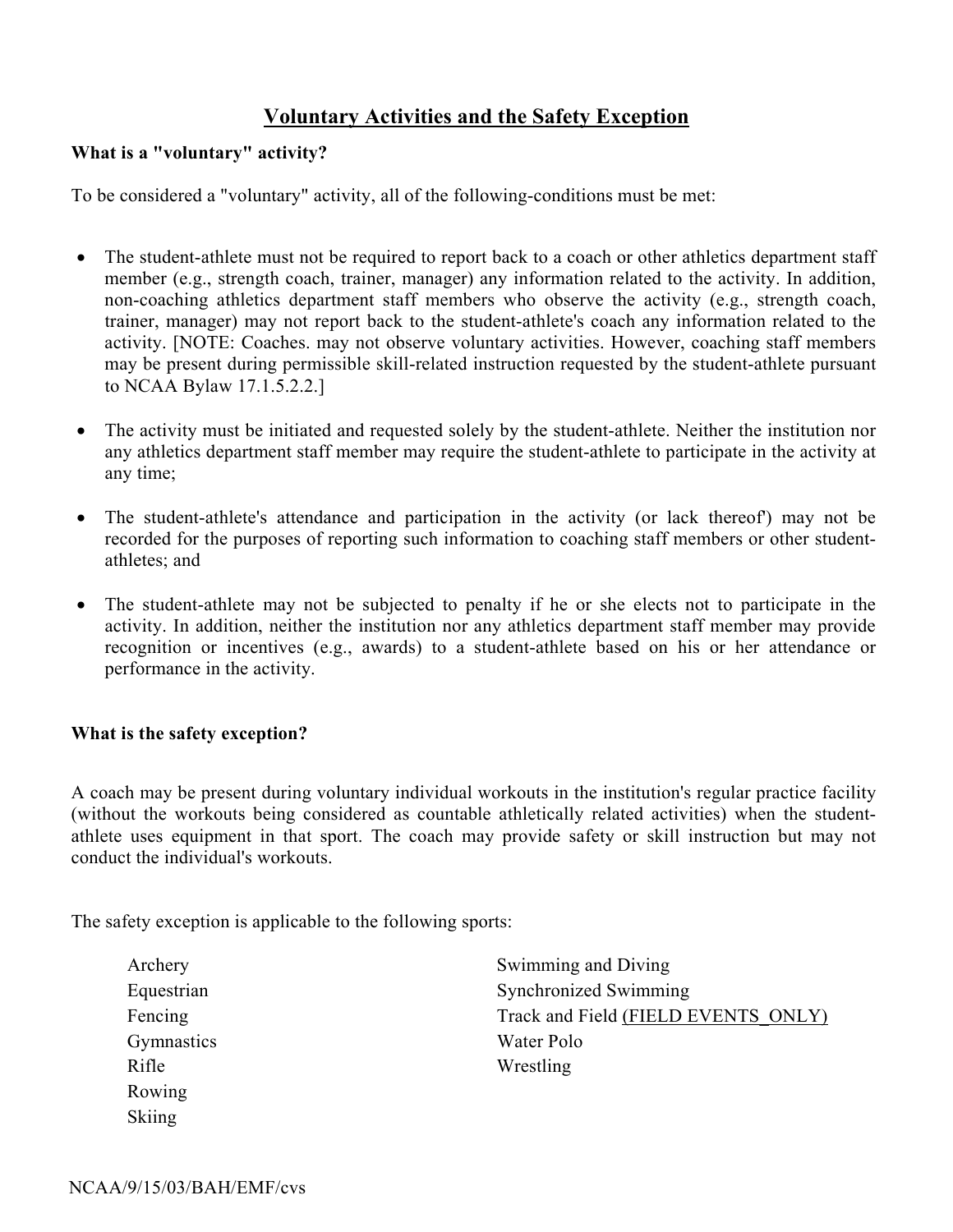# **UNIVERSITY DISCIPLINARY POLICY**

**Zero Tolerance for Drugs, Alcohol Abuse, and Crimes of Violence.**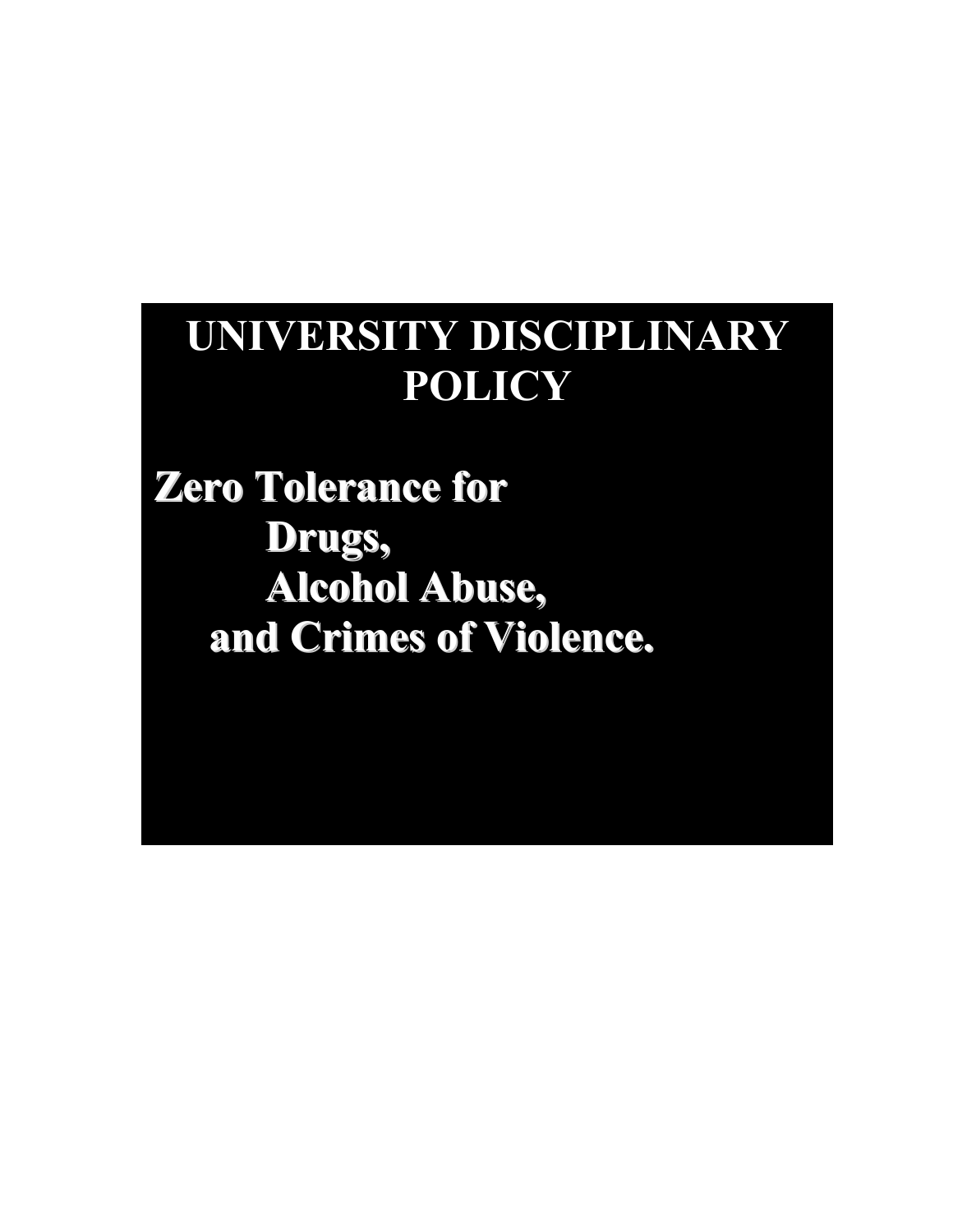# **PVAMU ATHLETICS**

# **COMPLINACE FORM**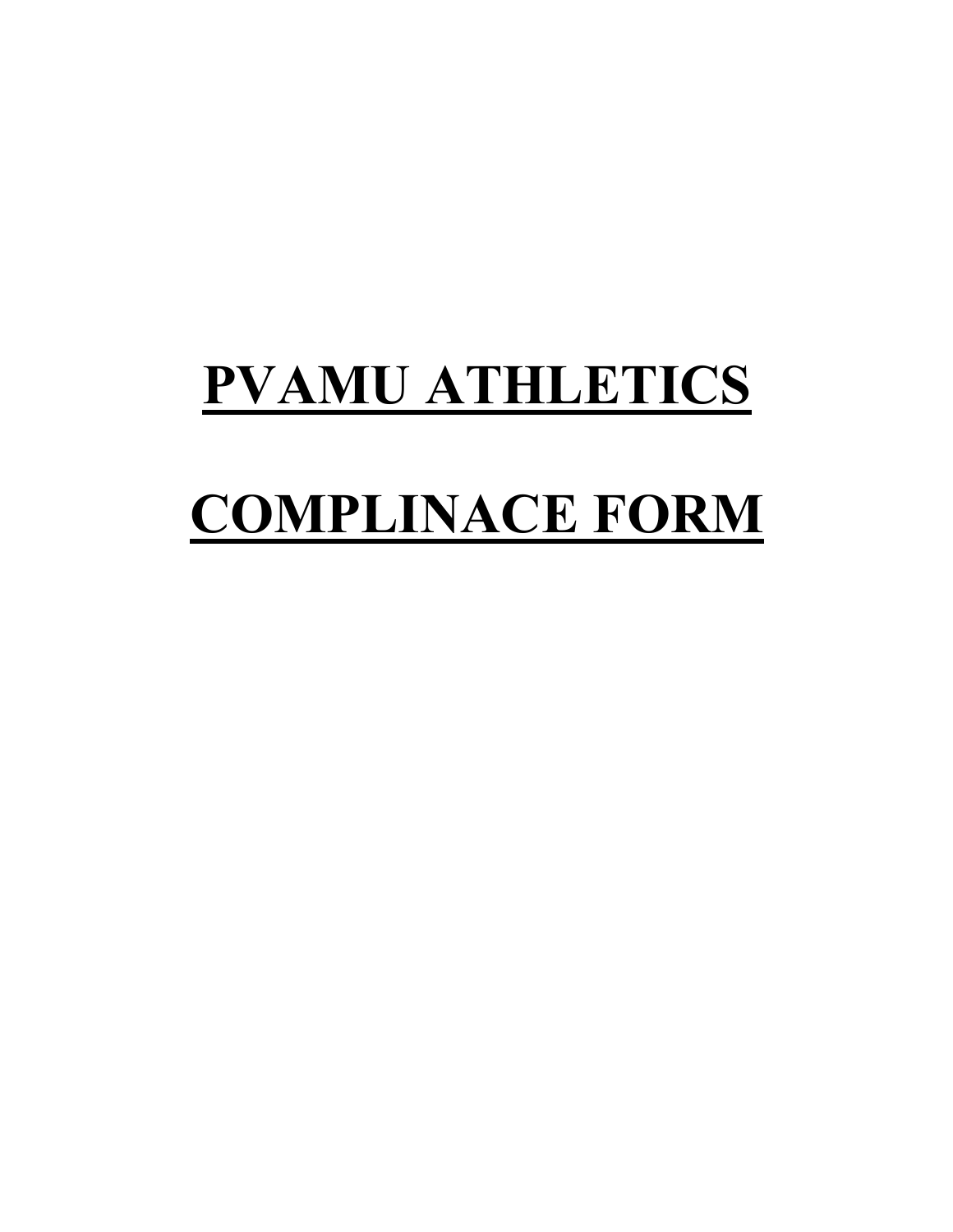## Prairie View A&M Athletics Number of Contests/Dates of Competition

HEAD COACH: This form, to be signed by you, sets forth your contest/dates of competition schedule for the year, along with applicable exceptions to ensure compliance with the maximum limitation regulations in NCAA Bylaw 17.

| Sport:      |       |                                                    |                                             |
|-------------|-------|----------------------------------------------------|---------------------------------------------|
| <b>Date</b> | Event | <b>Exempt (give<br/>reason) or Single</b><br>Count | <b>Count for Max.</b><br><b>Limitations</b> |
|             |       |                                                    |                                             |
|             |       |                                                    |                                             |
|             |       |                                                    |                                             |
|             |       |                                                    |                                             |
|             |       |                                                    |                                             |
|             |       |                                                    |                                             |
|             |       |                                                    |                                             |
|             |       |                                                    |                                             |
|             |       |                                                    |                                             |
|             |       |                                                    |                                             |
|             |       |                                                    |                                             |
|             |       |                                                    |                                             |
|             |       |                                                    |                                             |
|             |       |                                                    |                                             |
|             |       |                                                    |                                             |
|             |       |                                                    |                                             |
|             |       |                                                    |                                             |
|             |       |                                                    |                                             |
|             |       |                                                    |                                             |
|             |       |                                                    |                                             |
|             |       |                                                    |                                             |
|             |       |                                                    |                                             |
|             |       |                                                    |                                             |
|             |       |                                                    |                                             |
|             |       |                                                    |                                             |
|             |       |                                                    |                                             |
|             |       |                                                    |                                             |
|             |       |                                                    |                                             |
|             |       |                                                    |                                             |
|             |       |                                                    |                                             |
|             |       | Total:                                             |                                             |

Signature of Head Coach Date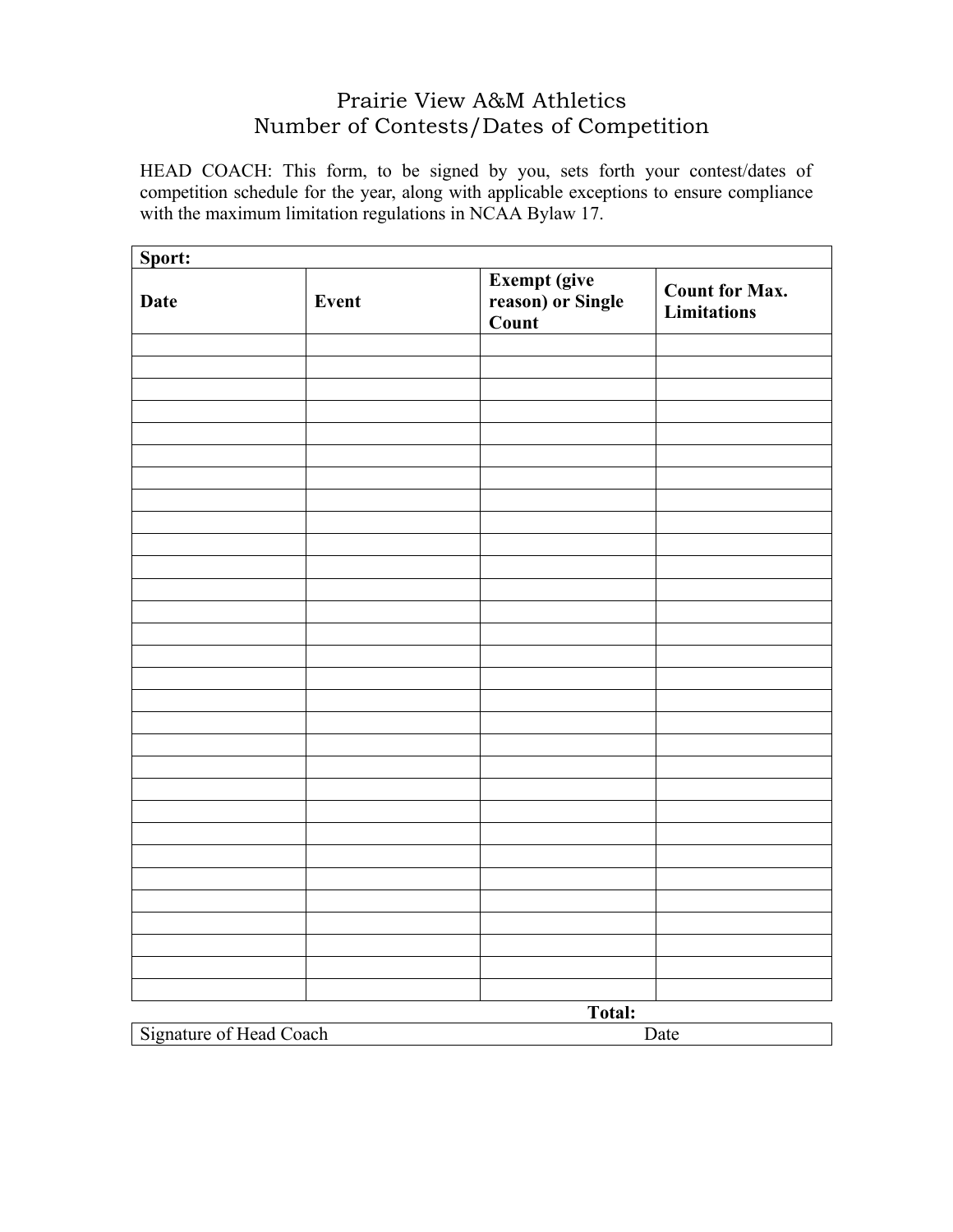## **Prairie View A&M Athletics Certification of Countable Athletically Related Activities**

Sport: Month: The Month: The Year:  $\alpha$ 

Please return all weekly schedules for the month along with one certification signed by all team members. Be sure to sign the bottom of each weekly schedule.

*Each undersigned squad member certifies that he/she, as required by the NCAA rules, has:* 

- **1. Spent no more than 4 hours per day and 20 hours per week engaging in the following countable athletically related activities:** 
	- a. **Practice** (a golf round may exceed the 4-hour daily limit, but weekly must not exceed 20 hours)
	- b. **Competition** competition and associated athletic activities on the day of competition shall count as 3 hours regardless of the actual duration
	- c. **Required weight training** and conditioning
	- d. **Required film** or videotape review
	- e. **Meeting** (on athletically related matters)
- " *Time limits do not include voluntary individual workouts not supervised/observed by coaches*
- For safety reasons, coaches may be present for *individual track field events workouts without the workouts being considered CARA counting in the 20 hour week. (Bylaw 17.23.7)*
	- **2.** In the playing season, been given at least one day off during the week. A travel day may count as an off day if no countable athletic activities occur during that day.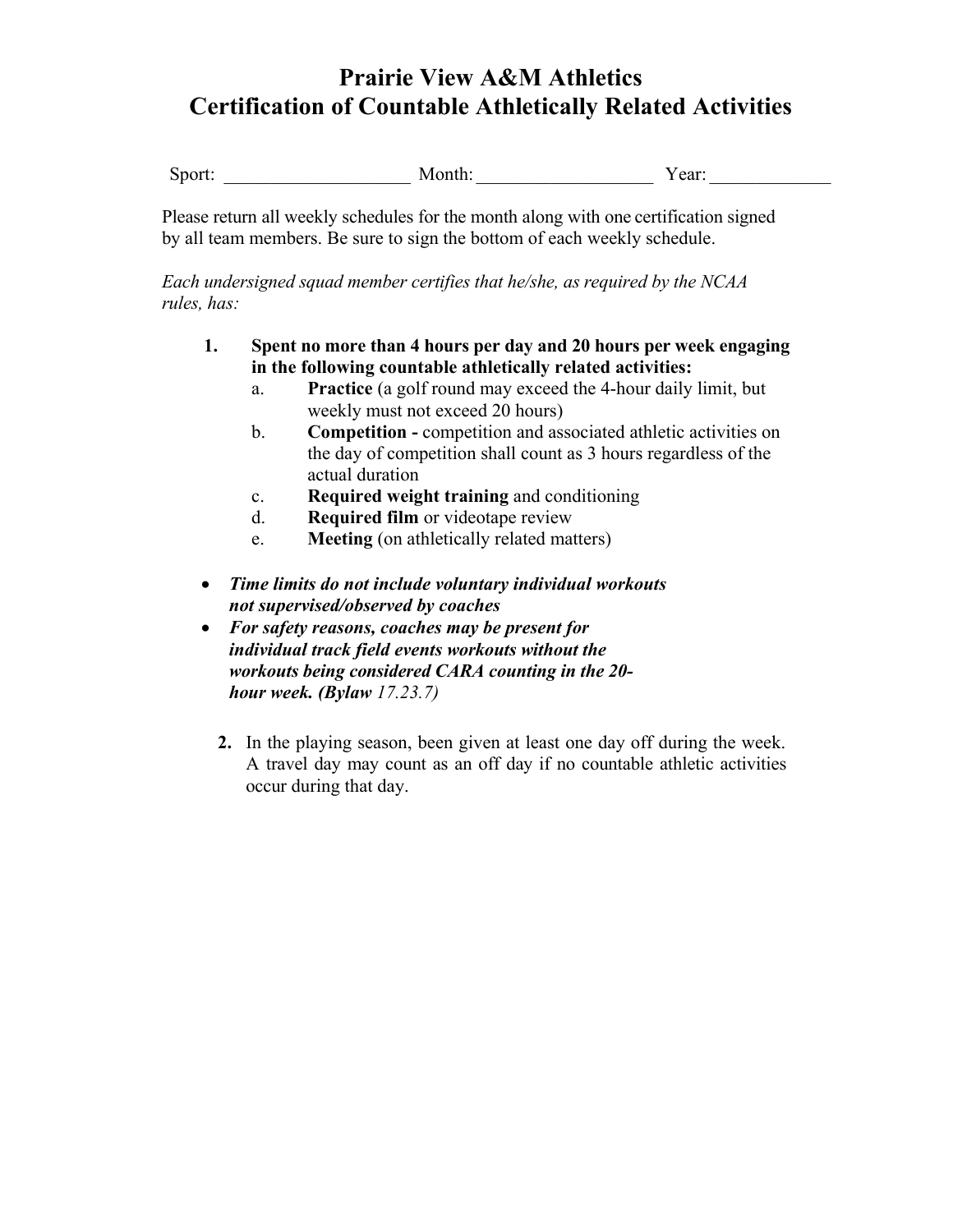Student-athletes should put a check in the "Exceeded Limit" column only if he/she believes that they have been required to exceed the above stated limits. Otherwise only a printed name and signature shall be required.

| <b>Name</b> | <b>Signature</b> | <b>Exceed</b> |
|-------------|------------------|---------------|
|             |                  |               |
|             |                  |               |
|             |                  |               |
|             |                  |               |
|             |                  |               |
|             |                  |               |
|             |                  |               |
|             |                  |               |
|             |                  |               |
|             |                  |               |
|             |                  |               |
|             |                  |               |
|             |                  |               |
|             |                  |               |
|             |                  |               |
|             |                  |               |
|             |                  |               |
|             |                  |               |
|             |                  |               |
|             |                  |               |
|             |                  |               |
|             |                  |               |
|             |                  |               |
|             |                  |               |
|             |                  |               |
|             |                  |               |
|             |                  |               |
|             |                  |               |
|             |                  |               |
|             |                  |               |
|             |                  |               |
|             |                  |               |
|             |                  |               |
|             |                  |               |
|             |                  |               |
|             |                  |               |
|             |                  |               |
|             |                  |               |
|             |                  |               |
|             |                  |               |
|             |                  |               |
|             |                  |               |
|             |                  |               |
|             |                  |               |
|             |                  |               |
|             |                  |               |
|             |                  |               |
|             |                  |               |
|             |                  |               |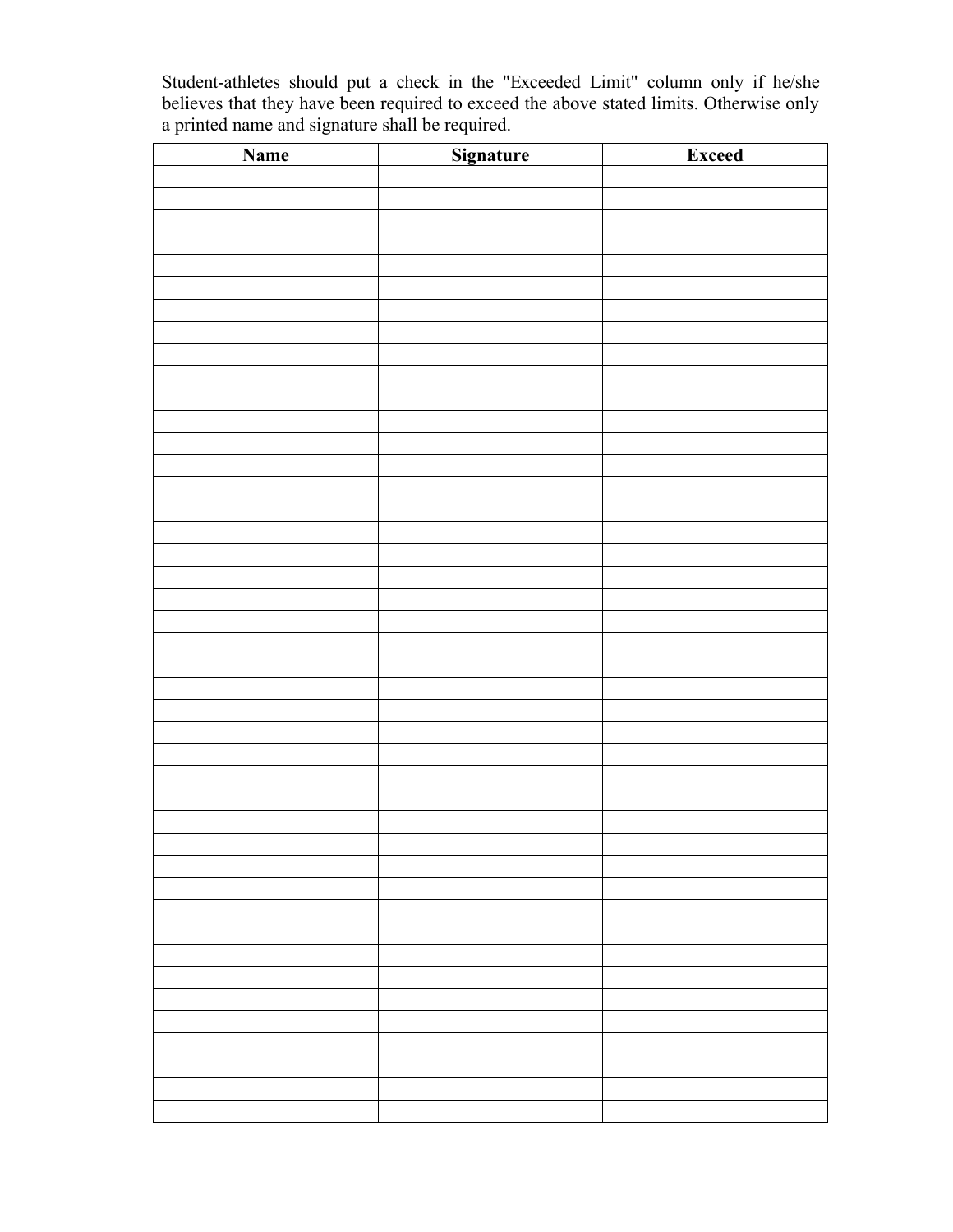## **Prairie View A&M Athletics Playing & Practice Seasons Policies and Procedures**

- 1. Each year, the Head Coach must submit their respective Playing & Practice Seasons forms to the Department of Athletic Compliance no later than August 1st prior to the start of the academic year. These forms shall include:
	- a. Staff Declaration (Volunteer Coach Assistant form if necessary)
	- b. A l0 month calendar
	- c. Season Declaration Form
	- d. A list of contests/dates of competition (note if contest is exempt)
	- 2. Playing & Practice Seasons forms can be found on the compliance website and may be submitted via email. Please keep a completed copy for your records.
	- 3. A squad list of student-athletes will be provided to you each semester to review and sign. Once the form is finalized and signed, it shall become your official roster unless changed through the appropriate channels.
	- 4. Whenever changes in personnel or squad lists occur, the Head Coach must submit the changes in writing to the Compliance Office using the Addition/Deletion form or a new Staff Declaration form.
	- 5. Countable Athletically Related Activities (CARA) will continue to be collected monthly, with each week being separately documented and each student-athlete signing off on the hours. Please note in weeks in which no activities occur, coaches must still submit a CARA form with "No Activity" recorded on the document. In these instances, the signatures of studentathletes are not required.
	- 6. At the end of your season, a participation report should be supplied to the Department of Athletic Compliance which will show which student-athletes participated in which contests.
	- 7. All questions can be directed to the Department of Athletic Compliance.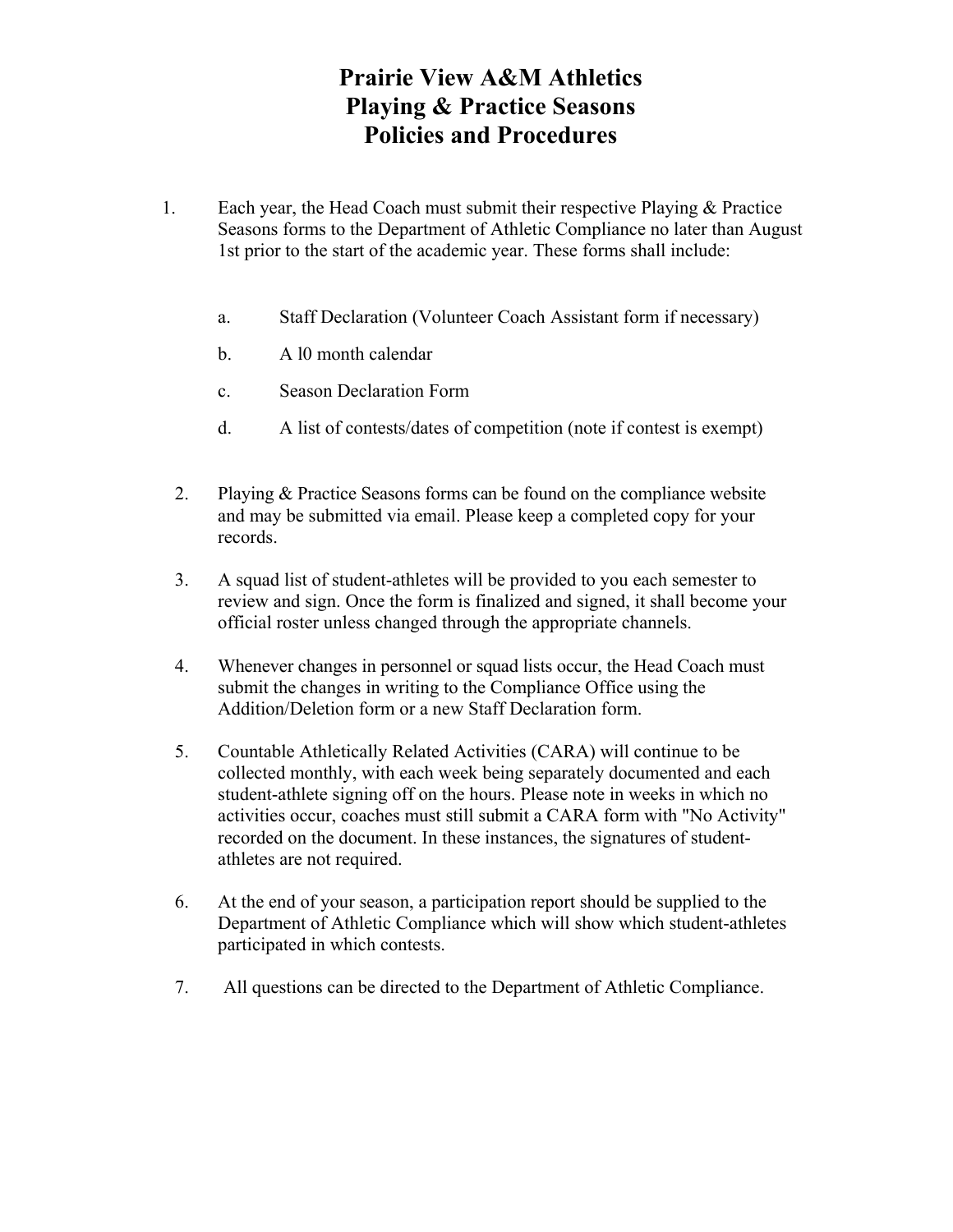## **Prairie View A&M Athletics Playing/Practice Season Declaration (Football and Basketball)**

HEAD COACH: Per NCAA Bylaws 17.1.2 & 17.1.3, you are required to submit a declaration of your playing season, prior to the beginning of your season. Please fill in the requested information and submit this form to the Office of Compliance. Subsequent changes must also be submitted in writing.

| Sport      | # of Contest   |
|------------|----------------|
| Basketball | 27 or 29       |
| Football   | $\overline{1}$ |

\* \*Basketball and Football: The length of the playing season shall be limited to the period of time between the start of the preseason and the end of the regular playing season.

\*\* Basketball: Contests are limited to 27 contests and 1 qualifying regular season multiple-team event or 29 contests only.

Intercollegiate competition occurs when a student-athlete:

- A. Represents PVAMU in any contest against outside competition, regardless of how the competition is classified (e.g., scrimmage, exhibition, joint practice session, etc.) or when the SA is enrolled in a minimum full-time program of studies.
- B. Competes in a PVAMU uniform or, during the academic year, utilizes apparel/equipment received from PVAMU
- C. Competes and receives expenses (transportation, meals) from the institution for competition.
- 1. Sport: \_\_\_\_\_\_\_\_\_\_\_\_\_\_\_\_\_\_\_\_\_\_\_\_\_\_\_\_\_\_\_\_\_ Men's ! Women's !
- 2. Academic year:
- 3. Date of First Practice: Date of First Contest:
- 4. Date of SWAC Championship (must be included in playing season):
- 5. Number of contests (excluding SWAC & NCAA championships):
- 6. Last day of your season: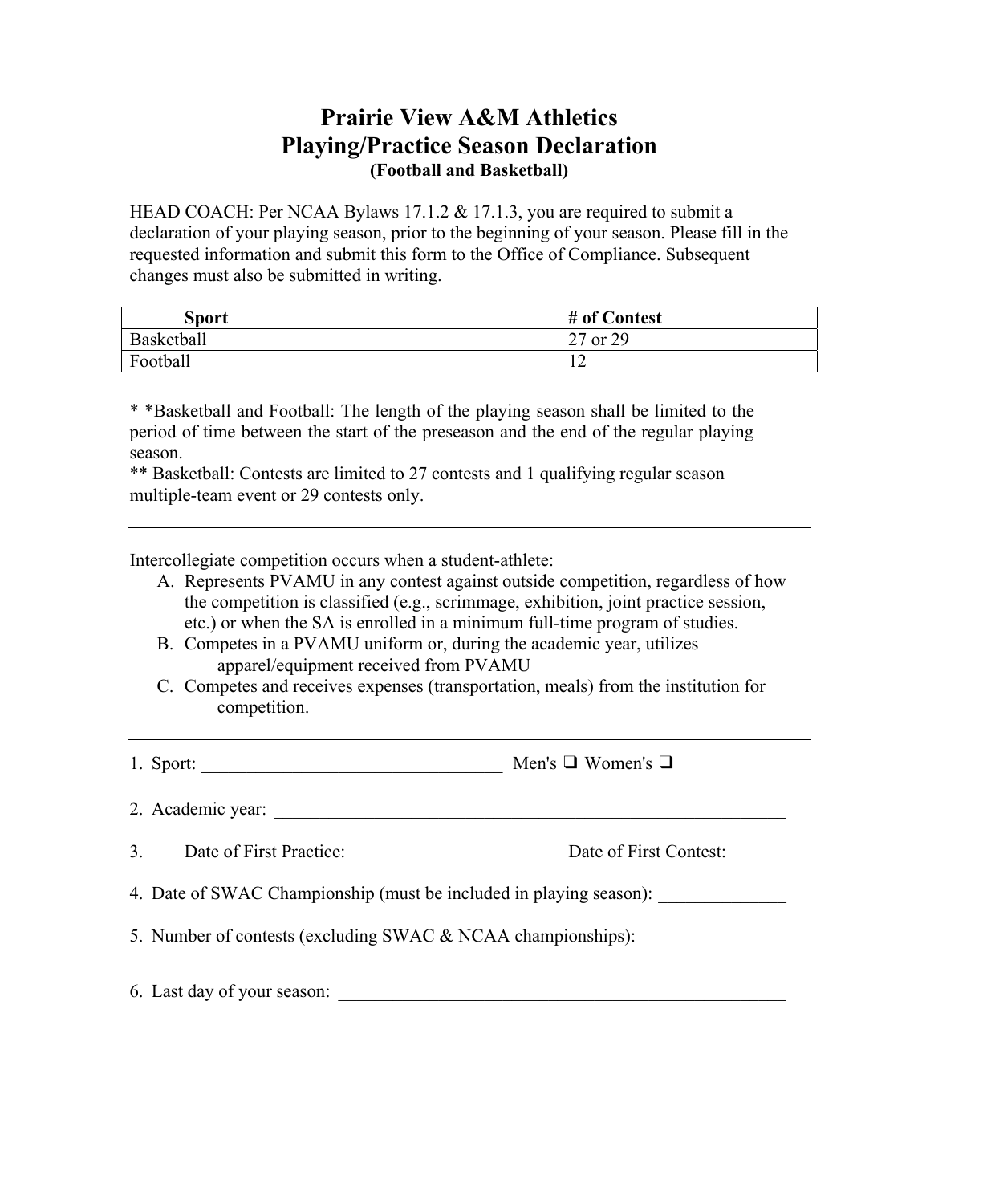7. Will you need to make special arrangements to house or feed your student-athletes either prior to the beginning of the fall semester or during some vacation period(s)? Yes  $\Box$  No  $\Box$ 

| B. Per Diem: Yes $\Box$ No $\Box$ |                                                 |
|-----------------------------------|-------------------------------------------------|
|                                   |                                                 |
| <b>Signature of Head Coach</b>    | Date $\_\_\_\_\_\_\_\_\_\_\_\_\_\_\_\_\_\_\_\_$ |
|                                   |                                                 |
| <b>Signature of Head Coach</b>    | Date                                            |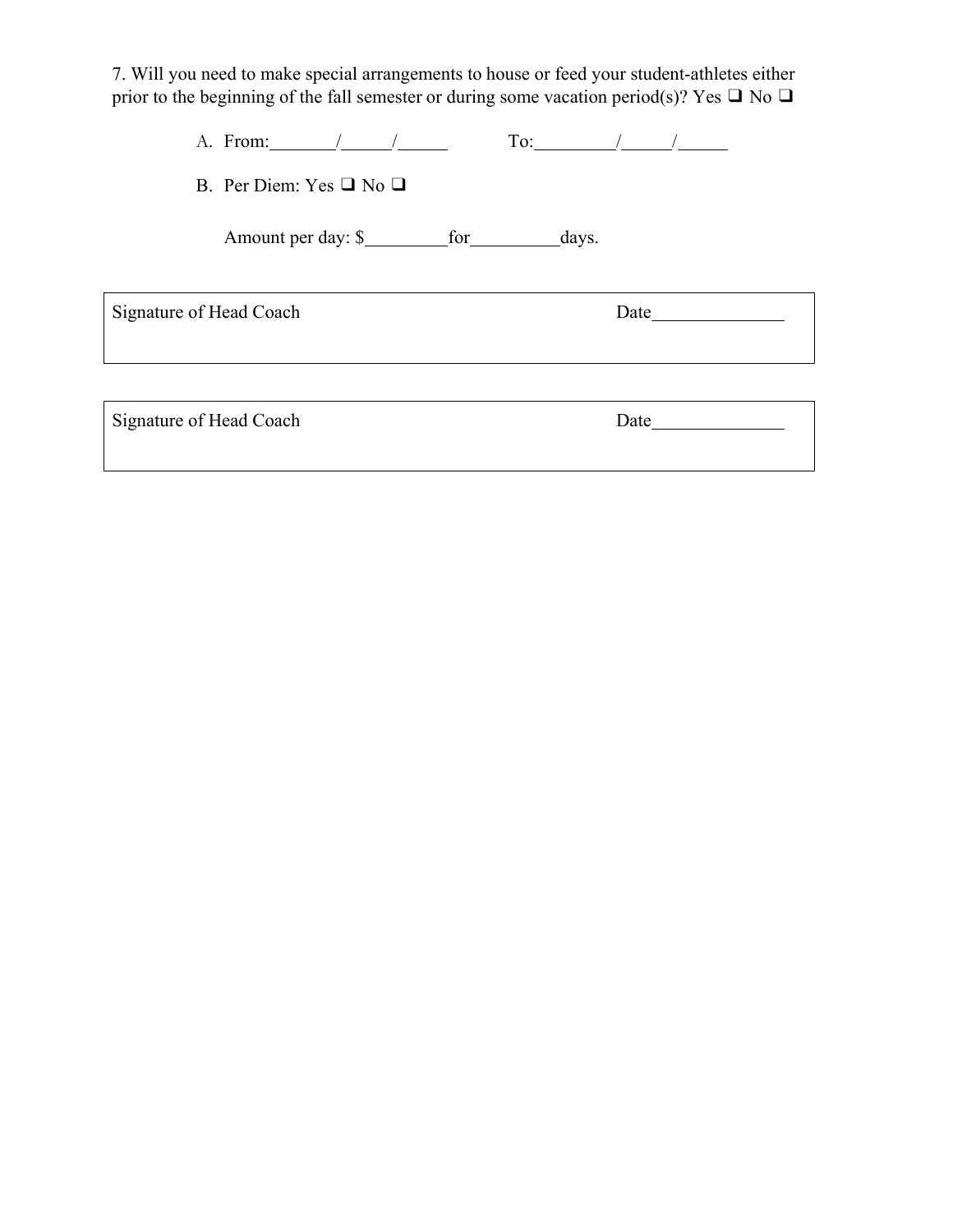## **Prairie View A&M Athletics Playing/Practice Season Declaration**

**(Sports Other Than Football and Basketball)** 

HEAD COACH: Per NCAA Bylaws 17.1.2 & 17.1.3, you are required to submit a declaration of your playing season, prior to the beginning of your season. Please fill in the requested information and submit this form to the Office of Compliance. Subsequent changes must also be submitted in writing.

| <b>Sport</b>                                  | # of Days            |
|-----------------------------------------------|----------------------|
| Team Sport: Soccer                            | 132 Consecutive Days |
| Team Sport: Volleyball                        | 132 Consecutive Days |
| Individual Sport: Cross Country, Golf, Tennis | 144 Consecutive Days |
| Individual Sport: Combined Indoor/Outdoor T&F | 156 Consecutive Days |

Intercollegiate competition occurs when a student-athlete:

- D. Represents PVAMU in any contest against outside competition, regardless of how the competition is classified (e.g., scrimmage, exhibition, joint practice session, etc.) or when the SA is enrolled in a minimum full-time program of studies.
- E. Competes in a PVAMU uniform or, during the academic year, utilizes apparel/equipment received from PVAMU
- F. Competes and receives expenses (transportation, meals) from the institution for competition.

Total Days:

Non-Championship Seg: Beginning Date:  $I_{\text{max}}$  /  $I_{\text{max}}$  *I*  $I_{\text{max}}$  *I* Total Days:\_\_\_\_\_\_\_\_

8. Will you need to make special arrangements to house or feed your student-athletes either prior to the beginning of the fall semester or during some vacation period(s)? Yes U No

A. From:  $/$  / To:  $/$  /

B. Per Diem: Yes  $\Box$  No  $\Box$ 

C. Amount per day:  $\frac{\sqrt{3}}{2}$  for days.

Signature of Head Coach Date

Signature of Compliance Officer Date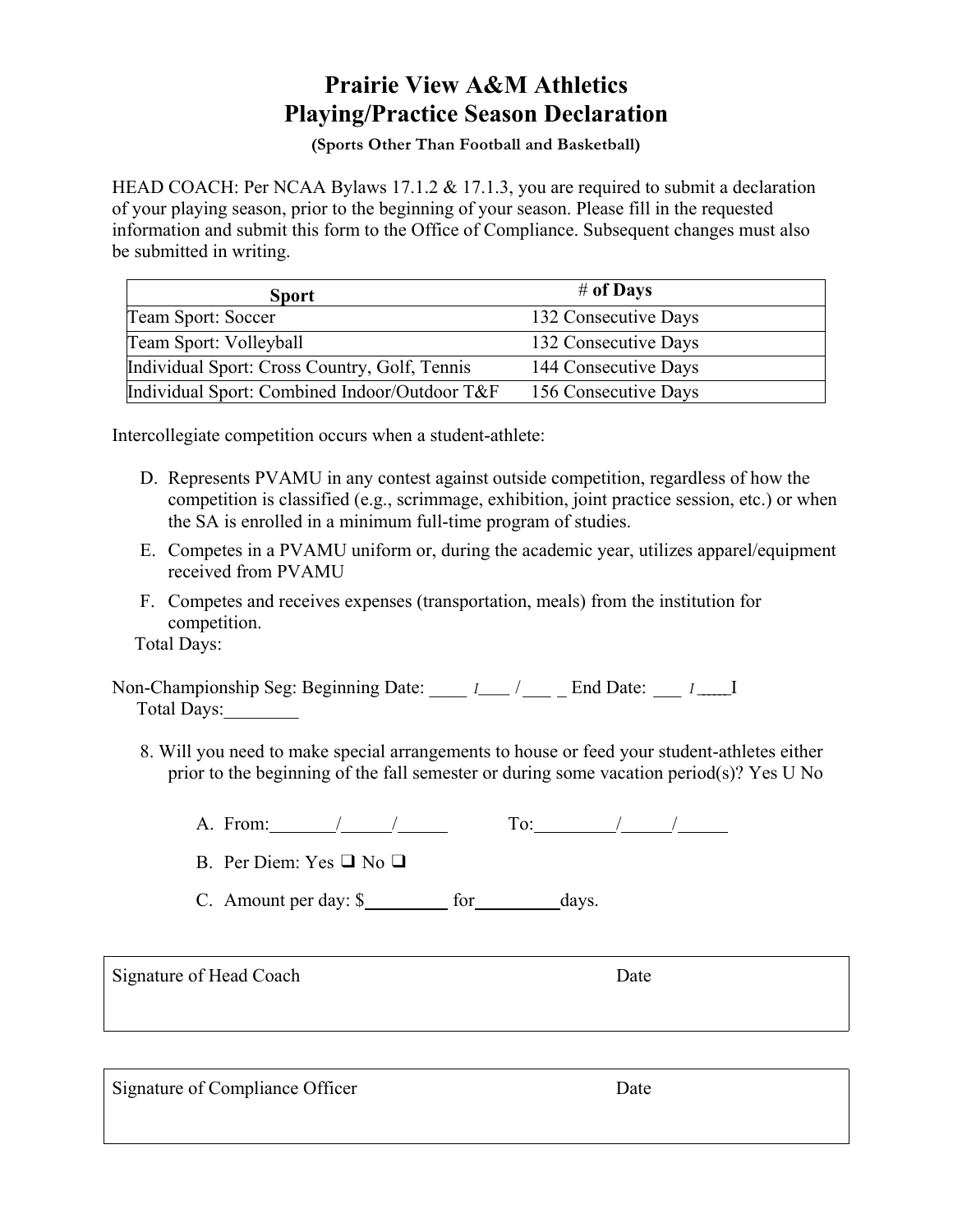## **Prairie View A&M Athletics Procedure to Attain Team Physicals**

Pursuant to NCAA Bylaw 17.1.5 prior to participation in any practice, competition or outof-season conditioning activities (or in Division I, permissible voluntary summer conditioning in basketball and football or voluntary individual workouts pursuant to the safety exception), student-athletes who are beginning their initial season of eligibility shall be required to undergo a medical examination or evaluation administered or supervised by a physician (e.g., family physician, team physician). The examination or evaluation must be administered by the Prairie View A&M Health Center within six months prior to participation in any practice, competition or out-of-season conditioning activities. In following years, an updated history of the student-athlete's medical condition shall be administered by an institutional medical staff member (e.g., sports medicine staff, team physician) to determine if additional examinations (e.g., physical, cardiovascular, neurological) are required. The updated history must be administered within six months prior to the student-athlete's participation in any practice, competition or out-of-season conditioning activities for the applicable academic year.

Pursuant to the aforementioned, the following procedure shall be mandatory to attain team physicals:

- 1) The respective head coaches shall complete a Record of Team Physical form. The form is a comprehensive list of those student-athletes who will be receiving physicals, and should be provided to both the Department of Athletic Compliance and the Health Center. Head coaches must provide additional *Record of Team Physical* forms for all student-athletes who receive physicals subsequent to the initial submission.
- 2) The Health Center shall administer physicals/medical examinations for only those student-athletes on the *Record of Team Physical* form for each sport. Once all physicals/medical examinations have been performed, the respective head coach (or designee) is responsible for submitting all medical documentation to the Department of Athletic Compliance. All forms must be returned to the Department of Athletics Compliance within 5 calendar days of the physicals/medical examinations being performed.
- 3) The Department of Athletic Compliance shall file medical documentation as a matter of record for 10 years.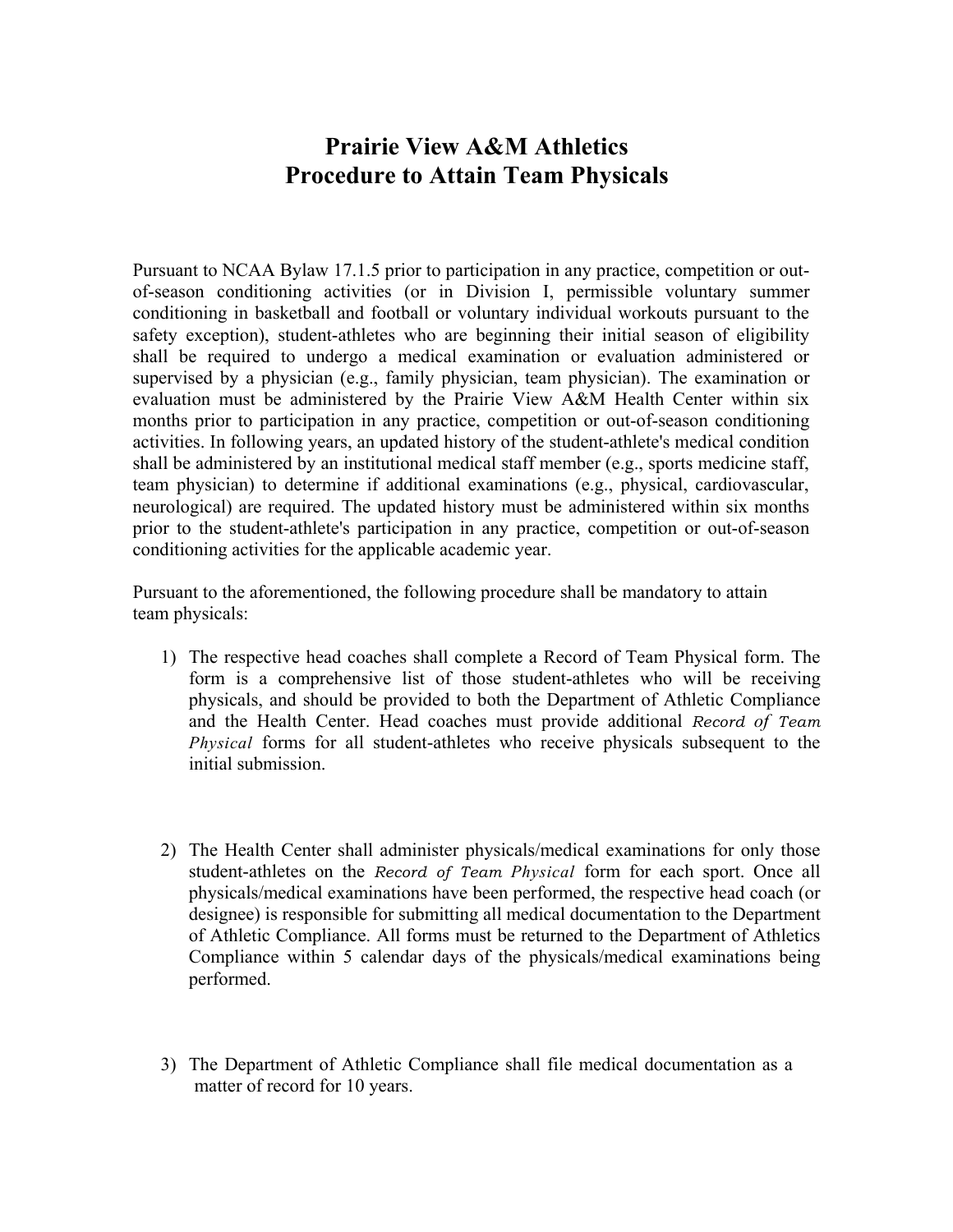## **Prairie View A&M Athletics Request Permission to Contact**

To:

From: Prairie View A&M Athletics Department of Athletic Compliance Fax: 936/261-9159 Tel: 936/261-9100

| Student's Name: | Sport: |
|-----------------|--------|
|                 |        |

Pursuant to NCAA Bylaw 13.1.1.3, Prairie View A&M University (PVAMU) hereby requests permission to contact the above-referenced student regarding a transfer. S/he is currently a student or former student at your institution and has inquired about transferring to PVAMU to participate in our athletics program.

Permission is granted to PVAMU to contact the above-referenced student regarding the possibilities of a transfer.

Permission is denied to PVAMU to contact the above-referenced student regarding the possibility of a transfer.

Please check mark the appropriate space above and fax this form to 936/261-9159.

Name of Authorized Representative: Title:

Name of Authorized Representative: Title: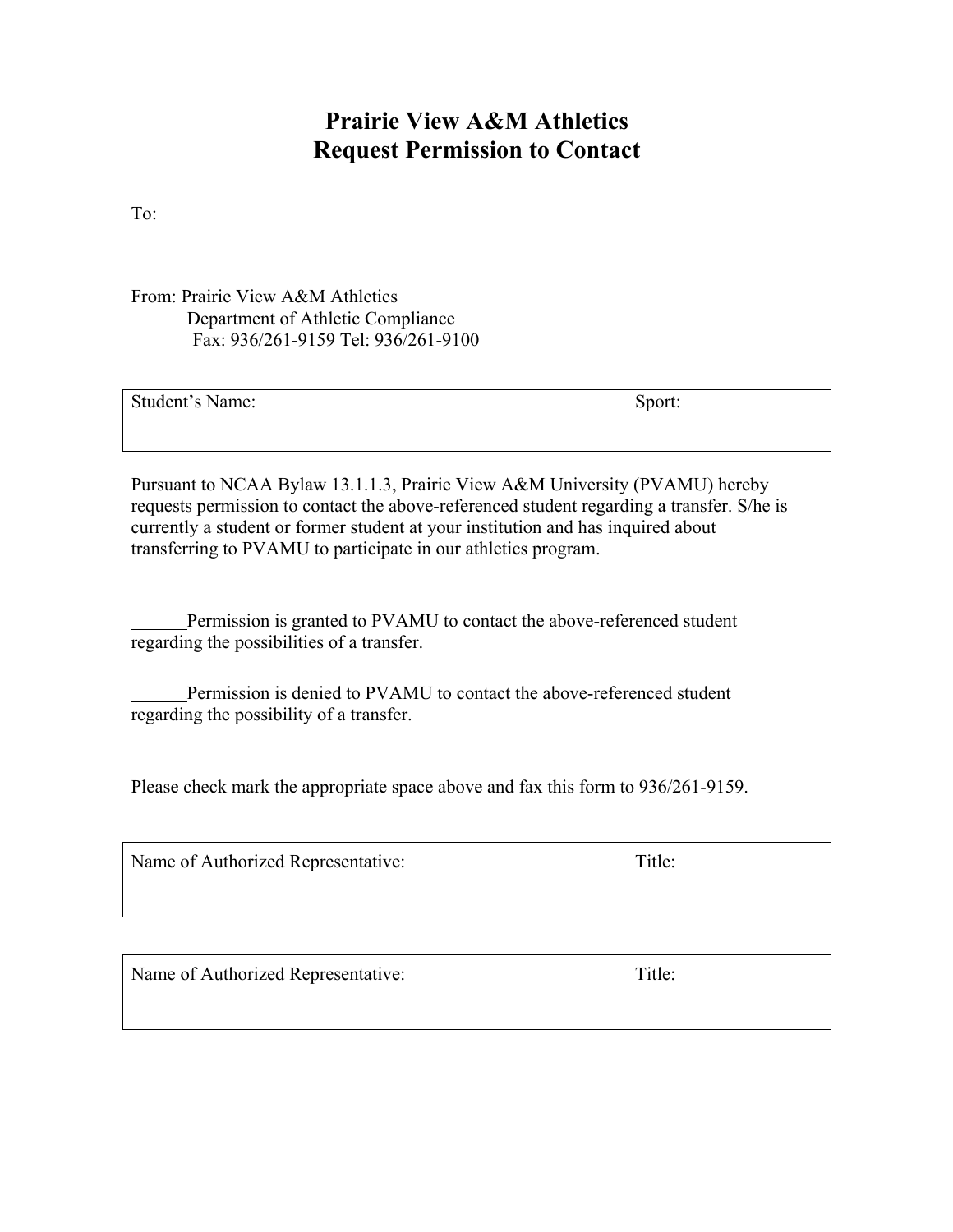## **PRAIRIE VIEW** A&M **UNIVERSITY ATHLETICS STUDENT-ATHLETE EMPLOYMENT AUTHORIZATION**

**Name of Student-Athlete: \_\_\_\_\_\_\_\_\_\_\_\_\_\_\_\_\_\_\_\_\_\_\_\_\_\_\_\_\_\_\_\_** 

**Sport: \_\_\_\_\_\_\_\_\_\_\_\_\_\_\_\_\_\_\_\_\_\_\_\_\_\_\_\_\_\_\_\_\_\_\_\_\_\_\_\_\_\_\_\_\_\_\_\_\_** 

**Employer:**  $\blacksquare$ 

**Employer Contact:** 

**By signing the statement, the student-athlete and employer agree:** 

- The student-athlete (SA) may not receive any compensation for the value that the SA may bring to the employer because of publicity, reputation, notoriety, or personal following he/she has obtained because of athletics ability.
- The SA is to be compensated only for work actually performed.
- The SA is to be paid at a rate commensurate with the going rate in that locality for similar services rendered.
- It is impermissible for the employer to provide the SA any extra benefits that are not available to non-athletes performing similar services.
- The employer and SA will make available for inspection -- by an authorized representative of PVAMU, the NCAA, or the SWAC --- copies of all documents, earnings statements, and records related to employment.
- To complete an updated form for each time a student-athlete is subsequently employed.

| Student-Athlete             | Date |
|-----------------------------|------|
| <b>Supervisor Signature</b> | Date |
| Head Coach                  | Date |

Compliance Representative Date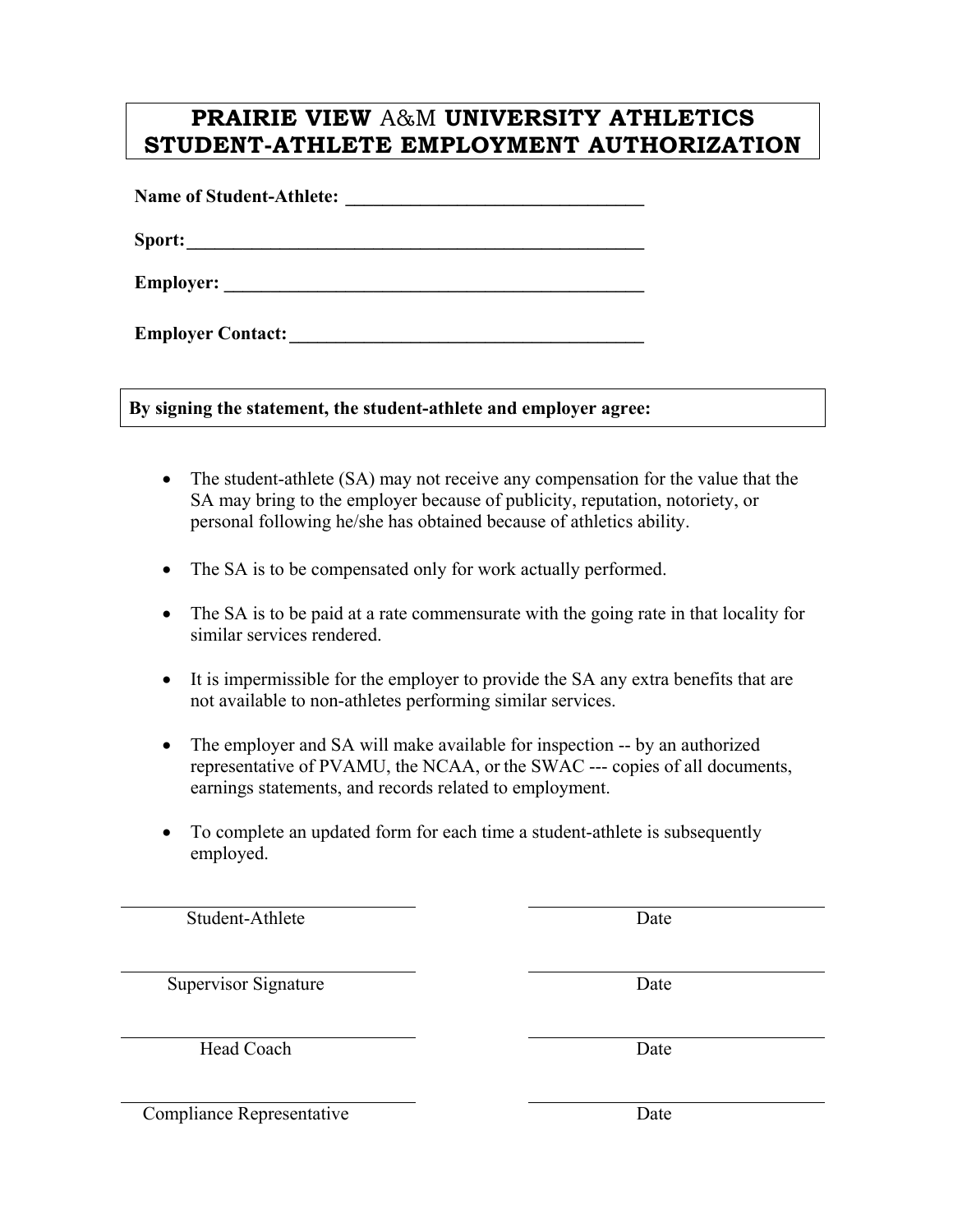| Employer Address: No. 1996. The Second Second Second Second Second Second Second Second Second Second Second Second Second Second Second Second Second Second Second Second Second Second Second Second Second Second Second S       |  |
|--------------------------------------------------------------------------------------------------------------------------------------------------------------------------------------------------------------------------------------|--|
|                                                                                                                                                                                                                                      |  |
| Employer Phone: 2008 Contract 2008 Contract 2008 Contract 2008 Contract 2008 Contract 2008 Contract 2008 Contract 2008 Contract 2008 Contract 2008 Contract 2008 Contract 2008 Contract 2008 Contract 2008 Contract 2008 Contr       |  |
| Employer e-mail: <u>contract and the set of the set of the set of the set of the set of the set of the set of the set of the set of the set of the set of the set of the set of the set of the set of the set of the set of the </u> |  |
| Employment start date: Employment end date:                                                                                                                                                                                          |  |
| Pay Rate (hourly, weekly): Approx. hrs of work per week:                                                                                                                                                                             |  |
|                                                                                                                                                                                                                                      |  |
| Payment made by (check all that apply): __________Check_______Cash______________Tips<br>Commission Other                                                                                                                             |  |
|                                                                                                                                                                                                                                      |  |
| Did anyone at PVAMU or a Booster arrange this employment? Yes_____No___<br>If "yes," $who?$                                                                                                                                          |  |

\*\*When completed, please return the form to the Office of Athletics Compliance\*\*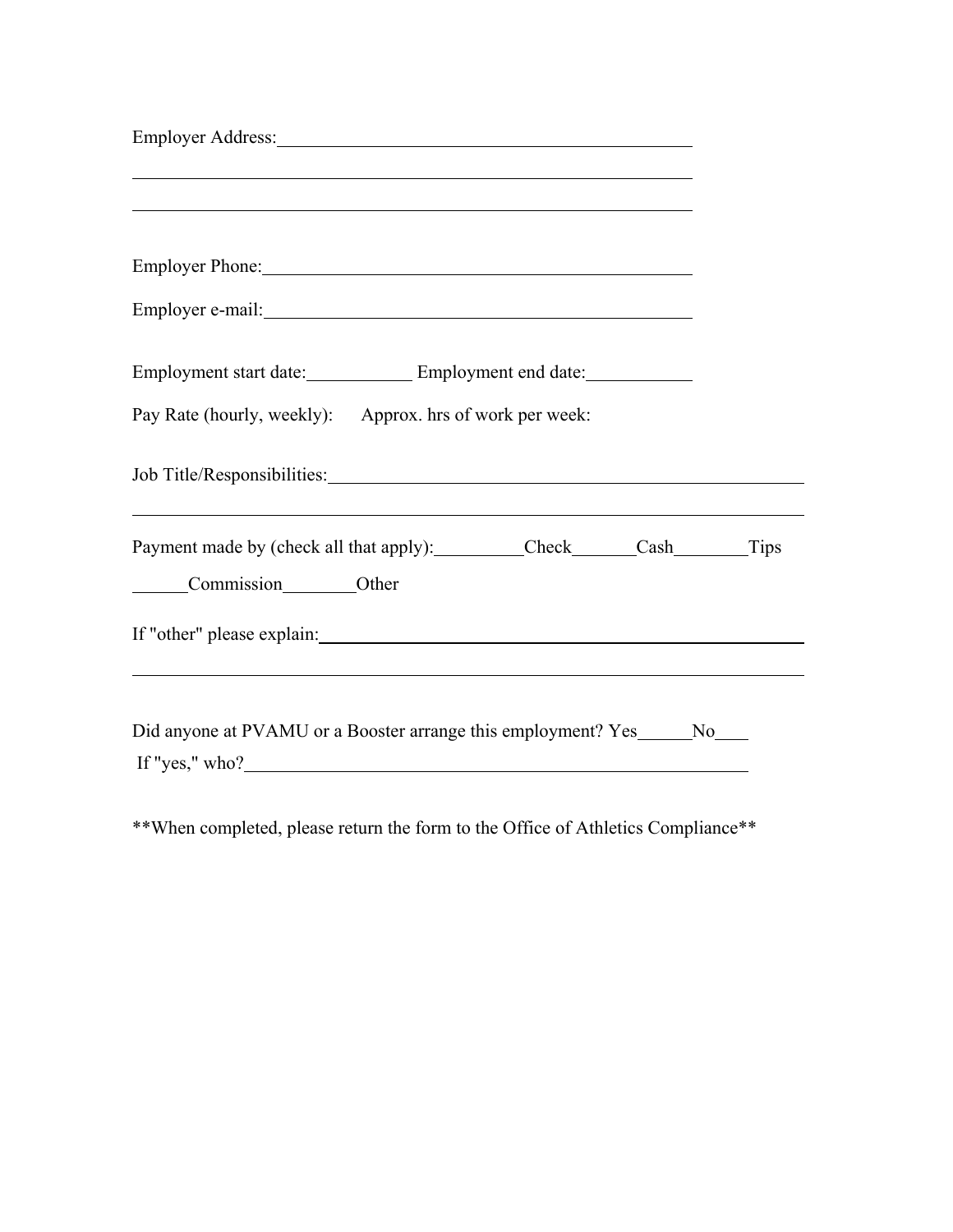## **Prairie View A&M Athletics Staff Declaration**

Per Bylaw 11.7, this form is to be filled out by each Head Coach for their respective sport. When filling this form out, note coaching limitations and recruiting restrictions. If the staff changes, it is the responsibility of the Head Coach to re-submit this form to the Office of Compliance.

Sport: \_\_\_\_\_\_\_\_\_\_\_\_\_\_\_\_\_\_\_\_\_\_\_\_\_\_\_\_\_\_\_\_\_\_\_\_\_ Men's ! Women's !

Academic Year:

| Head $\Box$ Assistant $\Box$ Grad Assistant $\Box$ Volunteer $\Box$ | Name: |
|---------------------------------------------------------------------|-------|
| Head $\Box$ Assistant $\Box$ Grad Assistant $\Box$ Volunteer $\Box$ | Name: |
| Head $\Box$ Assistant $\Box$ Grad Assistant $\Box$ Volunteer $\Box$ | Name: |
| Head $\Box$ Assistant $\Box$ Grad Assistant $\Box$ Volunteer $\Box$ | Name: |
| Head $\Box$ Assistant $\Box$ Grad Assistant $\Box$ Volunteer $\Box$ | Name: |
| Head $\Box$ Assistant $\Box$ Grad Assistant $\Box$ Volunteer $\Box$ | Name: |
| Head $\Box$ Assistant $\Box$ Grad Assistant $\Box$ Volunteer $\Box$ | Name: |
| Head $\Box$ Assistant $\Box$ Grad Assistant $\Box$ Volunteer $\Box$ | Name: |
| Head $\Box$ Assistant $\Box$ Grad Assistant $\Box$ Volunteer $\Box$ | Name: |
| Head $\Box$ Assistant $\Box$ Grad Assistant $\Box$ Volunteer $\Box$ | Name: |
| Head $\Box$ Assistant $\Box$ Grad Assistant $\Box$ Volunteer $\Box$ | Name: |
| Head $\Box$ Assistant $\Box$ Grad Assistant $\Box$ Volunteer $\Box$ | Name: |
| Head $\Box$ Assistant $\Box$ Grad Assistant $\Box$ Volunteer $\Box$ | Name: |
| Head $\Box$ Assistant $\Box$ Grad Assistant $\Box$ Volunteer $\Box$ | Name: |

| Signature of Head Coach | $\text{`Date:}$ |
|-------------------------|-----------------|

Signature of Office of Compliance Date: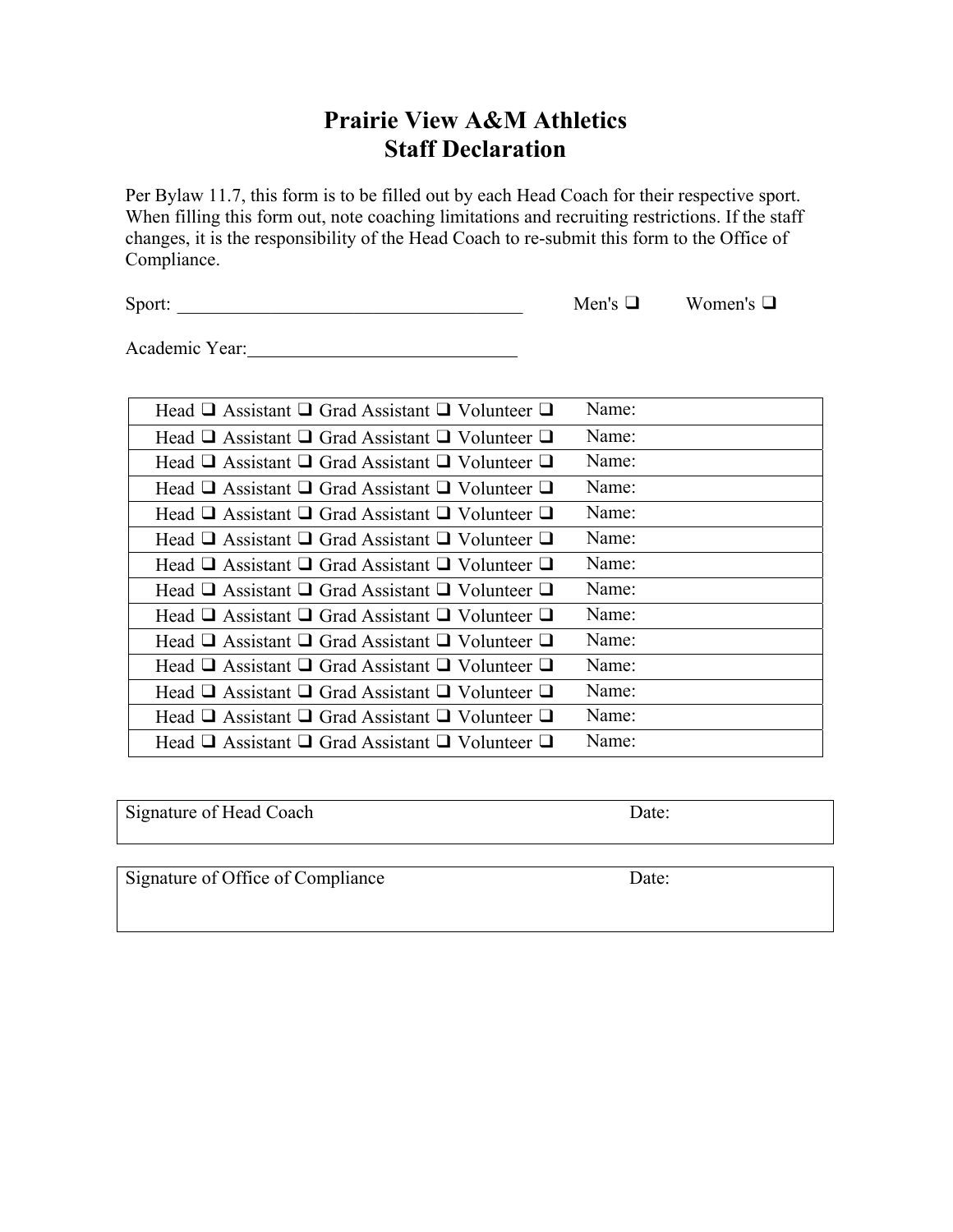## **Prairie View A&M Athletics Volunteer Coach Agreement**

\*\*This form, after completion, shall serve as your agreement to serve as Volunteer Coach as Prairie View A&M University\* \*

#### *NCAA Bylaw 11.01.5: 11.01.5 - Volunteer Coach*

In sports other than football and basketball, a volunteer coach is any coach who does not receive compensation or remuneration form the institution's athletics department or any organization funded in whole or in part by the athletics department or that is involved primarily in the promotion of the institution's athletics program (e.g., booster club, athletics foundation, etc.).

- A. The individual is prohibited from contacting and evaluation prospective student-athletes off campus or from scouting opponents off campus and may not perform recruiting coordination functions.
- B. The individual may receive a maximum of two complimentary tickets to home athletics contests in the coach's sport.
- C. The individual may receive complimentary meals incidental to organized team activities {e.g. pre/post game meals, occasional meals), other than training table meals, or meals provided during a prospective student-athlete's office visit, provided the individual dines with the prospective student-athlete.

| Name of Volunteer Coach | Sport |
|-------------------------|-------|
|                         |       |
|                         |       |
|                         |       |

Home Address Phone Number

Academic Year Serving as Volunteer Coach

I, question of the same state of the state of the state of the state of the following:

- 1. I understand that I am an institutional staff member and I agree to abide by all the rules and regulations set forth by PVAMU, the SWAC, and the NCAA.
- 2. I understand that I am permitted to:
	- Receive items (e.g. apparel, shoes, etc.) that are incidental to coaching duties
	- Receive compensation for working at PVAMU's sports camps and clinics